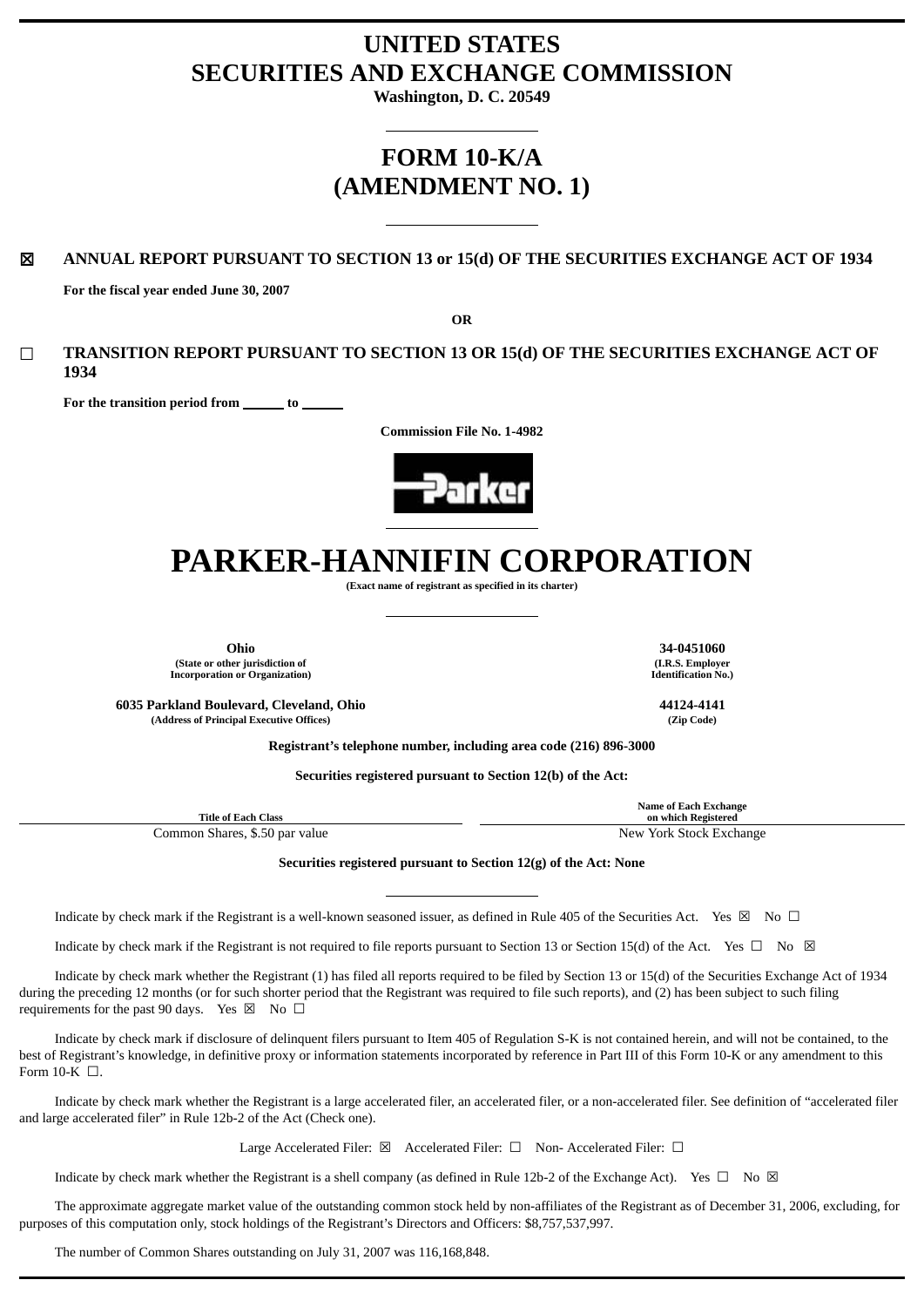#### EXPLANATORY NOTE

This Amendment No. 1 on Form 10-K/A (this "Amendment") is being filed to correct a typographical error in a tabular presentation in Note 10 on page 13-30 of Exhibit 13 of the Registrant's Annual Report on Form 10-K for the year ended June 30, 2007 filed with the Securities and Exchange Commission on August 29, 2007 (the "Original Filing"). This Amendment is also being filed to correct references in Exhibit 10(o), Exhibit 10(r), Exhibit 10(v) and Exhibit 10(x) in the Exhibit Index. This Amendment amends and restates in their entirety Part II—Item 8—Financial Statements and Supplementary Data and Part IV— Item 15— Exhibits and Financial Statement Schedules. However, except as specifically indicated herein, no other changes have been made to the Original Filing.

As a result of this Amendment, the management certifications and consent of the Registrant's independent registered accounting firm filed as exhibits to the Original Filing have been re-executed and re-filed with this Amendment.

This Amendment continues to speak as of the date of the Original Filing and the Registrant has not updated disclosure contained herein to reflect events that have occurred since filing the Original Filing. Accordingly, this Amendment should be read in conjunction with the Registrant's other filings, made with the Securities and Exchange Commission subsequent to the filing of the Original Filing.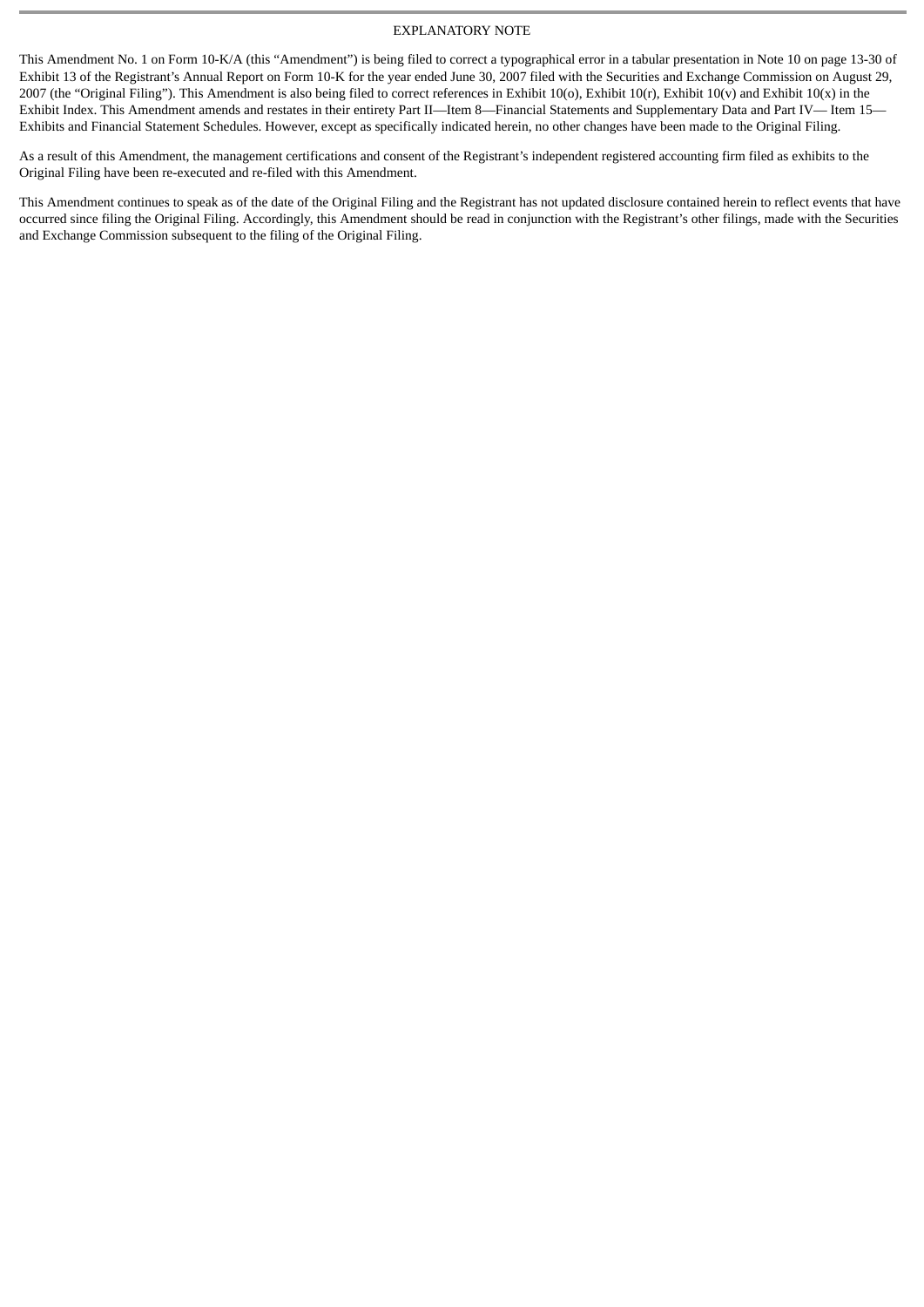**ITEM 8. Financial Statements and Supplementary Data.** The information set forth on pages 13-13 to 13-40 of Exhibit 13 to this Amendment No. 1 of the Annual Report on Form 10-K/A is incorporated into this section by reference.

#### **ITEM 15. Exhibits and Financial Statement Schedules.**

## a. The following are filed as part of this report:

## 1. Financial Statements and Schedule

The financial statements and schedule listed in the accompanying Index to Consolidated Financial Statements and Schedule are filed or incorporated by reference as part of this Amendment No. 1 of the Annual Report on Form 10-K/A.

2. Exhibits

The exhibits listed in the accompanying Exhibit Index and required by Item 601 of Regulation S-K (numbered in accordance with Item 601 of Regulation S-K) are filed, furnished or incorporated by reference as part of this Amendment No. 1 of the Annual Report on Form 10-K/A.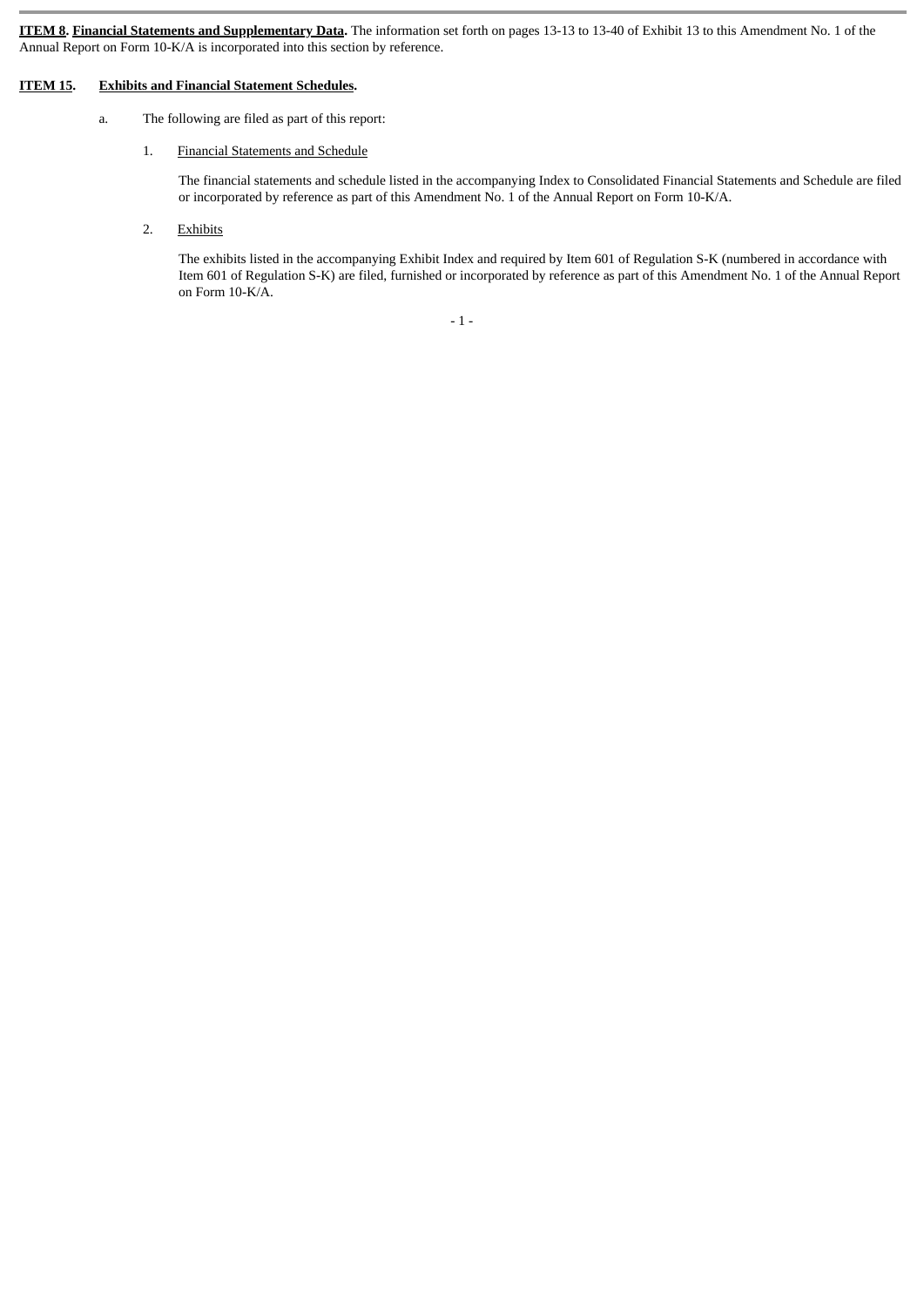**SIGNATURES** 

Pursuant to the requirements of Section 13 or 15(d) of the Securities Exchange Act of 1934, the registrant has duly caused this report to be signed on its behalf by the undersigned, thereunto duly authorized.

## PARKER-HANNIFIN CORPORATION

By: /s/ Timothy K. Pistell

Timothy K. Pistell Executive Vice President—Finance and Administration and Chief Financial Officer

September 7, 2007

Pursuant to the requirements of the Securities Exchange Act of 1934, this report has been signed below by the following persons on behalf of the registrant and in the capacities and on the date indicated.

## Signature and Title

DONALD E. WASHKEWICZ, Chairman of the Board of Directors and Chief Executive Officer; DANA A. DENNIS, Principal Accounting Officer; LINDA S. HARTY, Director; WILLIAM E. KASSLING, Director; ROBERT J. KOHLHEPP, Director; GIULIO MAZZALUPI, Director; KLAUS-PETER MÜLLER, Director; CANDY M. OBOURN, Director; JOSEPH M. SCAMINACE, Director; WOLFGANG R. SCHMITT, Director; and MARKOS I. TAMBAKERAS, Director.

Date: September 7, 2007

/s/ Timothy K. Pistell

Timothy K. Pistell, Executive Vice President – Finance and Administration, Principal Financial Officer and Attorney-in-Fact

- 2 -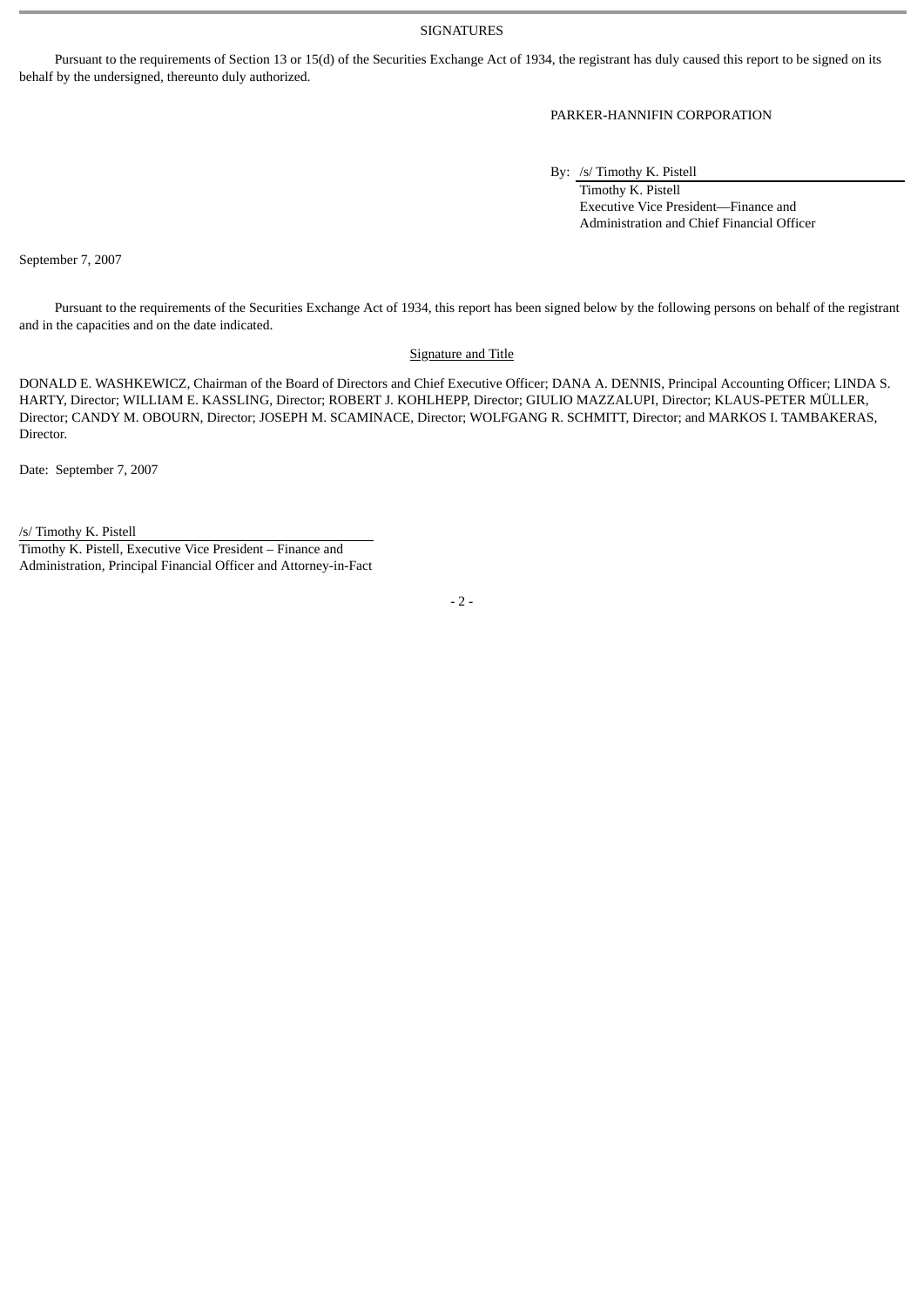## **PARKER-HANNIFIN CORPORATION INDEX TO CONSOLIDATED FINANCIAL STATEMENTS AND SCHEDULE**

|                                                                                                 | Reference                                   |                                                    |
|-------------------------------------------------------------------------------------------------|---------------------------------------------|----------------------------------------------------|
|                                                                                                 | Form 10-K<br><b>Annual Report</b><br>(Page) | <b>Excerpt from</b><br><b>Exhibit 13</b><br>(Page) |
| Data incorporated by reference from Exhibit 13:                                                 |                                             |                                                    |
| Management's Report on Internal Control over Financial Reporting                                |                                             | 13-41                                              |
| Report of Independent Registered Public Accounting Firm                                         |                                             | 13-42 to 13-43                                     |
| Consolidated Statement of Income for the years ended June 30, 2007, 2006 and 2005               |                                             | 13-13                                              |
| Consolidated Statement of Comprehensive Income for the years ended June 30, 2007, 2006 and 2005 |                                             | $13 - 13$                                          |
| Consolidated Balance Sheet at June 30, 2007 and 2006                                            |                                             | 13-16                                              |
| Consolidated Statement of Cash Flows for the years ended June 30, 2007, 2006 and 2005           |                                             | $13 - 17$                                          |
| Notes to Consolidated Financial Statements                                                      |                                             | 13-18 to 13-40                                     |
| <b>Schedule:</b>                                                                                |                                             |                                                    |
|                                                                                                 |                                             |                                                    |

II—Valuation and Qualifying Accounts F-2

Individual financial statements and related applicable schedules for the Registrant (separately) have been omitted because the Registrant is primarily an operating company and its subsidiaries are considered to be wholly-owned.

F-1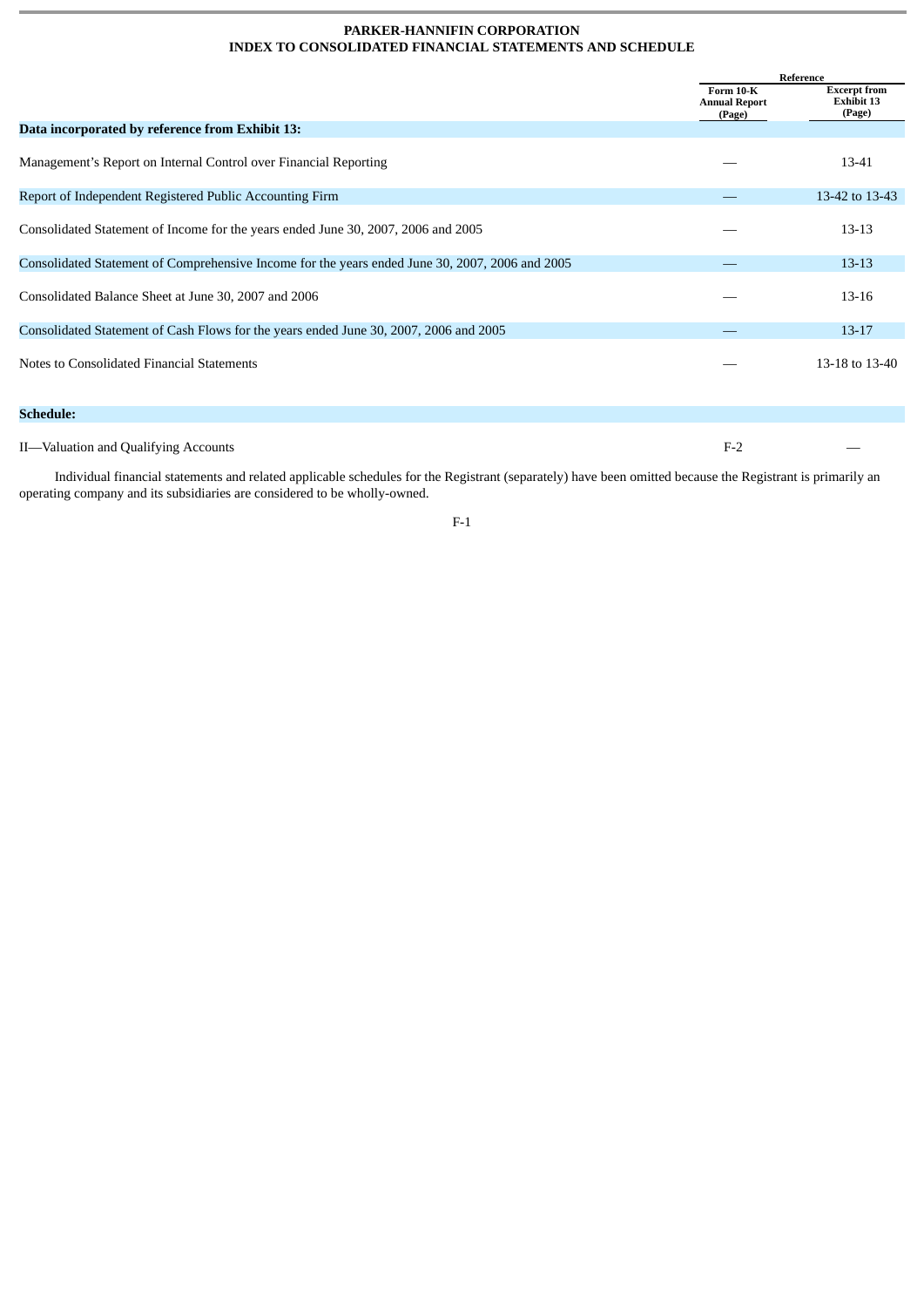## **PARKER-HANNIFIN CORPORATION**

## **SCHEDULE II—VALUATION AND QUALIFYING ACCOUNTS FOR THE YEARS ENDED JUNE 30, 2005, 2006 and 2007 (Dollars in Thousands)**

| Column A                                | Column B                                                  | Column C                                                                     | Column D                                       | Column E                              |
|-----------------------------------------|-----------------------------------------------------------|------------------------------------------------------------------------------|------------------------------------------------|---------------------------------------|
| <b>Description</b>                      | <b>Balance</b> at<br><b>Beginning</b><br><b>Of Period</b> | <b>Additions</b><br><b>Charged to</b><br><b>Costs and</b><br><b>Expenses</b> | Other<br>(Deductions)/<br><b>Additions (A)</b> | <b>Balance</b><br>At End<br>Of Period |
| Allowance for doubtful accounts:        |                                                           |                                                                              |                                                |                                       |
| Year ended June 30, 2005                | \$12,792                                                  | $\mathbb{S}^-$<br>5,322                                                      | \$<br>(4,954)                                  | \$13,160                              |
| Year ended June 30, 2006                | \$13,160                                                  | \$<br>4,362                                                                  | \$<br>(5, 190)                                 | \$12,332                              |
| Year ended June 30, 2007                | \$12,332                                                  | 2,133<br>\$                                                                  | \$<br>(2,810)                                  | \$11,655                              |
| Deferred tax asset valuation allowance: |                                                           |                                                                              |                                                |                                       |
| Year ended June 30, 2005                | \$52,730                                                  | \$(25,509)                                                                   | \$<br>5,017                                    | \$32,238                              |
| Year ended June 30, 2006                | \$32,238                                                  | \$(27,798)                                                                   | \$<br>2,951                                    | \$<br>7,391                           |
| Year ended June 30, 2007                | 7,391<br>$\mathbb{S}^-$                                   | 20,788<br>\$                                                                 | \$<br>717                                      | 28,896<br>\$                          |

(A) For allowance for doubtful accounts, net balance of deductions due to uncollectible accounts charged off and additions due to acquisitions or recoveries. For defered tax asset valuation allowance, primarily represents additions due to acquisitions.

F-2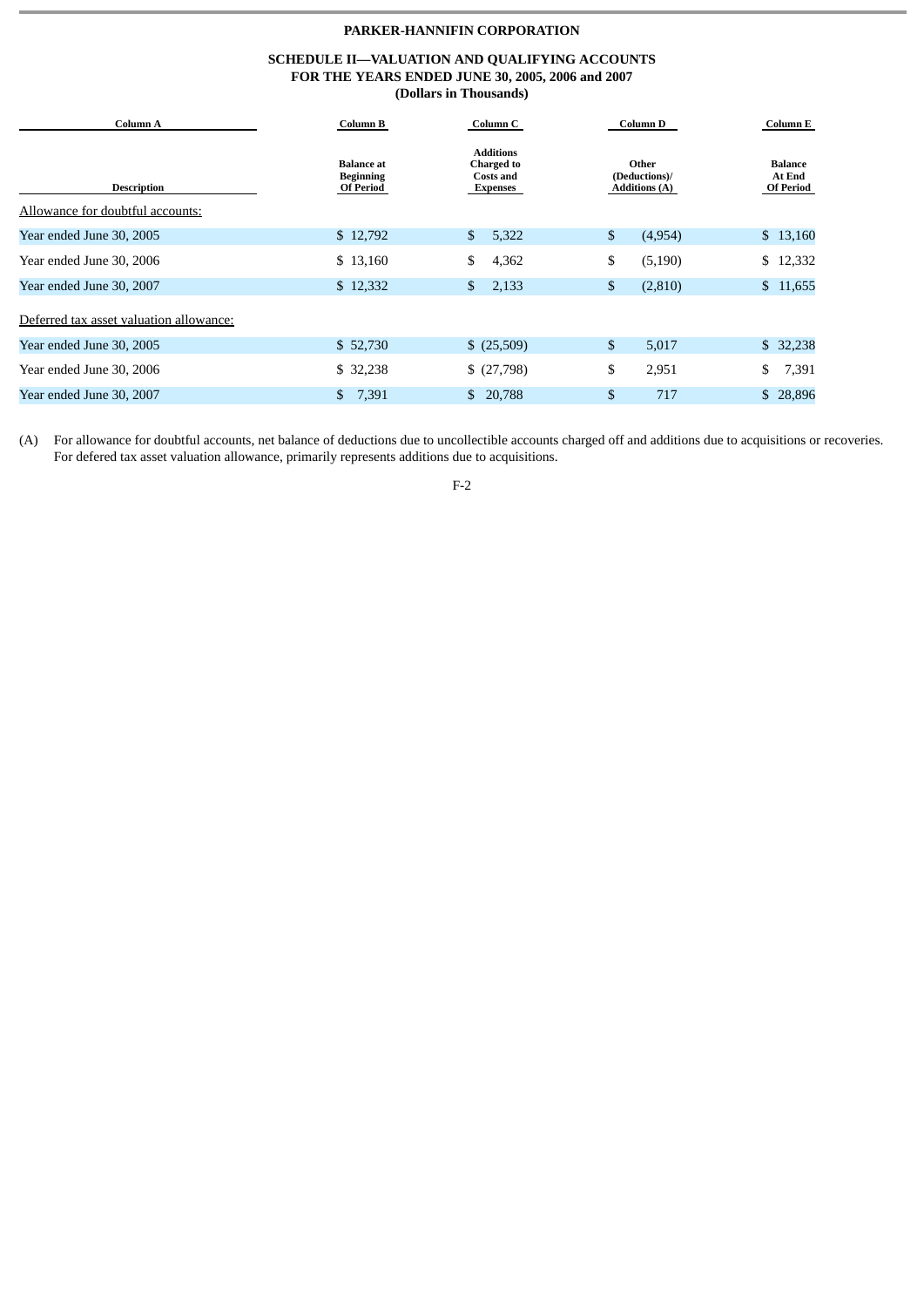| <b>Exhibit Index</b> |                                                                                                                                                                                                                                                                                                                                         |  |  |
|----------------------|-----------------------------------------------------------------------------------------------------------------------------------------------------------------------------------------------------------------------------------------------------------------------------------------------------------------------------------------|--|--|
| Exhibit No.          | <b>Description of Exhibit</b>                                                                                                                                                                                                                                                                                                           |  |  |
|                      | Articles of Incorporation and By-Laws:                                                                                                                                                                                                                                                                                                  |  |  |
| (3)(a)               | Amended Articles of Incorporation incorporated by reference to Exhibit 3 to the Registrant's Report on Form 10-Q for the quarterly period<br>ended September 30, 1997 (Commission File No. 1-4982).                                                                                                                                     |  |  |
| (3)(b)               | Code of Regulations, as amended, incorporated by reference to Exhibit 3(b) to the Registrant's Report on Form 10-K for the fiscal year<br>ended June 30, 2001 (Commission File No. 1-4982).                                                                                                                                             |  |  |
|                      | <b>Instruments Defining Rights of Security Holders:</b>                                                                                                                                                                                                                                                                                 |  |  |
|                      | Shareholder Protection Rights Agreement, dated as of February 8, 2007, between the Registrant and National City Bank incorporated by<br>reference to Exhibit 1 to the Registrant's Form 8-A filed on February 8, 2007 (Commission File No. 1-4982).                                                                                     |  |  |
|                      | The Registrant is a party to other instruments, copies of which will be furnished to the Commission upon request, defining the rights of<br>holders of its long-term debt identified in Note 9 of the Notes to Consolidated Financial Statements on page 13-28 of Exhibit 13 hereto,<br>which Note is incorporated herein by reference. |  |  |
|                      | <b>Material Contracts:</b>                                                                                                                                                                                                                                                                                                              |  |  |
| (10)(a)              | Form of Change in Control Severance Agreement entered into by the Registrant and executive officers, as amended and restated,<br>incorporated by reference to Exhibit 10(a) to the Registrant's Report on Form 10-K for the fiscal year ended June 30, 2003 (Commission<br>File No. 1-4982).*                                           |  |  |
| (10)(b)              | Parker-Hannifin Corporation Change in Control Severance Plan, as amended, incorporated by reference to Exhibit 10(b) to the Registrant's<br>Report on Form 10-K for the fiscal year ended June 30, 2001 (Commission File No. 1-4982).*                                                                                                  |  |  |
| (10)(c)              | Form of Indemnification Agreement entered into by the Registrant and its directors and executive officers incorporated by reference to<br>Exhibit 10(c) to the Registrant's Report on Form 10-K for the fiscal year ended June 30, 2003 (Commission File No. 1-4982).*                                                                  |  |  |
| (10)(e)              | Cancellation Agreement, dated December 29, 2003, between the Registrant, Duane E. Collins and the Trust incorporated by reference to<br>Exhibit 10(c) to the Registrant's Report on Form 10-Q for the quarterly period ended March 31, 2004 (Commission File No. 1-4982).*                                                              |  |  |
| (10)(f)              | Form of Executive Life Insurance Agreement entered into by the Registrant and certain executives (including executive officers), as<br>restated, incorporated by reference to Exhibit 10(a) to the Registrant's Report on Form 10-Q for the quarterly period ended September 30,<br>2002 (Commission File No. 1-4982).*                 |  |  |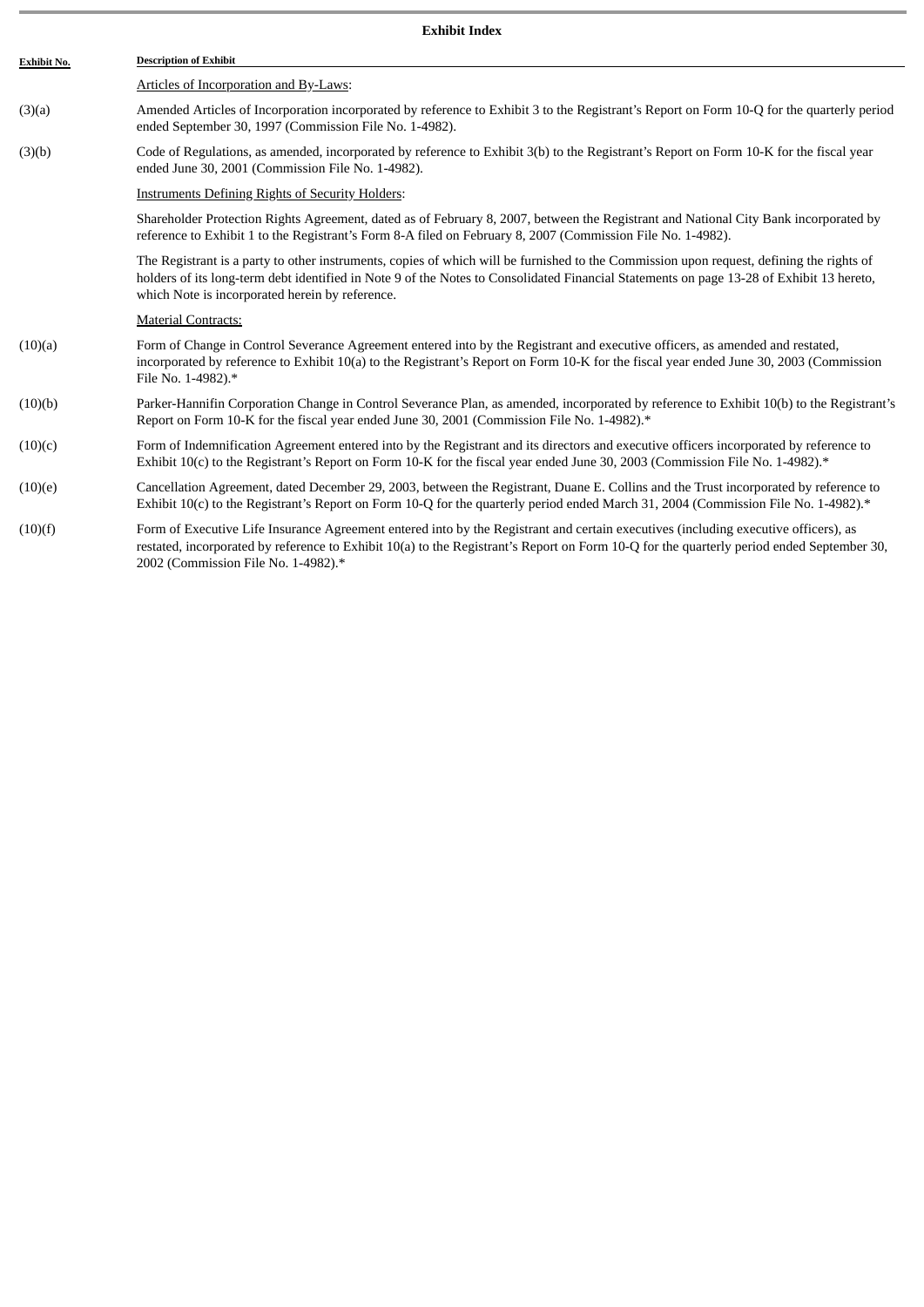| (10)(g) | Form of Termination Agreement to the Executive Life Insurance Agreement entered into by the Registrant and executive officers<br>incorporated by reference to Exhibit 10(g) to the Registrant's Report on Form 10-K for the fiscal year ended June 30, 2005 (Commission File<br>No. 1-4982). $*$ |
|---------|--------------------------------------------------------------------------------------------------------------------------------------------------------------------------------------------------------------------------------------------------------------------------------------------------|
| (10)(h) | Description of the Parker-Hannifin Corporation Officer Life Insurance Plan incorporated by reference to Exhibit 10(h) to the Registrant's<br>Report on Form 10-K for the fiscal year ended June 30, 2005 (Commission File No. 1-4982).*                                                          |
| (10)(i) | Parker-Hannifin Corporation Supplemental Executive Retirement Benefits Program (Restatement) incorporated by reference to Exhibit 10(k)<br>to the Registrant's Report on Form 10-K for the fiscal year ended June 30, 2004 (Commission File No. 1-4982).*                                        |
| (10)(j) | Form of Notice of Change to Long Term Disability Benefit and Tax Election Form for certain Executive Officers.* +                                                                                                                                                                                |
| (10)(k) | Parker-Hannifin Corporation 1993 Stock Incentive Program, as amended, incorporated by reference to Exhibit 10 to the Registrant's Report<br>on Form 10-Q for the quarterly period ended September 30, 1997 (Commission File No. 1-4982).*                                                        |
| (10)(l) | Parker-Hannifin Corporation 2003 Stock Incentive Plan, as amended and restated, incorporated by reference to Exhibit 10.2 to the<br>Registrant's Report on Form 8-K filed with the Commission on August 16, 2005 (Commission File No. 1-4982).*                                                  |
| (10)(m) | Parker-Hannifin Corporation Performance Bonus Plan incorporated by reference to Exhibit A to the Registrant's Definitive Proxy Statement<br>filed with the Commission on September 26, 2005 (Commission File No. 1-4982). <sup>*</sup>                                                           |
| (10)(n) | Form of 2007 Grant Letter for Stock Options with Tandem Stock Appreciation Rights for Executive Officers incorporated by reference to<br>Exhibit 10.3 to the Registrant's Report on Form 8-K filed with the Commission on August 22, 2006 (Commission File No. 1-4982).*                         |
| (10)(0) | Form of Grant Letter for Stock Options with Tandem Stock Appreciation Rights for Executive Officers incorporated by reference to Exhibit<br>10.1 to the Registrant's Report on Form 8-K/A filed with the Commission on September 5, 2007 (Commission File No. 1-4982).*                          |
| (10)(p) | Form of 2007 Target Incentive Bonus Award Letter incorporated by reference to Exhibit 10.4 to the Registrant's Report on Form 8-K filed<br>with the Commission on August 22, 2006 (Commission File No. 1-4982).*                                                                                 |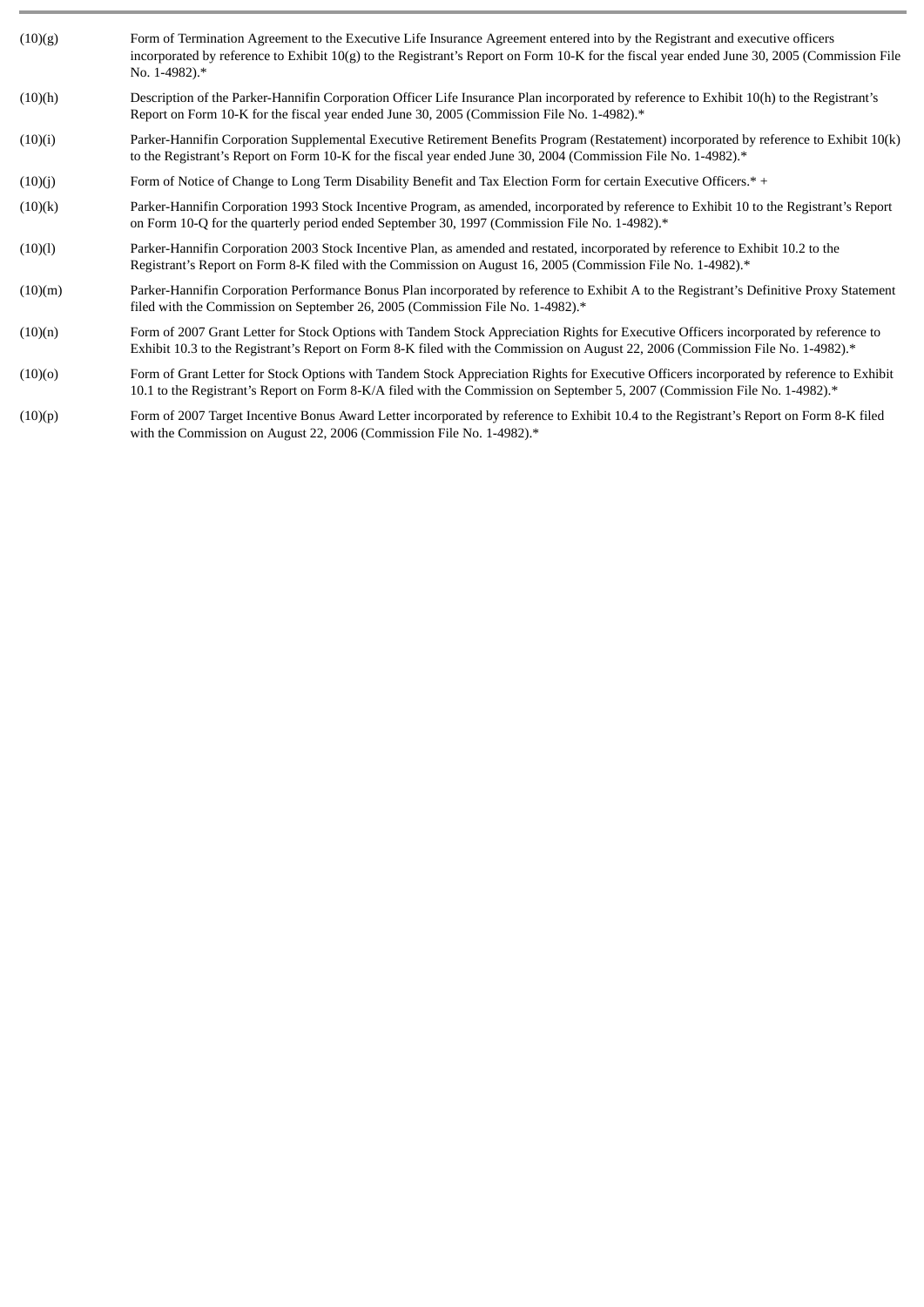| (10)(q) | Form of 2007 Target Incentive Bonus Award Letter under the Parker-Hannifin Corporation Performance Bonus Plan incorporated by<br>reference to Exhibit 10.5 to the Registrant's Report on Form 8-K filed with the Commission on August 22, 2006 (Commission File No. 1-<br>4982).*             |
|---------|-----------------------------------------------------------------------------------------------------------------------------------------------------------------------------------------------------------------------------------------------------------------------------------------------|
| (10)(r) | Form of 2008 Target Incentive Bonus Awards Letter under the Parker-Hannifin Corporation Performance Bonus Plan incorporated by<br>reference to Exhibit 10.3 to the Registrant's Report on Form 8-K/A filed with the Commission on September 5, 2007 (Commission File No.<br>$1-4982$ ).*      |
| (10)(s) | Description of the Parker-Hannifin Corporation 2005-06-07 Long Term Incentive Plan incorporated by reference to Exhibit 10(s) to the<br>Registrant's Report on Form 10-K for the fiscal year ended June 30, 2004 (Commission File No. 1-4982).*                                               |
| (10)(t) | Form of 2006-07-08 Long Term Incentive Award Letter under the Parker-Hannifin Corporation Performance Bonus Plan incorporated by<br>reference to Exhibit 10(b) to the Registrant's Report on Form 10-Q for the quarterly period ended September 30, 2005 (Commission File No.<br>$1-4982$ ).* |
| (10)(u) | Form of 2007-08-09 Long Term Incentive Award Letter under the Parker-Hannifin Corporation Performance Bonus Plan incorporated by<br>reference to Exhibit 10.6 to the Registrant's Report on Form 8-K filed with the Commission on August 22, 2006 (Commission File No. 1-<br>4982).*          |
| (10)(v) | Form of 2008-09-10 Long Term Incentive Award Letter under the Parker-Hannifin Corporation Performance Bonus Plan incorporated by<br>reference to Exhibit 10.4 to the Registrant's Report on Form 8-K/A filed with the Commission on September 5, 2007 (Commission File No.<br>$1-4982$ ).*    |
| (10)(w) | Form of 2007 RONA Award Letter under the Parker-Hannifin Corporation Performance Bonus Plan incorporated by reference to Exhibit 10.7<br>to the Registrant's Report on Form 8-K filed with the Commission on August 22, 2006 (Commission File No. 1-4982).*                                   |
| (10)(x) | Form of RONA Award Letter under the Parker-Hannifin Corporation Performance Bonus Plan incorporated by reference to Exhibit 10.5 to<br>the Registrant's Report on Form 8-K/A filed with the Commission on September 5, 2007 (Commission File No. 1-4982).*                                    |
| (10)(y) | Parker-Hannifin Corporation Savings Restoration Plan, as restated, incorporated by reference to Exhibit 10(t) to the Registrant's Report on<br>Form 10-K for the fiscal year ended June 30, 2004 (Commission File No. 1-4982).*                                                               |
| (10)(z) | Amendment to the Parker-Hannifin Corporation Savings Restoration Plan, as restated, incorporated by reference to Exhibit 10(a) to the<br>Registrant's Report on Form 10-Q for the quarterly period ended December 31, 2005 (Commission File No. 1-4982).*                                     |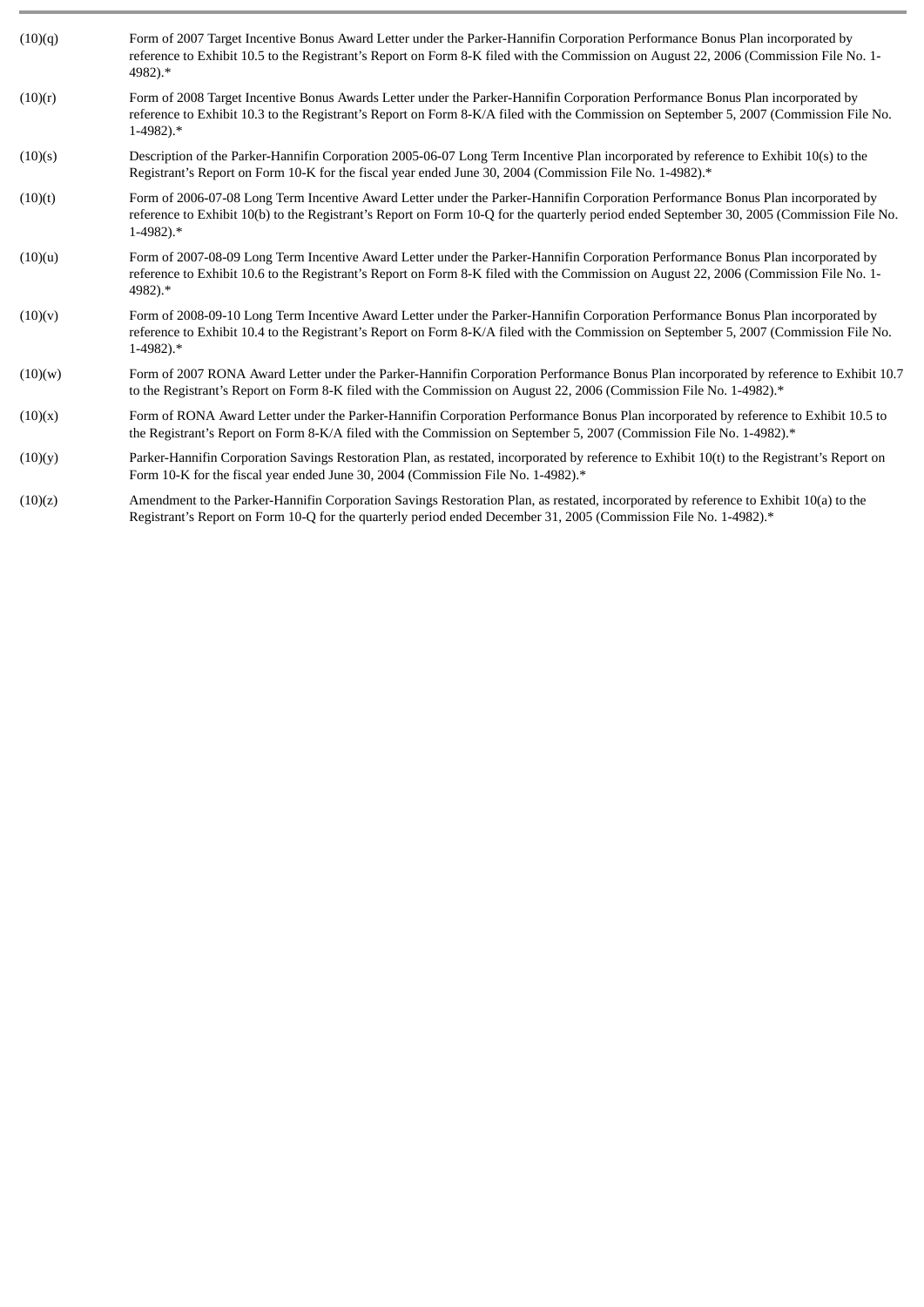| (10)(aa) | Parker-Hannifin Corporation Pension Restoration Plan, as amended and restated, incorporated by reference to Exhibit 10(a) to the<br>Registrant's Report on Form 10-Q for the quarterly period ended September 30, 1999 (Commission File No. 1-4982).*                                       |
|----------|---------------------------------------------------------------------------------------------------------------------------------------------------------------------------------------------------------------------------------------------------------------------------------------------|
| (10)(bb) | Parker-Hannifin Corporation Executive Deferral Plan, as restated, incorporated by reference to Exhibit 10(v) to the Registrant's Report on<br>Form 10-K for the fiscal year ended June 30, 2004 (Commission File No. 1-4982).*                                                              |
| (10)(cc) | Amendment to the Parker-Hannifin Corporation Executive Deferral Plan, as restated, incorporated by reference to Exhibit 10(b) to the<br>Registrant's Report on Form 10-Q for the quarterly period ended December 31, 2005 (Commission File No. 1-4982).*                                    |
| (10)(dd) | Parker-Hannifin Corporation Volume Incentive Plan, as amended, incorporated by reference to Exhibit 10(t) to the Registrant's Report on<br>Form 10-K for the fiscal year ended June 30, 2000 (Commission File No. 1-4982).*                                                                 |
| (10)(ee) | Parker-Hannifin Corporation Non-Employee Directors' Stock Plan, as amended and restated, incorporated by reference to Exhibit $10(x)$ to<br>the Registrant's Report on Form 10-K for the fiscal year ended June 30, 2004 (Commission File No. 1-4982).*                                     |
| (10)(ff) | Parker-Hannifin Corporation Non-Employee Directors Stock Option Plan incorporated by reference to Exhibit 10(w) to the Registrant's<br>Report on Form 10-K for the fiscal year ended June 30, 2001 (Commission File No. 1-4982).*                                                           |
| (10)(gg) | Parker-Hannifin Corporation 2004 Non-Employee Directors' Stock Incentive Plan incorporated by reference to Exhibit 10(y) to the<br>Registrant's Report on Form 10-K for the fiscal year ended June 30, 2005 (Commission File No. 1-4982).*                                                  |
| (10)(hh) | Form of 2007 Grant Letter for Restricted Stock for Non-Employee Directors incorporated by reference to Exhibit 10.2 to the Registrant's<br>Report on Form 8-K filed with the Commission on August 22, 2006 (Commission File No. 1-4982).*                                                   |
| (10)(ii) | Parker-Hannifin Corporation Deferred Compensation Plan for Directors, as amended and restated, incorporated by reference to Exhibit 10(x)<br>to the Registrant's Report on Form 10-K for the fiscal year ended June 30, 2001 (Commission File No. 1-4982).*                                 |
| (10)(jj) | Amendment to the Parker-Hannifin Corporation Deferred Compensation Plan for Directors, as amended and restated, incorporated by<br>reference to Exhibit 10(c) to the Registrant's Report on Form 10-Q for the quarterly period ended December 31, 2005 (Commission File No.<br>$1-4982$ ).* |
| (10)(kk) | Parker-Hannifin Corporation Stock Option Deferral Plan incorporated by reference to Exhibit 10(u) to the Registrant's Report on Form 10-K<br>for the fiscal year ended June 30, 1998 (Commission File No. 1-4982).*                                                                         |
|          |                                                                                                                                                                                                                                                                                             |

(10)(ll) Summary of the Compensation of the Non-Employee Members of the Board of Directors incorporated by reference to Exhibit 10 to the Registrant's Report on Form 10-Q for the quarterly period ended December 31, 2004 (Commission File No. 1-4982). \*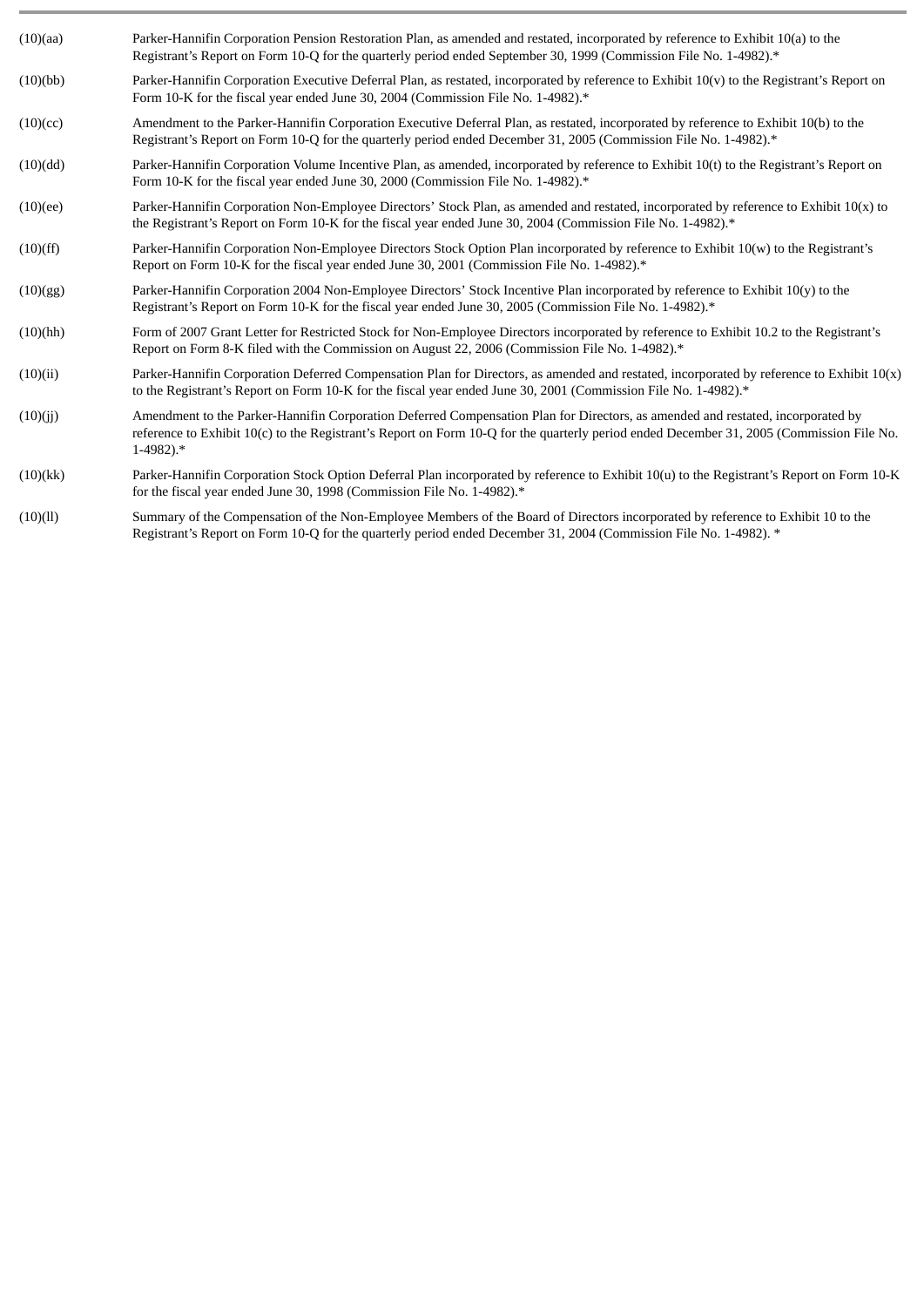| (10)(mm)   | Summary of the Compensation of the Non-Employee Members of the Board of Directors, effective October 1, 2006, incorporated by<br>reference to Exhibit 10.1 to the Registrant's Report on Form 8-K filed with the Commission on August 22, 2006 (Commission File No. 1-<br>4982).* |
|------------|-----------------------------------------------------------------------------------------------------------------------------------------------------------------------------------------------------------------------------------------------------------------------------------|
| (10)(nn)   | Notice of Issuance of Restricted Stock for Nickolas W. Vande Steeg, dated November 20, 2006, incorporated by reference to Exhibit 10.1 to<br>the Registrant's Report on Form 8-K filed with the Commission on November 21, 2006 (Commission File No. 1-4982).*                    |
| (11)       | Computation of Common Shares Outstanding and Earnings Per Share is incorporated by reference to Note 5 of the Notes to Consolidated<br>Financial Statements on page 13-25 of Exhibit 13 hereto.                                                                                   |
| (12)       | Computation of Ratio of Earnings to Fixed Charges as of June 30, 2007. +                                                                                                                                                                                                          |
| (13)       | Excerpts from Annual Report to Shareholders for the fiscal year ended June 30, 2007 which are incorporated herein by reference thereto.                                                                                                                                           |
| (21)       | List of subsidiaries of the Registrant. $+$                                                                                                                                                                                                                                       |
| (23)       | Consent of Independent Registered Public Accounting Firm.                                                                                                                                                                                                                         |
| (24)       | Power of Attorney. +                                                                                                                                                                                                                                                              |
| (31)(i)(a) | Certification of the Principal Executive Officer Pursuant to 17 CFR 240.13a-14(a), as Adopted Pursuant to §302 of the Sarbanes-Oxley Act<br>of 2002.                                                                                                                              |
| (31)(i)(b) | Certification of the Principal Financial Officer Pursuant to 17 CFR 240.13a-14(a), as Adopted Pursuant to §302 of the Sarbanes-Oxley Act<br>of 2002.                                                                                                                              |
| (32)       | Certification Pursuant to 18 U.S.C. Section 1350, as Adopted Pursuant to §906 of the Sarbanes-Oxley Act of 2002.                                                                                                                                                                  |

\*Management contracts or compensatory plans or arrangements.

+Previously filed with the Registrant's Annual Report on Form 10-K for the fiscal year ended June 30, 2007, which was filed with the Commission on August 29, 2007.

Shareholders may request a copy of any of the exhibits to the Annual Report on Form 10-K or this Annual Report on Form 10-K/A by writing to the Secretary, Parker-Hannifin Corporation, 6035 Parkland Boulevard, Cleveland, Ohio 44124-4141.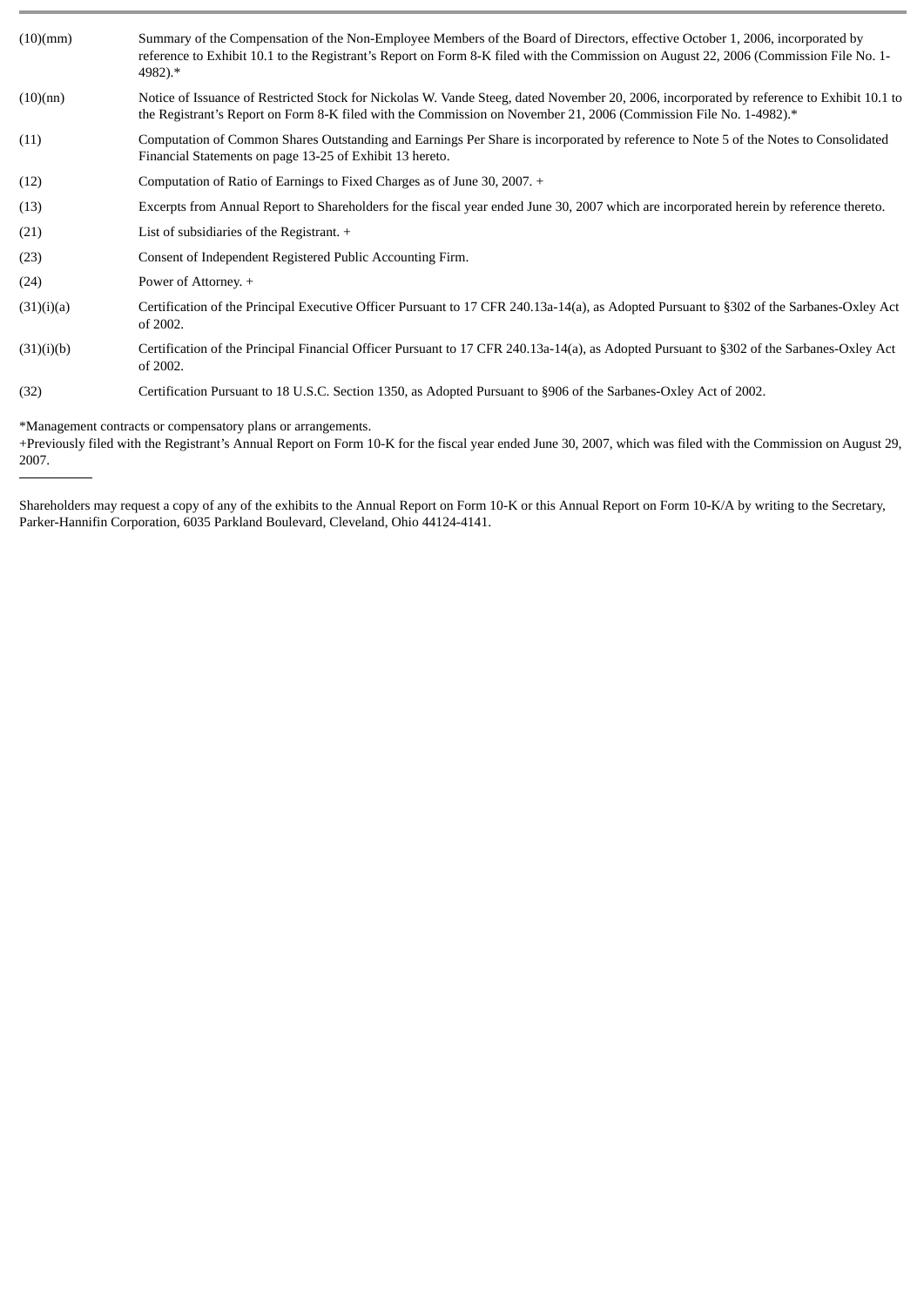## **Forward-Looking Statements**

Forward-looking statements contained in this Annual Report and other written reports and oral statements are made based on known events and circumstances at the time of release, and as such, are subject in the future to unforeseen uncertainties and risks. All statements regarding future performance, earnings projections, events or developments are forward-looking statements. It is possible that the Company's future performance and earnings projections of the Company may differ materially from current expectations, depending on economic conditions within both its industrial and aerospace markets, and the Company's ability to maintain and achieve anticipated benefits associated with announced realignment activities, strategic initiatives to improve operating margins and growth and innovation initiatives. A change in economic conditions in individual markets may have a particularly volatile effect on segment performance. Among other factors which may affect future performance are:

- changes in business relationships with and purchases by or from major customers or suppliers, including delays or cancellations in shipments, or significant changes in financial condition,
- uncertainties surrounding timing, successful completion or integration of acquisitions,
- threats associated with and efforts to combat terrorism,
- competitive market conditions and resulting effects on sales and pricing,
- increases in raw material costs that cannot be recovered in product pricing,
- the Company's ability to manage costs related to insurance and employee retirement and health care benefits, and
- global economic factors, including manufacturing activity, air travel trends, currency exchange rates, difficulties entering new markets and general economic conditions such as inflation, interest rates and credit availability.

The Company undertakes no obligation to update or publicly revise these forward-looking statements to reflect events or circumstances that arise after the date of this Annual Report.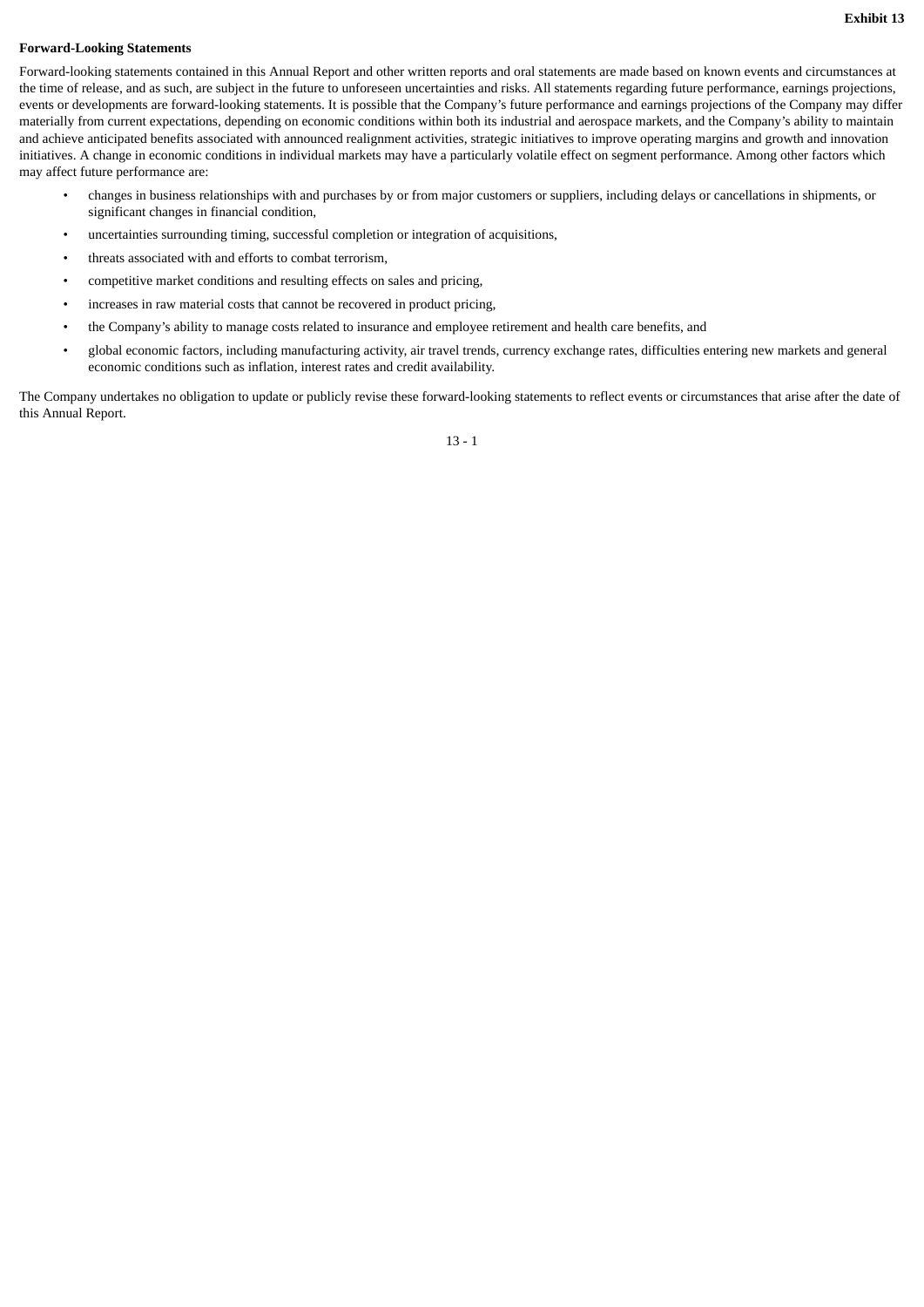## **MANAGEMENT'S DISCUSSION AND ANALYSIS**

## **Overview**

The Company is a leading worldwide diversified manufacturer of motion control products and systems, providing precision engineered solutions for a wide variety of commercial, mobile, industrial and aerospace markets.

The Company's order rates provide a near-term perspective of the Company's outlook particularly when viewed in the context of prior and future order rates. The Company has historically published its order rates on a monthly basis. However, beginning in fiscal 2008, the Company will publish order rates on a quarterly basis in order to more effectively characterize the longer term trends of the Company's markets. The lead time between the time an order is received and revenue is realized can range from one day to 12 weeks for commercial, mobile and industrial orders and from one day to 18 months for aerospace orders. The Company believes the leading economic indicators of these markets that have a strong correlation to the Company's future order rates are as follows:

- Institute of Supply Management (ISM) index of manufacturing activity with respect to North American commercial, mobile and industrial markets,
- Purchasing Managers Index (PMI) on manufacturing activity with respect to most International commercial, mobile and industrial markets, and
- Aircraft miles flown and revenue passenger miles for commercial aerospace markets and Department of Defense spending for military aerospace markets.

An ISM and PMI index above 50 indicates that the manufacturing economy is expanding resulting in the expectation that the Company's order rates in the commercial, mobile and industrial markets should be positive year-over-year. The ISM index at the end of fiscal 2007 was 56.0 and the most recent PMI for the Eurozone countries was 54.1. With respect to the commercial aerospace market, aircraft miles flown and revenue passenger miles in 2007 have shown moderate improvement over comparable fiscal 2006 levels and the Company expects similar improvement in fiscal 2008. The Company anticipates that Department of Defense spending in fiscal 2008 will be about 2 percent higher than the fiscal 2007 level.

The Company also believes that there is a high correlation between interest rates and Industrial manufacturing activity. The Federal Reserve did not change the federal funds rate during fiscal 2007 but did raise the federal funds rate eight times during fiscal 2006. Increases in the federal funds rate typically have a negative impact on industrial production thereby lowering future order rates while decreases in the federal funds rate typically have the opposite effect.

The Company's major opportunities for growth are as follows:

- Leverage the Company's broad product line with customers desiring to consolidate their vendor base and outsource system engineering,
- Marketing systems solutions for customer applications,
- Expand the Company's business presence outside of North America,
- New product introductions, including those resulting from the Company's innovation initiatives,
- Completing strategic acquisitions in a consolidating motion and control industry, and
- Expanding the Company's vast distribution network.

The financial condition of the Company remains strong as evidenced by the continued generation of substantial cash flows from operating activities, which were \$955 million or 8.9 percent of sales in fiscal 2007, a debt to debt-equity ratio of 21.4 percent, ample borrowing capabilities and strong short-term credit ratings.

Acquisition opportunities remain available to the Company within its target markets. During fiscal 2007, the Company completed 11 acquisitions whose aggregate incremental annual revenues were approximately \$260 million. The Company believes that future financial results will reflect the benefit of a fast and efficient integration of the companies recently acquired. Acquisitions will continue to be considered from time to time to the extent there is a strong strategic fit, while at the same time, maintaining the Company's strong financial position. The Company will also continue to assess the strategic fit of its existing businesses and initiate efforts to divest businesses that are not considered to be a good long-term fit for the Company. Future business divestitures could have a negative effect on the Company's results of operations.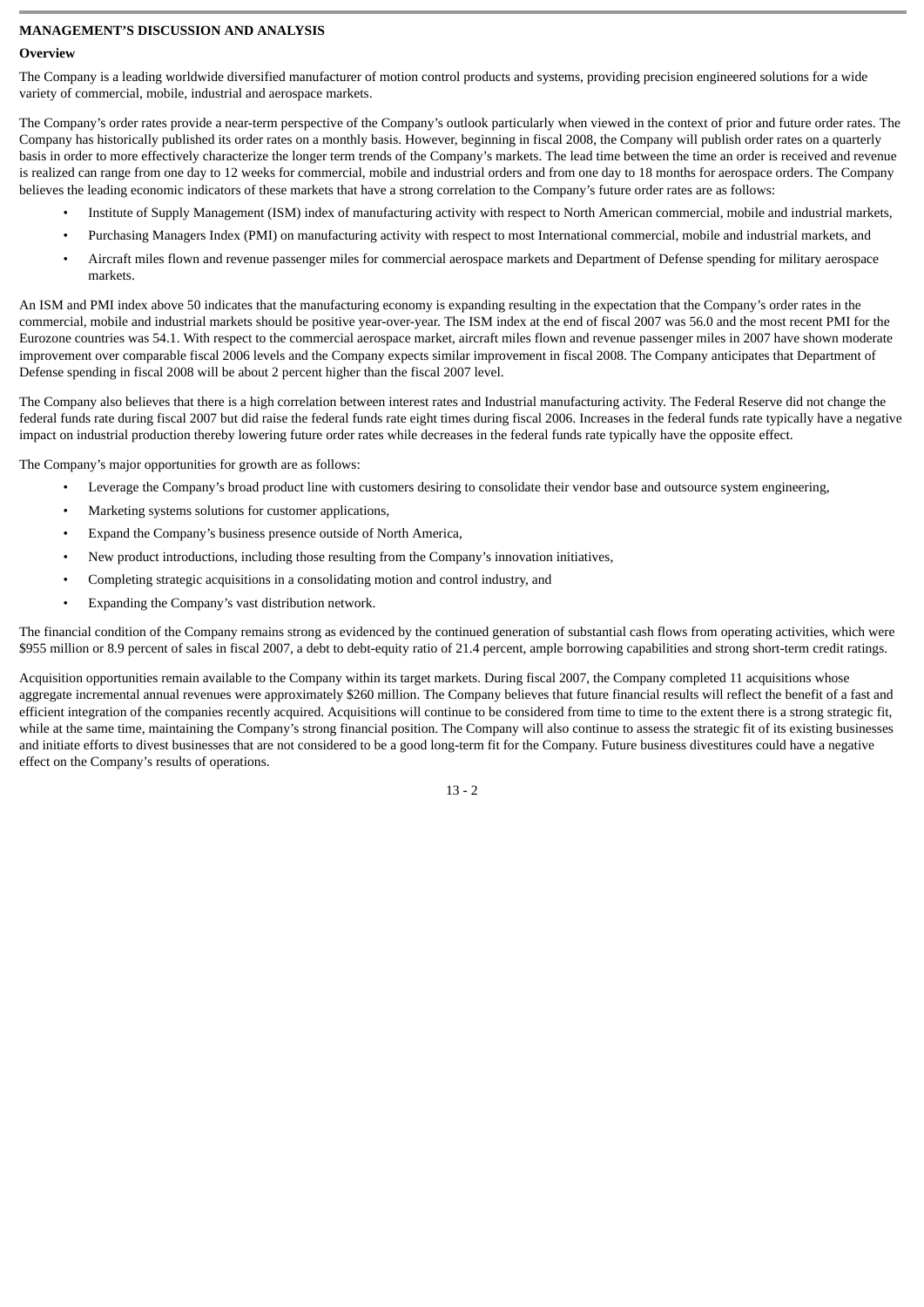The Company routinely strives to improve customer service levels and manage changes in raw material prices and expenses related to employee health and welfare benefits. The Company is currently focused on maintaining its financial strength through the current Industrial North American slowdown, especially in the automotive, heavy-duty truck and construction markets. The Company has in place a number of strategic financial performance initiatives relating to growth and margin improvement in order to meet these challenges, including strategic procurement, strategic pricing, lean enterprise, product innovation and business realignments.

The discussion below is structured to separately discuss each of the financial statements presented on pages 13-13 to 13-17. All year references are to fiscal years.

## **Discussion of Consolidated Statement of Income**

The Consolidated Statement of Income summarizes the Company's operating performance over the last three fiscal years.

| (millions)                                               | 2007     | 2006      | 2005       |
|----------------------------------------------------------|----------|-----------|------------|
| Net sales                                                | \$10,718 | \$9,386   | \$8,069    |
| Gross profit margin                                      | 22.8%    | 21.5%     | 20.8%      |
| Selling, general and administrative expenses             | \$1,227  | \$1,037   | \$860      |
| Interest expense                                         | 83       | 76        | 67         |
| Other (income) expense, net                              | (7)      | (9)       | 8          |
| (Gain) loss on disposal of assets                        | (17)     | 15        |            |
| Effective tax rate from continuing operations            | 28.4%    | 29.1%     | 27.8%      |
| Income from continuing operations                        | 830      | 638<br>S. | 533<br>\$  |
| Income from continuing operations, as a percent of sales | 7.7%     | 6.8%      | 6.6%       |
| Discontinued operations                                  |          | 35<br>\$  | \$.<br>-72 |
| Net income                                               | 830      | \$673     | 605<br>\$  |

*Net sales* in 2007 were 14.2 percent higher than 2006. The increase in sales in 2007 primarily reflects higher volume experienced across all Segments. Acquisitions completed within the last 12 months contributed about 45 percent of the net sales increase. The effect of currency rate changes increased net sales by approximately \$241 million.

Net sales in 2006 were 16.3 percent higher than 2005. The increase in sales in 2006 primarily reflects higher volume experienced across all Segments. Acquisitions completed within the last 12 months contributed about one-half of the net sales increase. The effect of currency rate changes reduced net sales in 2006 by approximately \$38 million.

During 2007, the Company experienced strong business conditions in several of the markets of the Industrial International businesses and the Aerospace Segment. Softer business conditions were experienced in a number of markets of the Industrial North America businesses and the Climate & Industrial Controls Segment. For 2008, the Company expects the strong business conditions experienced in the Industrial International businesses and the Aerospace Segment to continue while business conditions in a number of the markets in the Industrial North American operations and Climate & Industrial Controls segment will continue to be soft.

Gross profit margin was higher in 2007 primarily due to a combination of the increase in sales and the effects of the Company's financial performance initiatives, especially in the Industrial International businesses. Current-year acquisitions, not yet fully integrated, negatively affected the current-year gross margin. The higher margins in 2006 were primarily due to a combination of the increase in sales as well as the effects of the Company's financial performance initiatives, especially in the areas of lean manufacturing and strategic procurement.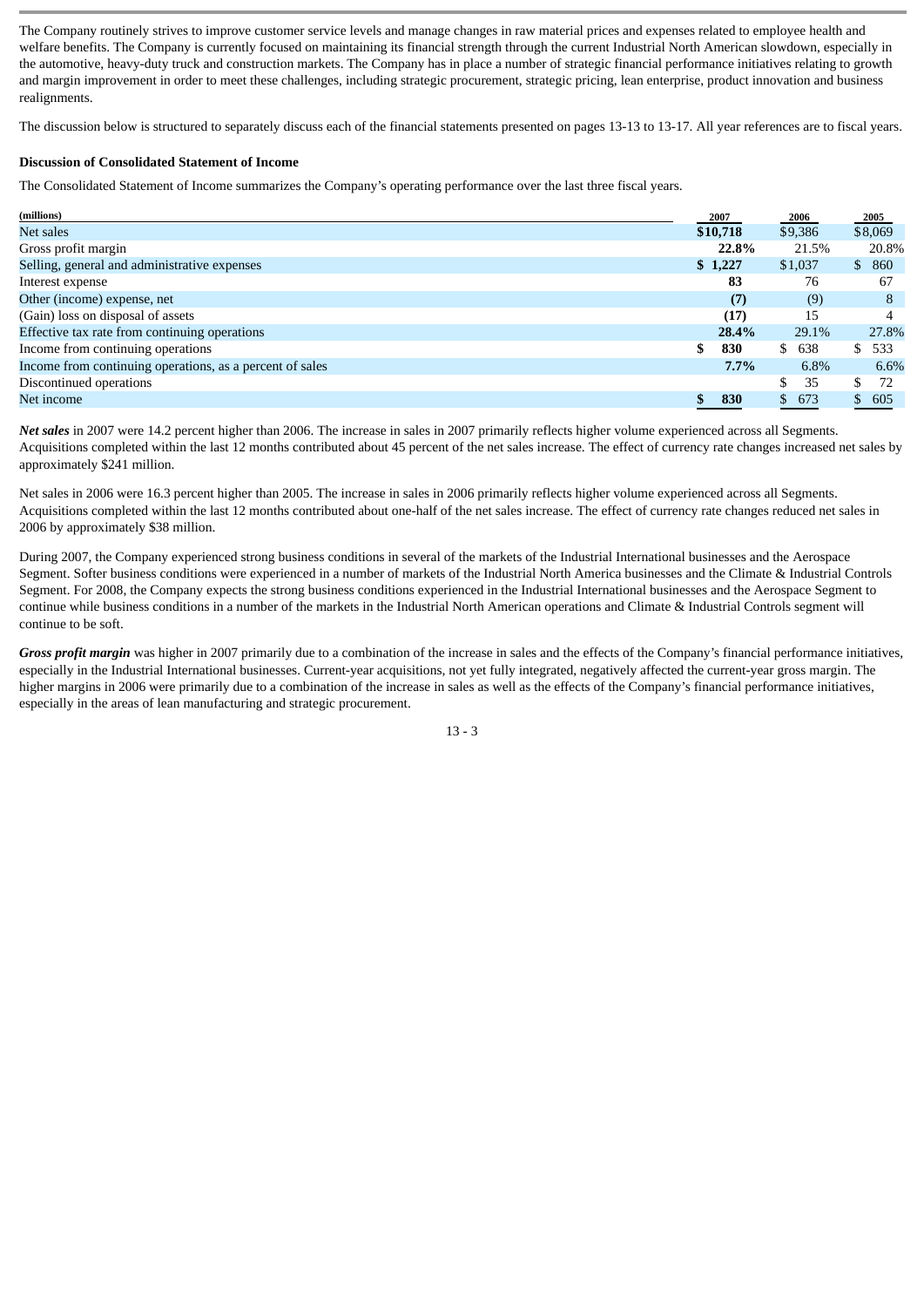*Selling, general and administrative expenses* increased 18.3 percent in 2007 primarily due to the higher sales volume as well as higher expenses related to research and development, incentive compensation and professional fees.

*Interest expense* increased in 2007 primarily due to higher average debt outstanding as well as higher interest rates, primarily on commercial paper borrowings. Interest expense increased in 2006 as a result of higher average debt outstanding resulting from an increase in borrowings used to fund 2006 acquisition activity.

*(Gain) loss on disposal of assets* includes plant and equipment disposals, divestitures of businesses and miscellaneous asset adjustments.

| (millions)                    | 2007   | 2006                | 2005                  |
|-------------------------------|--------|---------------------|-----------------------|
| Plant and equipment disposals | \$(11) | <b>ሮ</b> (1)<br>ъı. | $\uparrow$ $\uparrow$ |
| Divestitures                  | (6)    | 10                  |                       |
| Asset adjustments             |        |                     |                       |
|                               |        |                     |                       |

The amount for divestitures in 2007 primarily relates to the final accounting for a business divested in 2002. The amount for divestitures in 2006 primarily relates to the sale of the Thermoplastics division.

*Effective tax rate from continuing operations* was lower in 2007 primarily due to a higher amount of research and development tax credits received in 2007 as compared to 2006. The effective tax rate in 2006 was higher primarily due to a lower level of research and development tax credits as compared to 2005, partially offset by the effect of tax planning initiatives. In August 2007, a new German tax rate was enacted. The effect of the new tax rate will be accounted for as a discrete tax item in the first quarter of fiscal 2008 resulting in a tax benefit of approximately \$7 million.

*Income from continuing operations*—In addition to the individual income statement items discussed above, the Company's qualified defined benefit plans positively affected net income in 2007 by a decrease in expense of approximately \$21 million and adversely affected net income in 2006 by an additional expense of approximately \$19 million, both primarily due to changes in actuarial assumptions and the amortization of actuarial losses. Net income in 2008 is expected to be positively affected by a decrease in pension expense related to the Company's qualified defined benefit plans of approximately \$14 million primarily due to changes in actuarial assumptions and lower expense from the amortization of prior years' actuarial losses.

*Discontinued operations* represents the operating results and related gain on the sale, net of tax, of the Astron Buildings business which was divested in August 2005 and the Wynn's Specialty Chemical business which was divested in December 2004.

*Other comprehensive income (loss)—Items included in other comprehensive income (loss) are gains and losses that under generally accepted accounting* principles are recorded directly into stockholders' equity. The following are the Company's items of other comprehensive income (loss):

| (millions)                                                 | 2007  | 2006  | 2005  |
|------------------------------------------------------------|-------|-------|-------|
| Foreign currency translation                               | \$120 | \$104 |       |
| Net unrealized gains (losses)                              |       |       | (18)  |
| Minimum pension liability prior to the adoption of FAS 158 |       | 167   | (154) |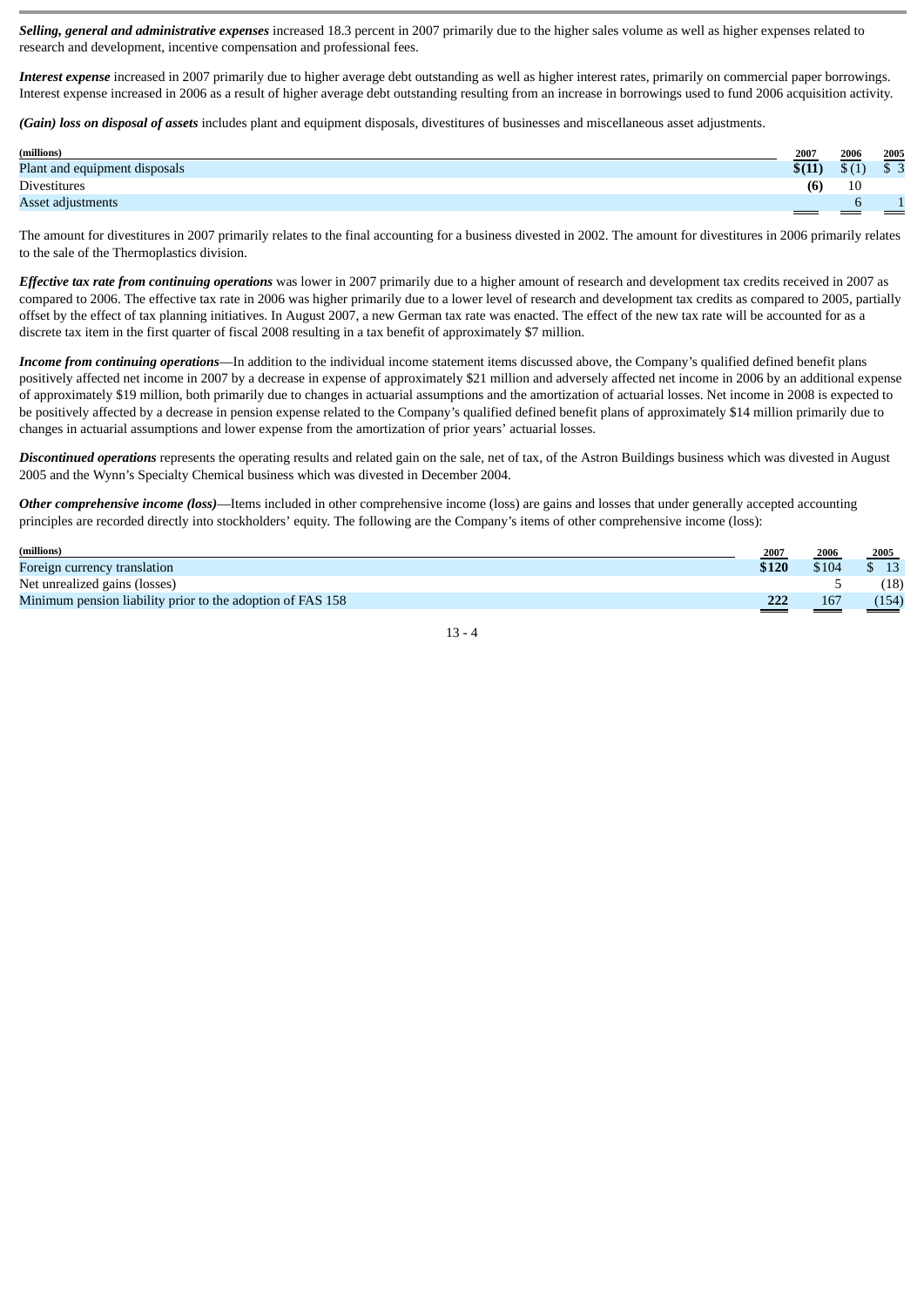The change in foreign currency translation in 2007 and 2006 primarily resulted from the weakening of the U.S. dollar against most other currencies. See Note 10 to the Consolidated Financial Statements for discussion of the minimum pension liability.

#### **Discussion of Business Segment Information**

The Business Segment information presents sales, operating income and assets on a basis that is consistent with the manner in which the Company's various businesses are managed for internal review and decision-making. See Note 1 to the Consolidated Financial Statements for a description of the Company's reportable business segments.

#### **Industrial Segment** (millions)

|                                        | 2007    | 2006    | 2005    |
|----------------------------------------|---------|---------|---------|
| <b>Sales</b>                           |         |         |         |
| North America                          | \$4,064 | \$3,993 | \$3,517 |
| International                          | 3,901   | 2,903   | 2,398   |
| Operating income                       |         |         |         |
| North America                          | 598     | 597     | 468     |
| International                          | 533     | 354     | 267     |
| Operating income as a percent of sales |         |         |         |
| North America                          | 14.7%   | 15.0%   | 13.3%   |
| International                          | 13.7%   | 12.2%   | 11.1%   |
| <b>Backlog</b>                         | \$1,393 | \$1,178 | \$944   |
| <b>Assets</b>                          | 6,669   | 6,154   | 4,714   |
| Return on average assets               | 17.7%   | 17.5%   | 16.4%   |

Sales in 2007 for the Industrial North American operations were 1.8 percent higher than 2006 following a 13.6 percent increase from 2005 to 2006. Acquisitions accounted for all of the sales increase in 2007. Excluding acquisitions, sales were lower in 2007 as a result of lower end-user demand experienced in several markets, most notably automotive, heavy-duty truck and construction. The sales increase from 2005 to 2006 was primarily due to acquisitions as well as higher end-user demand experienced in virtually all markets, with the largest increases in heavy-duty truck, construction and oil and gas.

Sales in the Industrial International operations increased 34.4 percent in 2007 following an increase of 21.0 percent from 2005 to 2006. The sales increase in 2007 was primarily due to acquisitions, which accounted for about 40 percent of the sales increase, as well as higher volume in Europe, Latin America and the Asia Pacific region. Foreign currency rate changes, primarily the weakening of the U.S. dollar against the Euro, increased net sales in 2007 by \$222 million. The increase in sales from 2005 to 2006 was primarily due to acquisitions, which accounted for about 70 percent of the sales increase, as well as higher volume in Europe and the Asia Pacific region.

The lower Industrial North American operating margins in 2007 were primarily due to the lower volume, higher business realignment charges and higher raw material costs more than offsetting margin improvement from lean manufacturing initiatives. The higher Industrial North American operating margins in 2006 were primarily due to the increased sales volume as well as operating efficiencies. Acquisitions, not yet fully integrated, negatively impacted margins in both 2007 and 2006. Included in Industrial North American operating income in 2007, 2006 and 2005 are business realignment charges of \$9.8 million, \$5.4 million and \$3.7 million, respectively. The business realignment charges resulted from actions the Company took to structure the Industrial North American operations to operate in their then current economic environment and primarily consisted of severance costs and costs relating to the consolidation of manufacturing operations.

The Industrial International operating margin improvement in 2007 and 2006 was primarily due to the higher sales volume, especially throughout all businesses in Europe, as well as the effects of the Company's financial performance initiatives. Acquisitions, not fully integrated, negatively impacted margins in 2007 and 2006. Operating income in 2007, 2006 and 2005 included \$8.9 million, \$10.3 million and \$9.9 million, respectively, of business realignment charges that were taken to appropriately structure primarily the European operations.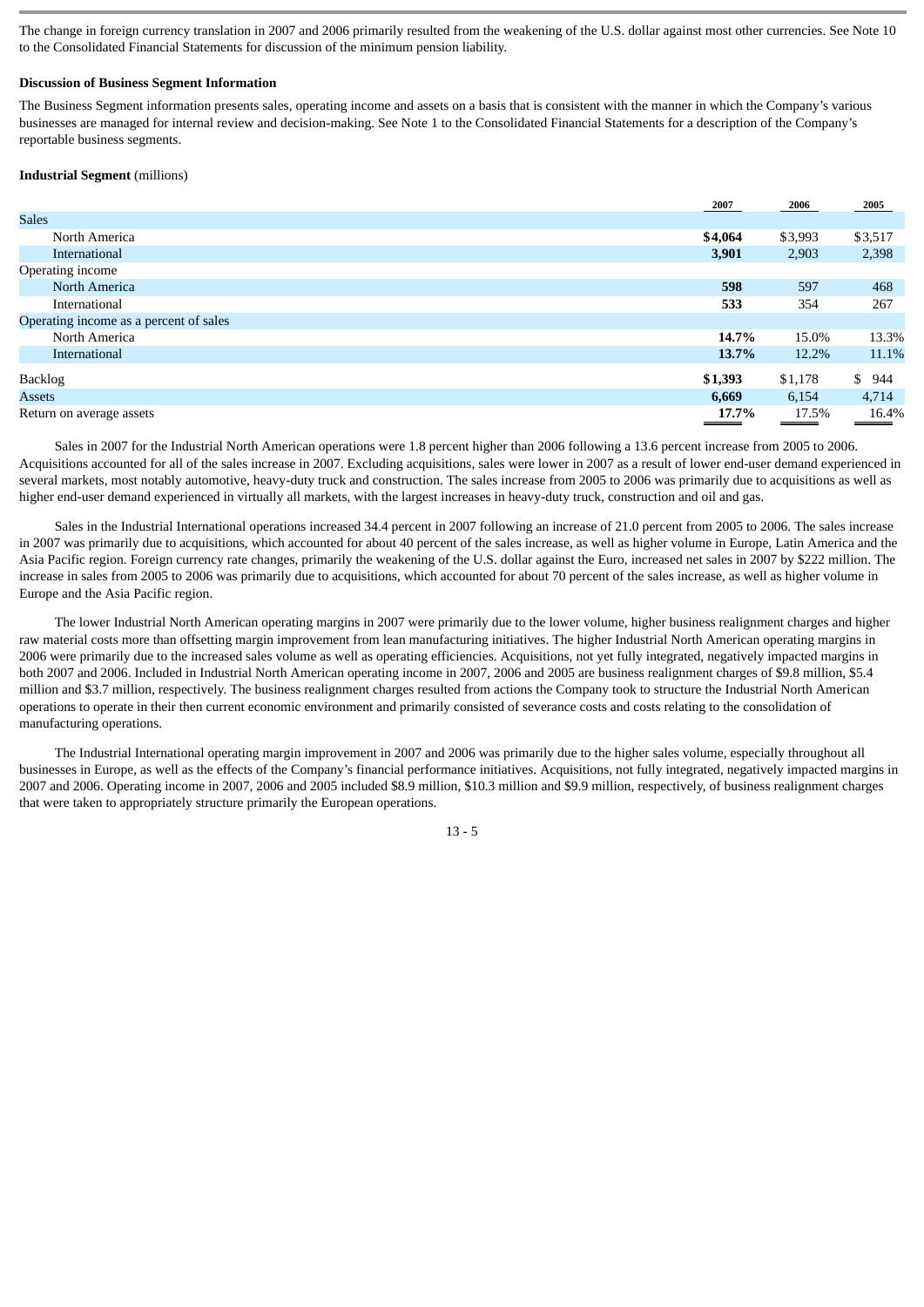The Company anticipates Industrial North American sales for 2008 will exceed the 2007 level by about one percent and Industrial International sales for 2008 will exceed the 2007 level by about 9.5 percent. Industrial North American operating margins in 2008 are expected to range from 14.5 percent to 14.9 percent and Industrial International margins are expected to range from 14.0 percent to 14.4 percent. The Company expects to continue to take actions necessary to structure appropriately the Industrial Segment operations to operate in their current economic environment. Such actions may include the necessity to record business realignment charges in 2008.

The increase in total Industrial Segment backlog in 2007 was primarily due to higher order rates in the Industrial International businesses. The increase in backlog in 2006 was primarily due to acquisitions, which contributed about one-half of the increase, as well as higher order rates in both the Industrial North American and Industrial International businesses.

The increase in assets in 2007 and 2006 was primarily due to current-year acquisitions and the effect of currency fluctuations partially offset by a decrease in property, plant and equipment.

#### **Aerospace Segment** (millions)

|                                        | 2007    | 2006    | 2005    |
|----------------------------------------|---------|---------|---------|
| <b>Sales</b>                           | \$1,685 | \$1,505 | \$1,359 |
| Operating income                       | 270     | 221     | 199     |
| Operating income as a percent of sales | 16.0%   | 14.7%   | 14.7%   |
| <b>Backlog</b>                         | \$1,359 | \$1,328 | \$1,229 |
| Assets                                 | 779     | 748     | 658     |
| Return on average assets               | 35.4%   | 31.4%   | 30.8%   |

Sales in 2007 increased 12.0 percent compared to an increase of 10.7 percent from 2005 to 2006. The increase in sales in both 2007 and 2006 was primarily due to an increase in both commercial original equipment manufacturer (OEM) and aftermarket volume. Sales in 2006 also benefited from higher military market volume.

The higher margins in 2007 were primarily due to the increased volume, with a higher concentration of sales occurring in the aftermarket businesses. Operating margin in 2006 remained at the 2005 level primarily due to a higher concentration of 2006 sales occurring in the commercial and military OEM businesses as well as higher engineering costs incurred in 2006 for new programs.

Shipments in 2007 were about the same as order rates resulting in a slight change in backlog from 2006. The increase in backlog in 2006 was primarily due to higher order rates experienced in both the commercial and military businesses. For 2008, sales are expected to remain at or be slightly higher than in 2007 and operating margins are expected to range from 15.7 percent to 16.1 percent. Heavier concentration of commercial OEM volume in future product mix could result in lower margins.

The increase in assets in 2007 and 2006 was primarily due to increases in accounts receivable and inventory. A portion of the increase in assets in 2006 was also attributable to an acquisition.

#### **Climate & Industrial Controls Segment** (millions)

|                                        | 2007    | 2006  | 2005          |
|----------------------------------------|---------|-------|---------------|
| <b>Sales</b>                           | \$1,068 | \$985 | $\sqrt{5794}$ |
| Operating income                       | 82      | 83    | 75            |
| Operating income as a percent of sales | 7.7%    | 8.5%  | 9.4%          |
| <b>Backlog</b>                         | 183     | \$190 | \$131         |
| Assets                                 | 831     | 812   | 696           |
| Return on average assets               | 10.0%   | 11.0% | 14.2%         |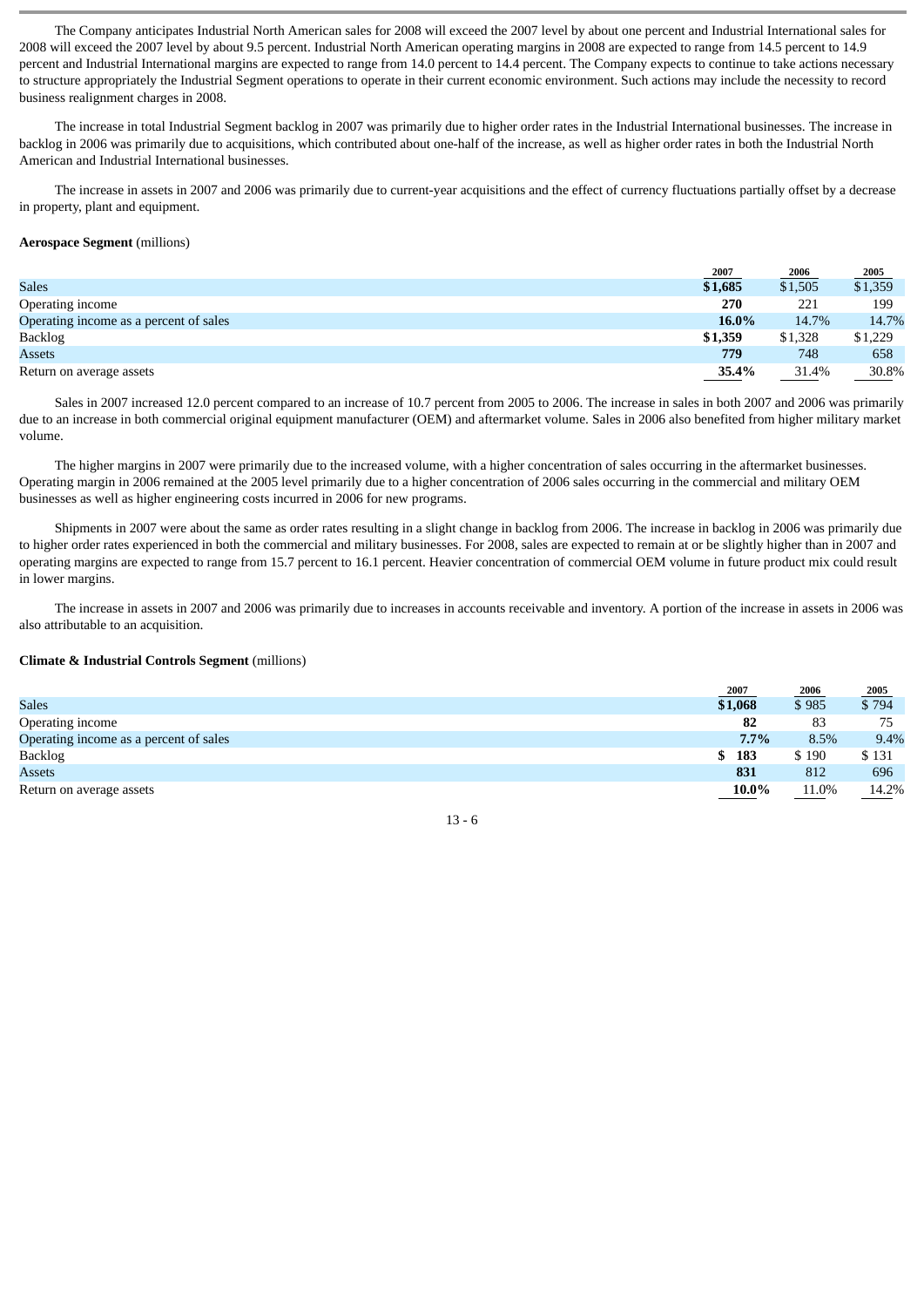Sales in 2007 increased 8.4 percent compared to a 24.0 percent increase in sales from 2005 to 2006. The increase in sales in 2007 was primarily due to acquisitions, which accounted for almost 70 percent of the increase. The increase in sales in 2006 was primarily due to acquisitions, which accounted for about one-half of the sales increase, as well as higher end-user demand in the residential air conditioning market, which was driven by energy efficiency legislation. The lower margins in 2007 were primarily due to product mix, increased raw material costs as well as costs incurred to integrate recent acquisitions. The lower margins in 2006 were primarily due to manufacturing inefficiencies related to plant relocations and integration costs related to acquisitions. Operating income in 2006 included \$3.6 million of business realignment charges.

The Company anticipates sales in 2008 to remain at or be slightly higher than in 2007 and operating margins in 2008 to be in a range of 7.8 percent to 8.2 percent.

The increase in assets in 2007 and 2006 was primarily due to acquisitions and an increase in inventory partially offset by a decline in property, plant and equipment. The increase in 2006 was also due to an increase in accounts receivable.

Corporate assets decreased 64.7 percent in 2007 and 42.2 percent in 2006. The fluctuation in 2007 is primarily due to a decrease in prepaid pension cost resulting from the adoption of a new accounting pronouncement and a decrease in cash. The fluctuation in 2006 is primarily due to a decrease in cash partially offset by an increase in investments and a decrease in inventory reserves.

## **Discussion of Consolidated Balance Sheet**

The Consolidated Balance Sheet shows the Company's financial position at year-end, compared with the previous year-end. This statement provides information to assist in assessing factors such as the Company's liquidity and financial resources.

| (millions)                   | 2007    | 2006    |
|------------------------------|---------|---------|
| <b>Accounts receivable</b>   | \$1,738 | \$1,592 |
| Inventories                  | 1,266   | 1,183   |
| Plant and equipment, net     | 1,736   | 1,694   |
| Investments and other assets | 469     | 859     |
| Goodwill                     | 2,254   | 2,010   |
| Intangible assets, net       | 596     | 471     |
| Accounts payable, trade      | 789     | 771     |
| Shareholders' equity         | 4,712   | 4,241   |
| Working capital              | \$1,461 | \$1,458 |
| Current ratio                | 1.76    | 1.87    |

**Accounts receivable** are primarily receivables due from customers for sales of product (\$1,560.2 million at June 30, 2007 and \$1,475.9 million at June 30, 2006). The current-year increase in accounts receivable is primarily due to acquisitions as well as a higher level of sales experienced in the latter part of the current fiscal year as compared to fiscal 2006. Days sales outstanding relating to trade receivables for the Company decreased to 49 days in 2007 from 51 days in 2006.

**Inventories** increased primarily due to acquisitions. Days supply of inventory on hand increased to 62 days in 2007 from 60 days in 2006.

**Plant and equipment**, net of accumulated depreciation, increased in 2007 primarily due to plant and equipment acquired in current-year acquisitions partially offset by depreciation expense exceeding capital expenditures.

**Goodwill** increased primarily as a result of current-year acquisitions.

**Intangible assets, net** consist primarily of patents, trademarks and customer lists. Intangible assets, net increased primarily due to current-year acquisitions.

**Investments and other assets** decreased due to the effect of the adoption of FASB Statement No. 158, "Employers' Accounting for Defined Benefit Pension and Other Postretirement Plans" as discussed in Note 1 to the Consolidated Financial Statements.

**Accounts payable, trade** increased slightly due to acquisitions.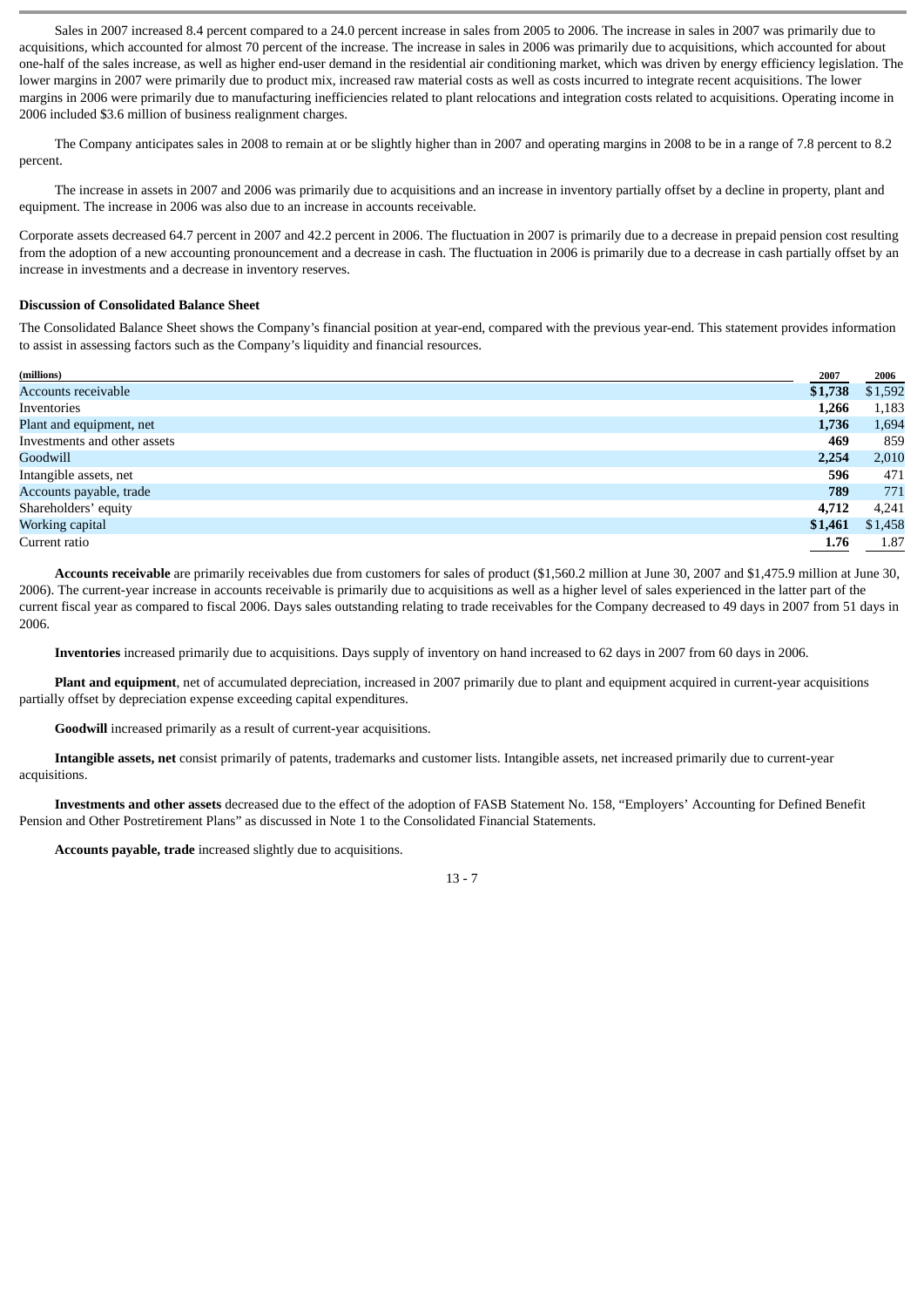**Accrued payrolls and other compensation** increased to \$376.7 million from \$297.0 million primarily due to higher incentive compensation accruals and acquisitions.

**Accrued domestic and foreign taxes** increased to \$152.7 million in 2007 from \$140.4 million in 2006 primarily due to higher taxable income in 2007.

**Pensions and other postretirement benefits** decreased \$457.1 million in 2007. The change in this amount is explained further in Note 10 to the Consolidated Financial Statements.

**Net deferred income taxes** increased \$34 million over the prior year and are discussed further in Note 4 to the Consolidated Financial Statements.

**Shareholders' equity**—The change in shareholders' equity is explained in Note 12 to the Consolidated Financial Statements.

## **Discussion of Consolidated Statement of Cash Flows**

The Consolidated Statement of Cash Flows reflects cash inflows and outflows from the Company's operating, investing and financing activities.

A summary of cash flows follows:

| (millions)                                           | 2007  | 2006    | 2005  |
|------------------------------------------------------|-------|---------|-------|
| Cash provided by (used in):                          |       |         |       |
| <b>Operating activities</b>                          | \$955 | \$955   | \$853 |
| Investing activities                                 | (579) | (921)   | (565) |
| <b>Financing activities</b>                          | (379) | (194)   | (138) |
| Effect of exchange rates                             |       | (4)     |       |
| Net increase (decrease) in cash and cash equivalents |       | \$(164) | \$152 |

**Cash Flows From Operating Activities—**Cash provided by operating activities in 2007 was comparable to the prior year. The current-year increase in net income was primarily offset by cash used to fund the Company's qualified defined benefit plans. Cash flow from working capital items decreased in 2007 primarily due to an increase in cash flow used by inventories, accounts payable, trade and accrued domestic and foreign taxes offset by a decrease in cash flow used by accounts receivable and an increase in cash flow provided by accrued payrolls and other compensation.

**Cash Flows Used In Investing Activities—**The decrease in the amount of cash used in investing activities in 2007 is primarily due to a decrease in acquisition activity partially offset by the absence of proceeds from the sale of businesses. Refer to Note 2 to the Consolidated Financial Statements for a summary of net assets of acquired companies at their respective acquisition dates.

**Cash Flows From Financing Activities—**The increase in cash used in financing activities from the prior year is due to common share activity which used cash of \$364.3 million in 2007 compared to providing cash of \$16.9 million in 2006. Common share activity primarily involves the exercise of stock options and the repurchase of shares of the Company's common stock for treasury. The change in common share activity in 2007 is primarily due to a higher level of repurchases of the Company's common stock for treasury during 2007 as compared to 2006. In August 2007, the Company entered into an accelerated stock repurchase agreement. See Notes 8 and 11 to the Consolidated Financial Statements for further discussion.

Dividends have been paid for 228 consecutive quarters, including a yearly increase in dividends for the last 51 fiscal years. The current expected annual dividend rate, before giving effect to the stock split authorized in August 2007, is \$1.26 per share.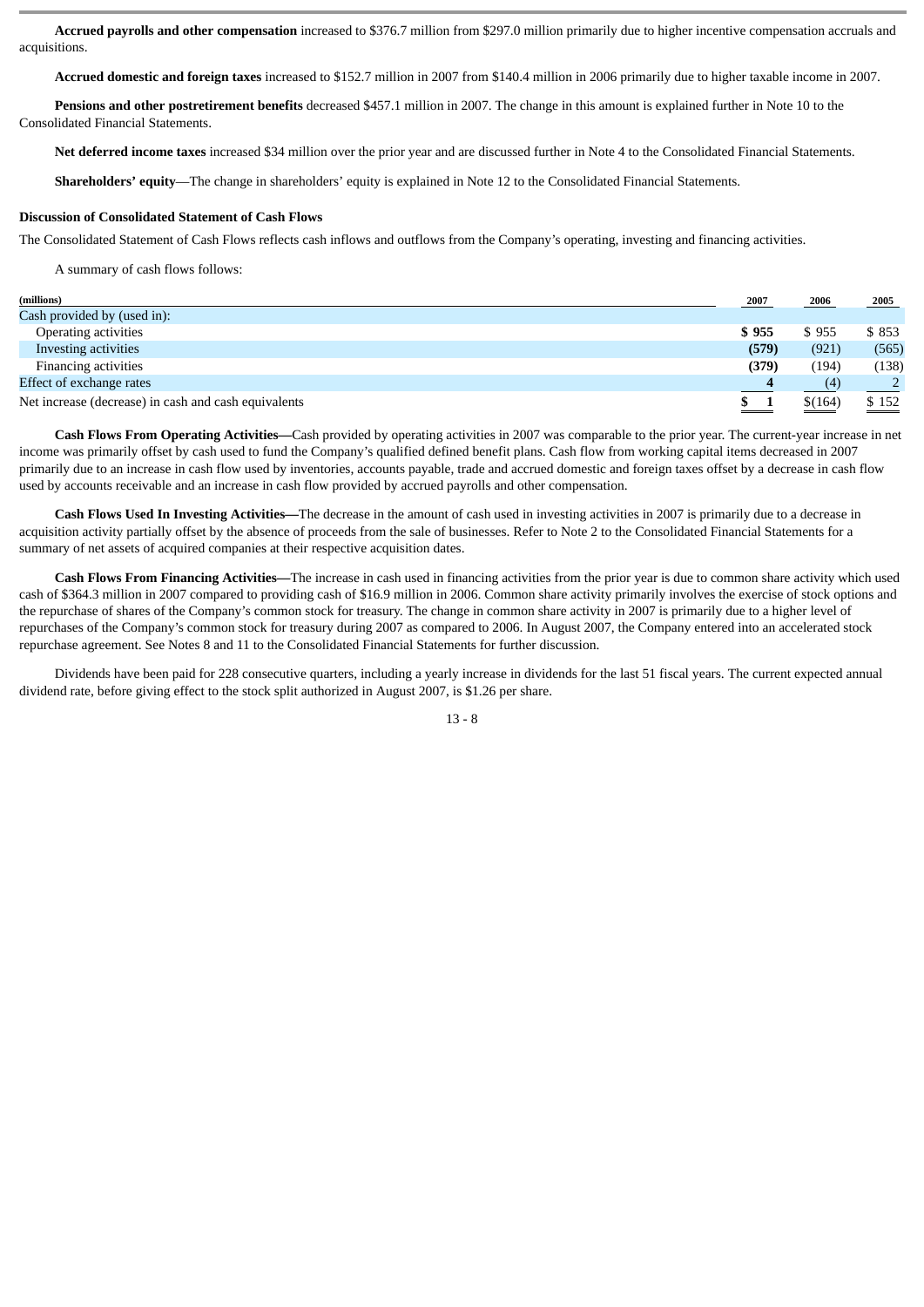The Company's goal is to maintain no less than an "A" rating on senior debt to ensure availability and reasonable cost of external funds. As one means of achieving this objective, the Company has established a financial goal of maintaining a ratio of debt to debt-equity of no more than 37 percent.

| Debt to Debt-Equity Ratio (dollars in millions) | 2007    | 2006    |
|-------------------------------------------------|---------|---------|
| Debt                                            | \$1,285 | \$1,132 |
| Debt & Equity                                   | 5,997   | 5,373   |
| Ratio                                           | 21.4%   | 21.1%   |

The Company has the availability to issue securities under its universal shelf registration statement. Securities that may be issued under this shelf registration statement include debt securities, common stock, serial preferred stock, depositary shares, warrants, stock purchase contracts and stock purchase units.

As of June 30, 2007, the Company has a line of credit totaling \$1,025 million through a multi-currency revolving credit agreement with a group of banks. The Company has the right, no more than once a year, to increase the facility amount, in minimum increments of \$25 million up to a maximum facility amount of \$1,250 million. The credit agreement expires October 2011, however the Company has the right to request a one-year extension of the expiration date on an annual basis. The credit agreement supports the Company's commercial paper note program, which is rated A-1 by Standard & Poor's, P-1 by Moody's and F-1 by Fitch, Inc. These ratings are considered investment grade. The revolving credit agreement contains provisions that increase the facility fee of the credit agreement in the event the Company's credit ratings are lowered. A lowering of the Company's credit ratings would not limit the Company's ability to use the credit agreement nor would it accelerate the repayment of any outstanding borrowings.

The Company seeks to minimize its total cost of borrowing and therefore uses its commercial paper note program as its primary source of working capital liquidity. The primary alternative source of borrowing for working capital liquidity is the committed line of credit, which typically bears a higher cost of borrowing.

The Company's credit agreements and indentures governing certain debt agreements contain various covenants, the violation of which would limit or preclude the use of the credit agreements for future borrowings, or might accelerate the maturity of the related outstanding borrowings covered by the indentures. At the Company's present rating level, the most restrictive financial covenant provides that the ratio of secured debt to net tangible assets be less than 10 percent. As of June 30, 2007, the ratio of secured debt to net tangible assets was less than one percent. The Company is in compliance with all covenants and expects to remain in compliance during the term of the credit agreements and indentures.

Based upon the Company's past performance and current expectations, management believes the cash flows generated from future operating activities should provide adequate funds to support internal growth and continued improvements in the Company's manufacturing facilities and equipment. The Company's worldwide financial capabilities may be used to support planned growth, dividend payments and share repurchases, as needed. The Company regularly considers acquisition opportunities and additional borrowings may be used to finance acquisitions completed in 2008.

**Contractual Obligations**—The following table summarizes the Company's fixed contractual obligations.

| In thousands                   | Payments due by period |           |           |           |  |             |
|--------------------------------|------------------------|-----------|-----------|-----------|--|-------------|
|                                |                        | Less than |           |           |  | More than 5 |
| <b>Contractual obligations</b> | <b>Total</b>           | 1 year    | 1-3 years | 3-5 years |  | years       |
| Long-term debt (Note 9)        | \$1,148,935            | 59.019    | 59,709    | \$419,867 |  | 610,340     |
| Interest on long-term debt     | 312,828                | 50,405    | 93.301    | 79.451    |  | 89,671      |
| Operating leases (Note 9)      | 222,022                | 64,385    | 75,733    | 30,527    |  | 51,377      |
| Retirement benefits (Note 10)  | 1,601,580              | 160,316   | 260,339   | 293.908   |  | 887,017     |
| Total                          | \$3,285,365            | \$334,125 | \$489,082 | \$823,753 |  | \$1,638,405 |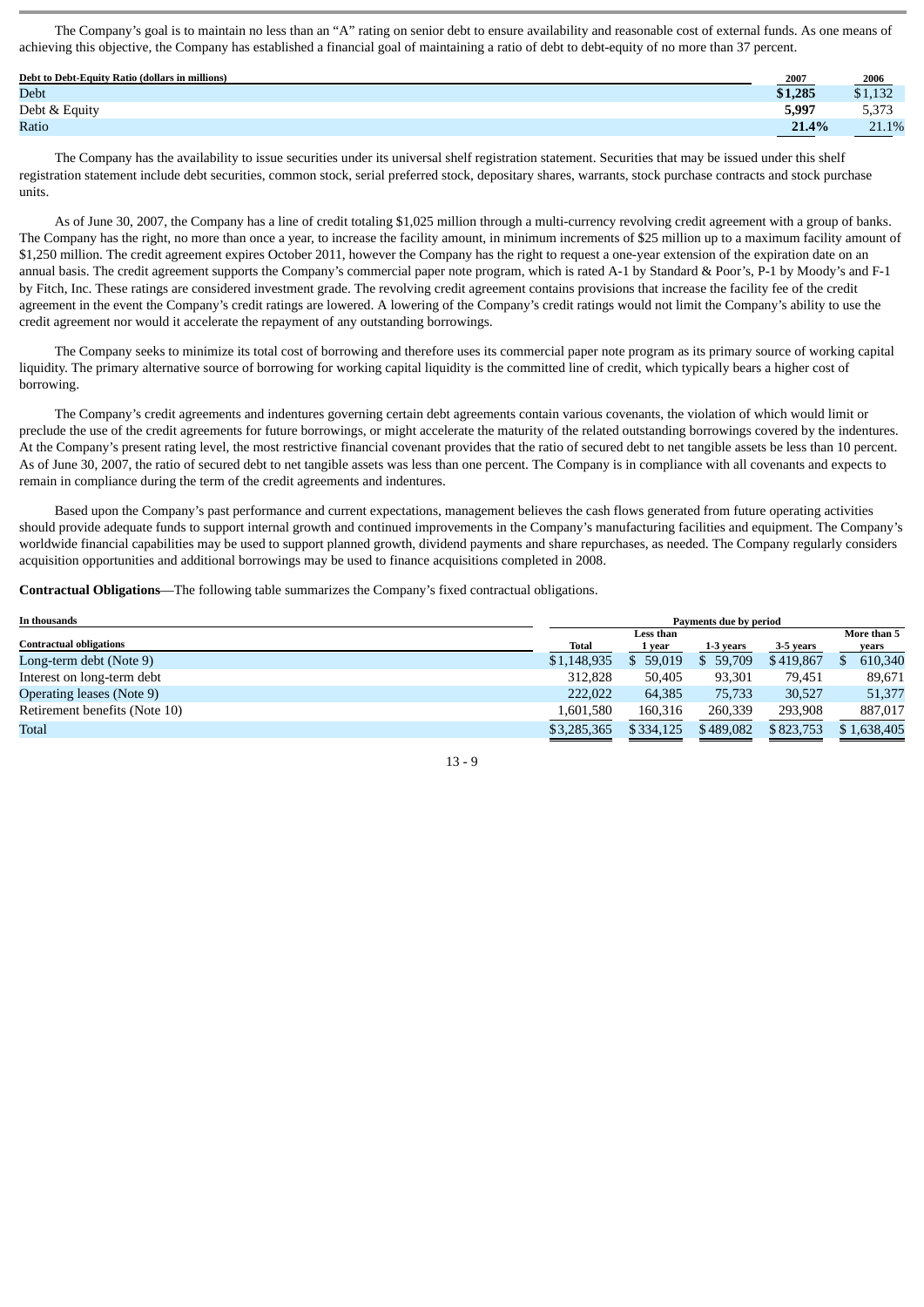## **Quantitative and Qualitative Disclosures About Market Risk**

The Company enters into forward exchange contracts and costless collar contracts to reduce its exposure to fluctuations in related foreign currencies. The total carrying amount and fair value of open contracts and any risk to the Company as a result of these arrangements is not material to the Company's financial position, liquidity or results of operations.

The Company's debt portfolio contains variable rate debt, inherently exposing the Company to interest rate risk. The Company's objective is to maintain a 60/40 mix between fixed rate and variable rate debt thereby limiting its exposure to changes in near-term interest rates. A 100 basis point increase in near-term interest rates would increase annual interest expense on variable rate debt existing at June 30, 2007 by approximately \$2.1 million.

#### **Off-Balance Sheet Arrangements**

The Company does not have off-balance sheet arrangements.

## **Critical Accounting Policies**

The preparation of financial statements in conformity with accounting principles generally accepted in the United States of America requires management to make estimates and assumptions that affect the amounts reported in the financial statements and accompanying notes. The policies discussed below are considered by management to be more critical than other policies because their application places the most significant demands on management's judgment.

**Revenue Recognition**—Substantially all of the Industrial Segment and Climate & Industrial Controls Segment revenues are recognized when the risks and rewards of ownership and title to the product have transferred to the customer. This generally takes place at the time the product is shipped. The Aerospace Segment uses the percentage of completion, units of delivery method to recognize a portion of its revenue. The percentage of completion method requires the use of estimates of costs to complete long-term contracts and for some contracts includes estimating costs related to aftermarket orders. The estimation of these costs requires substantial judgment on the part of management due to the duration of the contracts as well as the technical nature of the products involved. Adjustments to estimated costs are made on a consistent basis and a contract reserve is established when the costs to complete a contract exceed the contract revenues.

**Impairment of Goodwill and Long-lived Assets**—Goodwill is tested for impairment, at the reporting unit level, on an annual basis and between annual tests whenever events or circumstances indicate that the carrying value of a reporting unit may exceed its fair value. A discounted cash flow model is used to estimate the fair value of a reporting unit. This model requires the use of long-term planning forecasts and assumptions regarding industry specific economic conditions that are outside the control of the Company. Long-lived assets held for use are evaluated for impairment whenever events or circumstances indicate that the undiscounted net cash flows to be generated by their use and eventual disposition is less than their carrying value. The long-term nature of these assets requires the estimation of its cash inflows and outflows several years into the future and only takes into consideration technological advances known at the time of the impairment test.

**Inventories**—Inventories are valued at the lower of cost or market. Cost is determined on the last-in, first-out basis for a majority of U.S. inventories and on the first-in, first-out basis for the balance of the Company's inventories. Inventories have been reduced by an allowance for obsolete inventories. The estimated allowance is based on management's review of inventories on hand compared to estimated future usage and sales. Changes in the allowance have not had a material effect on the Company's results of operations, financial position or cash flows.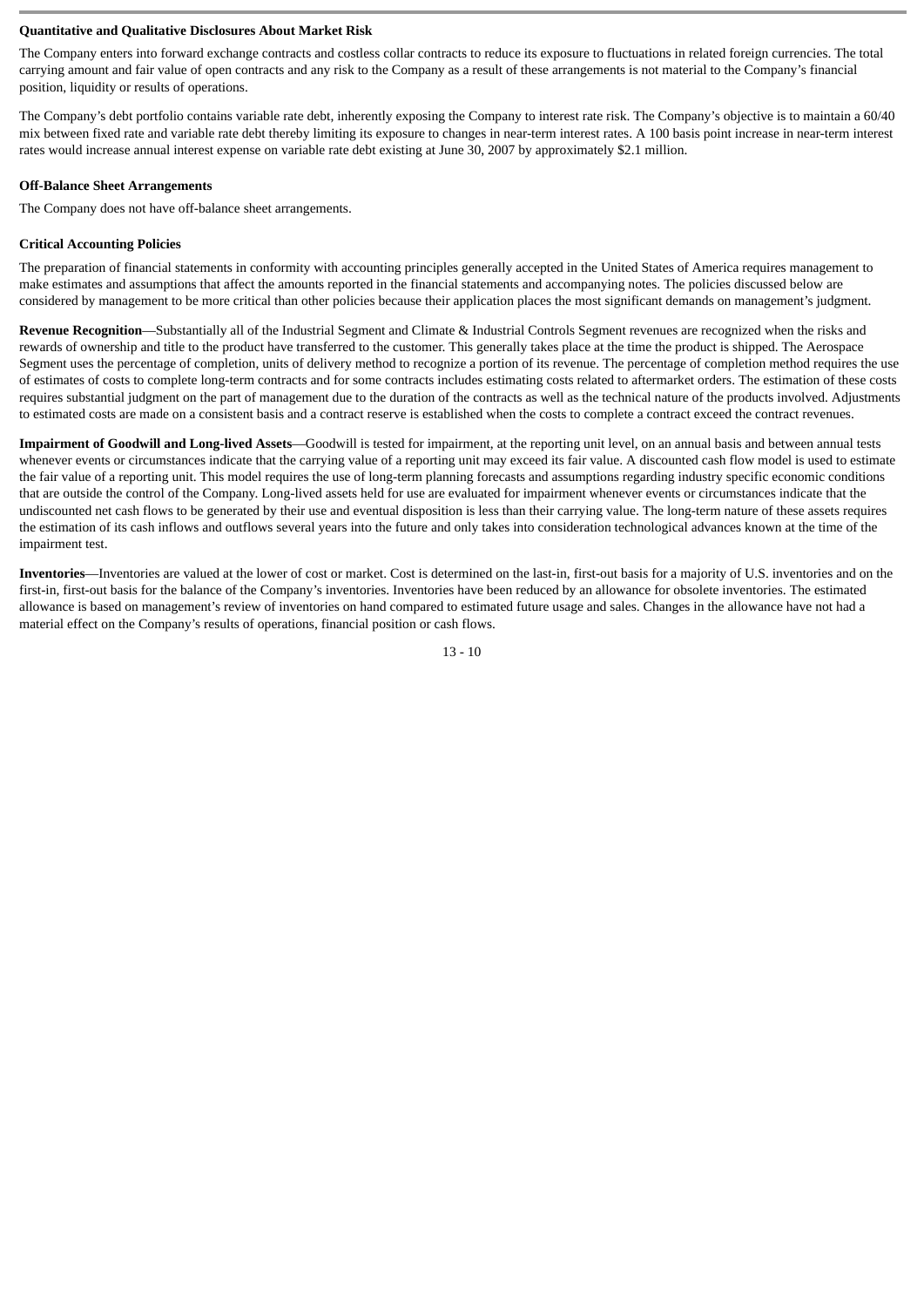**Pensions and Postretirement Benefits Other Than Pensions**—The annual net periodic expense and benefit obligations related to the Company's defined benefit plans are determined on an actuarial basis. This determination requires critical assumptions regarding the discount rate, long-term return on plan assets, increases in compensation levels, amortization periods for actuarial gains and losses and health care cost trends. Assumptions are determined based on Company data and appropriate market indicators, and are evaluated each year as of the plan's measurement date. Changes in the assumptions to reflect actual experience as well as the amortization of actuarial gains and losses could result in a material change in the annual net periodic expense and benefit obligations reported in the financial statements. For the Company's domestic defined benefit plans, a one-half percentage point change in the assumed long-term rate of return on plan assets is estimated to have an \$8 million effect on pension expense and a one-half percentage point decrease in the discount rate is estimated to increase pension expense by \$14 million. As of June 30, 2007, \$267.6 million of past years' net actuarial losses related to the Company's domestic qualified defined benefit plans have yet to be amortized. These losses will generally be amortized over approximately 11 years and will negatively affect earnings in the future. Actuarial gains experienced in future years will help reduce the effect of the actuarial loss amortization.

Further information on pensions and postretirement benefits other than pensions is provided in Note 10 to the Consolidated Financial Statements.

**Stock-Based Compensation**—The computation of the expense associated with stock-based compensation requires the use of a valuation model. The Company currently uses a Black-Scholes option pricing model to calculate the fair value of its stock options and stock appreciation rights. The Black-Scholes model requires assumptions regarding the volatility of the Company's stock, the expected life of the stock award and the Company's dividend ratio. The Company primarily uses historical data to determine the assumptions to be used in the Black-Scholes model and has no reason to believe that future data is likely to differ materially from historical data. However, changes in the assumptions to reflect future stock price volatility, future dividend payments and future stock award exercise experience could result in a change in the assumptions used to value awards in the future and may result in a material change to the fair value calculation of stock-based awards.

**Other Loss Reserves**—The Company has a number of loss exposures incurred in the ordinary course of business such as environmental claims, product liability, litigation, recoverability of deferred income tax benefits and accounts receivable reserves. Establishing loss reserves for these matters requires management's estimate and judgment with regards to risk exposure and ultimate liability or realization. These loss reserves are reviewed periodically and adjustments are made to reflect the most recent facts and circumstances.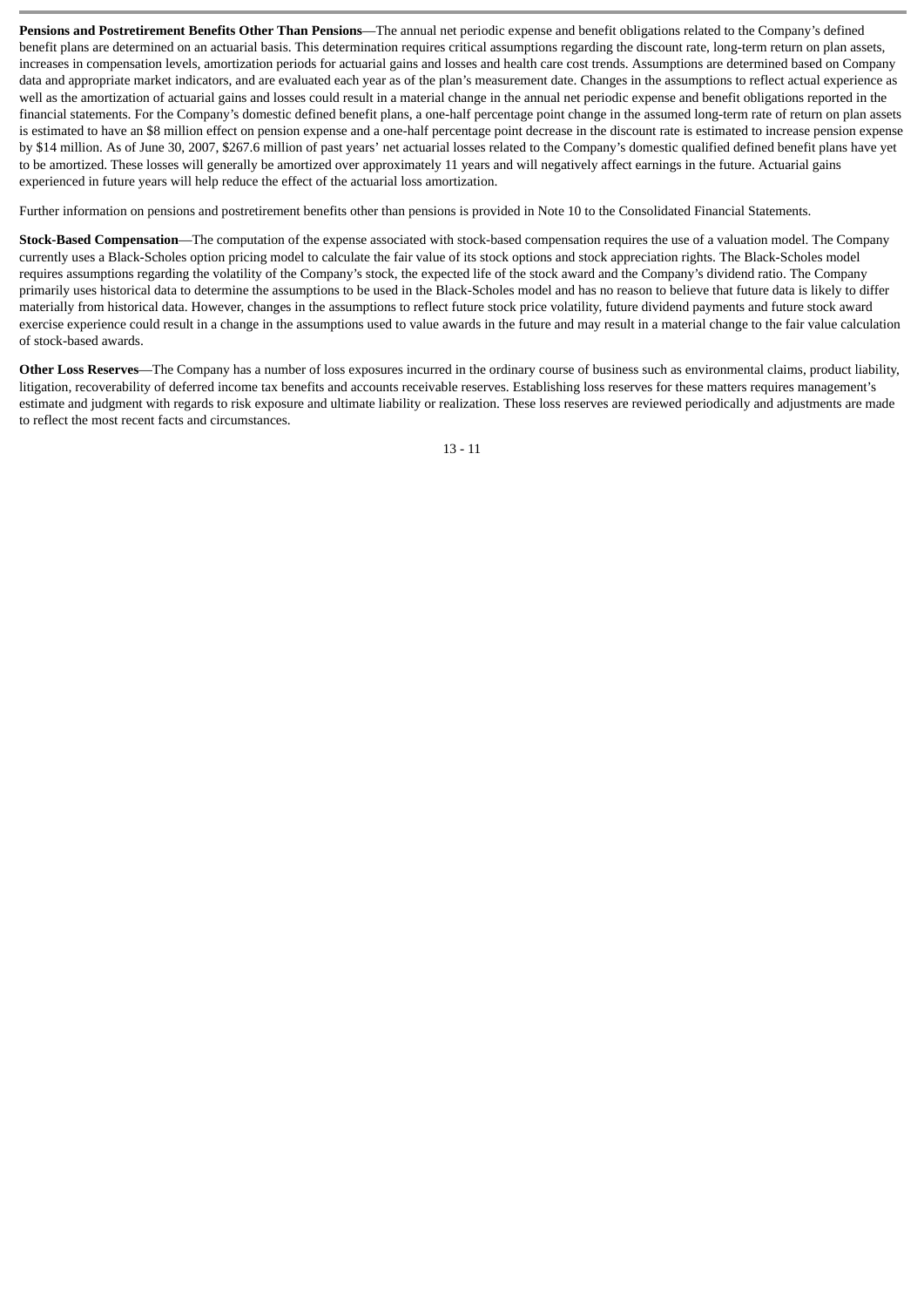## **Recently Issued Accounting Pronouncements**

In July 2006, the Financial Accounting Standards Board (FASB) issued FASB Interpretation No. 48, "Accounting for Uncertainty in Income Taxes – An Interpretation of FASB Statement 109" (FIN 48). FIN 48 prescribes a comprehensive model for how a company should recognize, measure, present, and disclose in its financial statements uncertain tax positions that the company has taken or expects to take on a tax return. FIN 48 is effective for fiscal years beginning after December 15, 2006. The Company has not yet finalized the effect on the Company's financial position or results of operations of complying with the provisions of FIN 48 but does not anticipate the effect to be material.

In August 2006, the FASB issued FASB Statement No. 157, "Fair Value Measurements." Statement No. 157 defines fair value, establishes a framework for measuring fair value in generally accepted accounting principles, and expands disclosures about fair value measurements. Statement No. 157 is effective for fiscal years beginning after November 15, 2007. The Company has not yet determined the effect on the Company's financial position or results of operations of complying with the provisions of Statement No. 157.

In February 2007, the FASB issued FASB Statement No. 159, "Fair Value Option for Financial Assets and Financial Liabilities." Statement No. 159 permits entities to choose to measure many financial instruments and certain other items at fair value and is effective for fiscal years beginning after November 15, 2007. The Company has not yet determined whether it will elect to measure any of its financial assets and financial liabilities at fair value as permitted by Statement No. 159.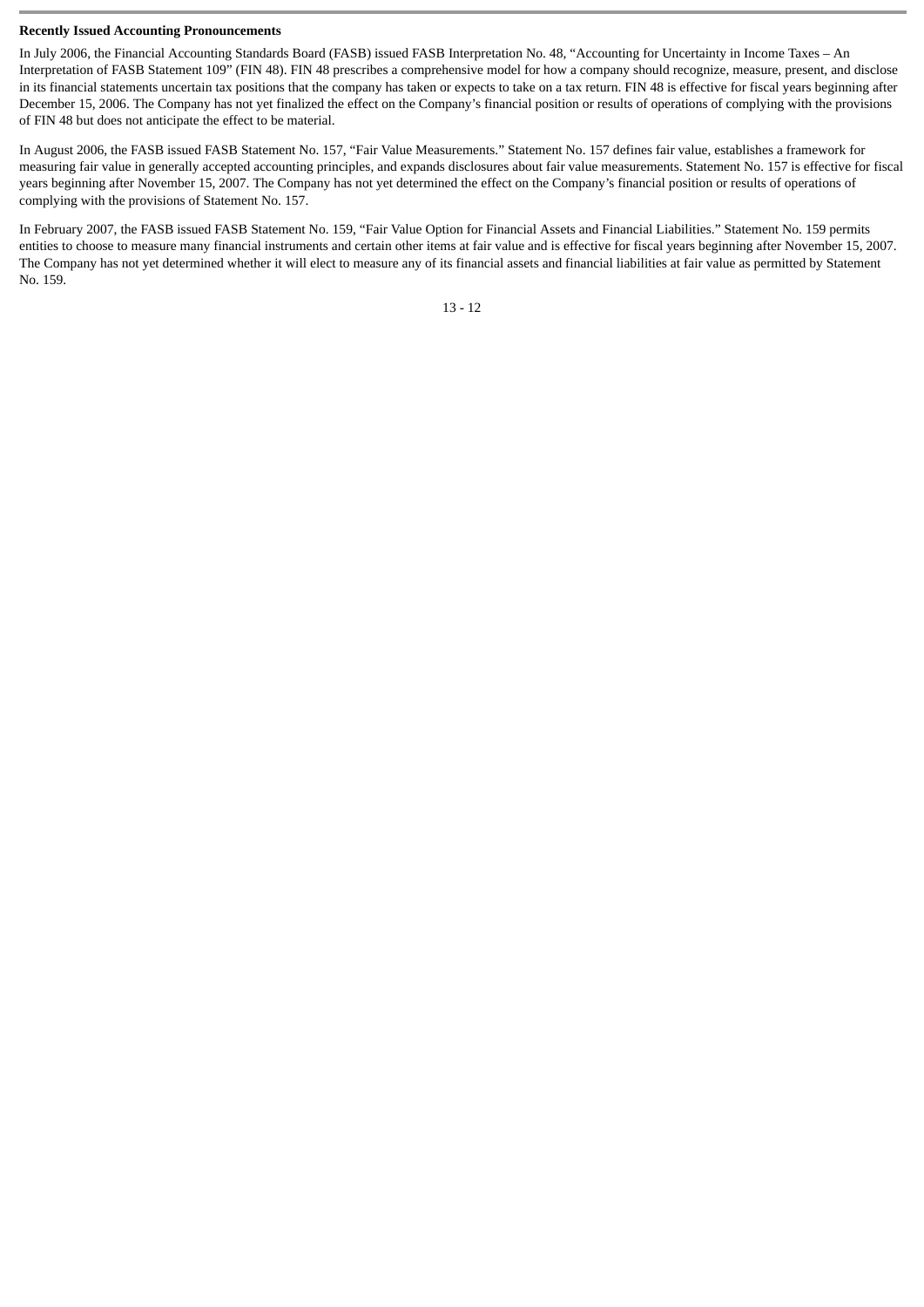## **Consolidated Statement of Income**

|                                                       |              | For the years ended June 30, |              |             |
|-------------------------------------------------------|--------------|------------------------------|--------------|-------------|
| (Dollars in thousands, except per share amounts)      | 2007         | 2006                         |              | 2005        |
| <b>Net Sales</b>                                      | \$10,718,059 | \$9,385,888                  |              | \$8,068,805 |
| Cost of sales                                         | 8,272,949    | 7,367,618                    |              | 6,391,477   |
| Gross profit                                          | 2,445,110    | 2,018,270                    |              | 1,677,328   |
| Selling, general and administrative expenses          | 1,226,861    | 1,036,646                    |              | 860,278     |
| Interest expense                                      | 83,414       | 75,763                       |              | 66,869      |
| Other (income) expense, net                           | (7, 183)     | (9,393)                      |              | 8,040       |
| (Gain) loss on disposal of assets                     | (17,264)     | 15,296                       |              | 3,870       |
| Income from continuing operations before income taxes | 1,159,282    | 899,958                      |              | 738,271     |
| Income taxes (Note 4)                                 | 329,236      | 261,682                      |              | 205,105     |
| Income from continuing operations                     | 830,046      | 638,276                      |              | 533,166     |
| Income from discontinued operations (Note 2)          |              | 34,891                       |              | 71,526      |
| <b>Net Income</b>                                     | 830,046      | 673,167                      |              | 604,692     |
| <b>Earnings per Share (Note 5)</b>                    |              |                              |              |             |
| Basic earnings per share                              |              |                              |              |             |
| Income from continuing operations                     | \$<br>7.13   | $\mathbf{s}$<br>5.35         | $\mathbf{s}$ | 4.49        |
| Income from discontinued operations                   |              | 0.30                         |              | 0.60        |
| Net income per share                                  | 7.13         | 5.65<br>\$.                  | \$.          | 5.09        |
| Diluted earnings per share                            |              |                              |              |             |
| Income from continuing operations                     | \$<br>7.01   | \$<br>5.28                   | \$           | 4.43        |
| Income from discontinued operations                   |              | 0.29                         |              | 0.59        |
| Net income per share                                  | 7.01         | 5.57                         |              | 5.02        |
|                                                       |              |                              |              |             |

The accompanying notes are an integral part of the financial statements.

## **Consolidated Statement of Comprehensive Income**

|                                                            | For the years ended June 30, |           |            |
|------------------------------------------------------------|------------------------------|-----------|------------|
| (Dollars in thousands)                                     | 2007                         | 2006      | 2005       |
| Net Income                                                 | \$830.046                    | \$673,167 | \$604,692  |
| Other comprehensive income (loss), net of taxes (Note 11): |                              |           |            |
| Foreign currency translation adjustment                    | 119,582                      | 103,842   | 13,138     |
| Minimum pension liability                                  | 221,546                      | 167,008   | (154, 377) |
| (Loss) on marketable equity securities                     |                              | (26)      | (10,697)   |
| Cash flow hedging gain (loss)                              | 236                          | 5,321     | (7,318)    |
| <b>Comprehensive Income</b>                                | \$1,171,410                  | \$949,312 | \$445,438  |

The accompanying notes are an integral part of the financial statements.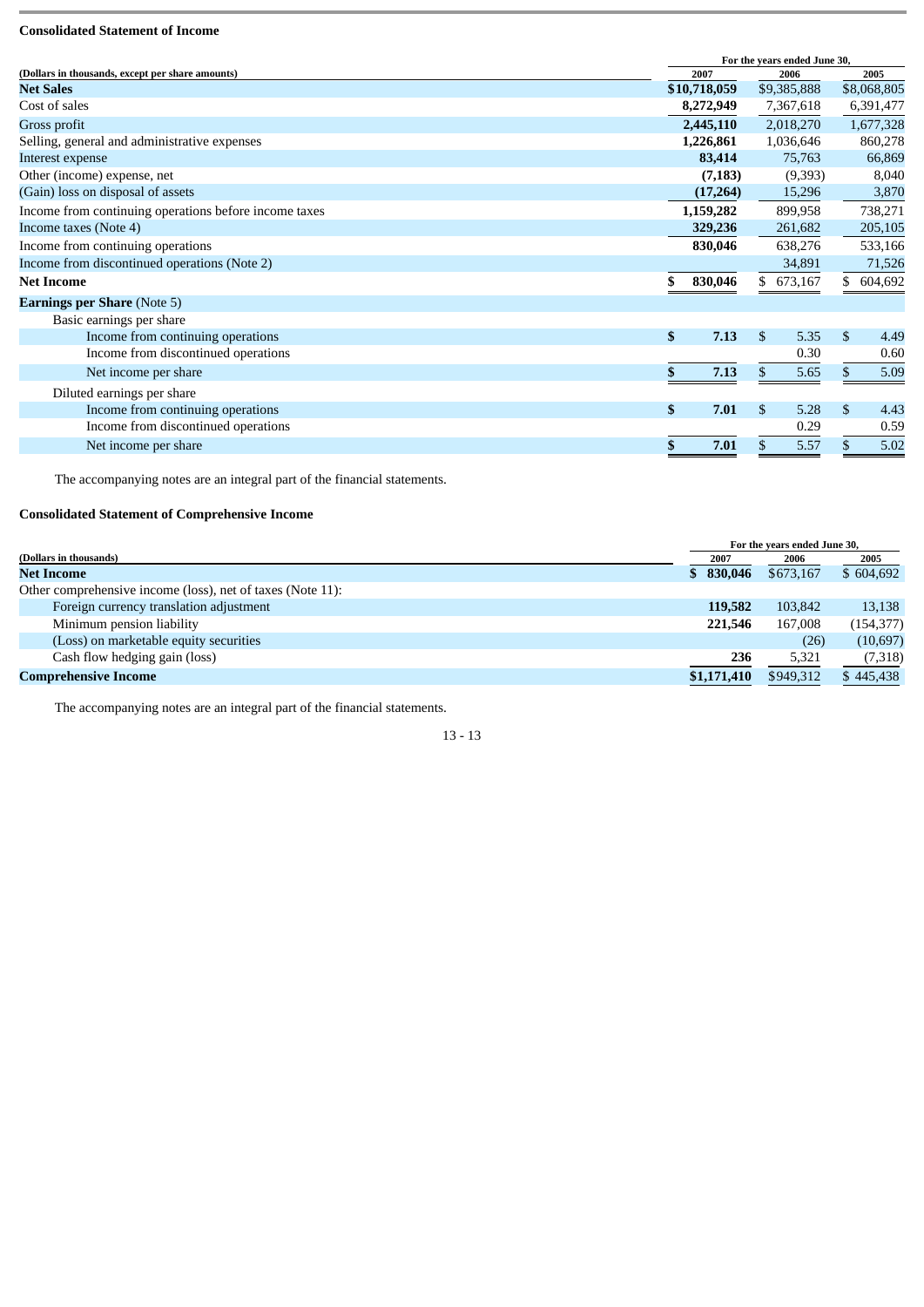## **Business Segment Information By Industry**

| (Dollars in thousands)                                              |     | 2007         |                | 2006        |    | 2005        |
|---------------------------------------------------------------------|-----|--------------|----------------|-------------|----|-------------|
| Net Sales:                                                          |     |              |                |             |    |             |
| Industrial:                                                         |     |              |                |             |    |             |
| North America                                                       |     | \$4,063,889  |                | \$3,993,370 |    | \$3,516,627 |
| International                                                       |     | 3,900,628    |                | 2,902,508   |    | 2,398,439   |
| Aerospace                                                           |     | 1,685,431    |                | 1,504,922   |    | 1,359,431   |
| Climate & Industrial Controls                                       |     | 1,068,111    |                | 985,088     |    | 794,308     |
|                                                                     |     | \$10,718,059 |                | \$9,385,888 |    | \$8,068,805 |
| <b>Segment Operating Income:</b>                                    |     |              |                |             |    |             |
| Industrial:                                                         |     |              |                |             |    |             |
| North America                                                       | \$. | 598,405      |                | \$ 597,204  | \$ | 468,213     |
| International                                                       |     | 533,136      |                | 353,760     |    | 267,207     |
| Aerospace                                                           |     | 269,931      |                | 221,005     |    | 199,187     |
| Climate & Industrial Controls                                       |     | 82,316       |                | 83,256      |    | 74,843      |
| Total segment operating income                                      |     | 1,483,788    |                | 1,255,225   |    | 1,009,450   |
| Corporate administration                                            |     | 179,077      |                | 133,695     |    | 111,615     |
| Income from continuing operations before interest expense and other |     | 1,304,711    |                | 1,121,530   |    | 897,835     |
| Interest expense                                                    |     | 83,414       |                | 75,763      |    | 66,869      |
| Other expense                                                       |     | 62,015       |                | 145,809     |    | 92,695      |
| Income from continuing operations before income taxes               |     | \$1,159,282  | $\mathfrak{S}$ | 899,958     | \$ | 738,271     |
| <b>Identifiable Assets:</b>                                         |     |              |                |             |    |             |
| Industrial                                                          |     | \$6,669,184  |                | \$6,153,559 |    | \$4,713,574 |
| Aerospace                                                           |     | 778,777      |                | 748,213     |    | 658,394     |
| Climate & Industrial Controls                                       |     | 831,482      |                | 812,218     |    | 695,641     |
|                                                                     |     | 8,279,443    |                | 7,713,990   |    | 6,067,609   |
| Corporate (a)                                                       |     | 161,970      |                | 459,442     |    | 793,094     |
|                                                                     |     | \$8,441,413  |                | \$8,173,432 |    | \$6,860,703 |
| <b>Property Additions (b):</b>                                      |     |              |                |             |    |             |
| Industrial                                                          | \$  | 203,448      |                | \$ 292,671  | \$ | 196,394     |
| Aerospace                                                           |     | 21,343       |                | 18,827      |    | 12,919      |
| Climate & Industrial Controls                                       |     | 17,170       |                | 41,459      |    | 40,050      |
| Corporate                                                           |     | 27,324       |                | 24,959      |    | 9,900       |
|                                                                     | \$  | 269,285      | \$             | 377,916     | \$ | 259,263     |
| <b>Depreciation:</b>                                                |     |              |                |             |    |             |
| Industrial                                                          | \$  | 196,377      | S.             | 196,751     | S. | 198,247     |
| Aerospace                                                           |     | 20,480       |                | 20,412      |    | 20,777      |
| Climate & Industrial Controls                                       |     | 22,546       |                | 23,625      |    | 19,954      |
| Corporate                                                           |     | 5,655        |                | 4,893       |    | 6,228       |
|                                                                     | \$  | 245,058      | \$             | 245,681     | \$ | 245,206     |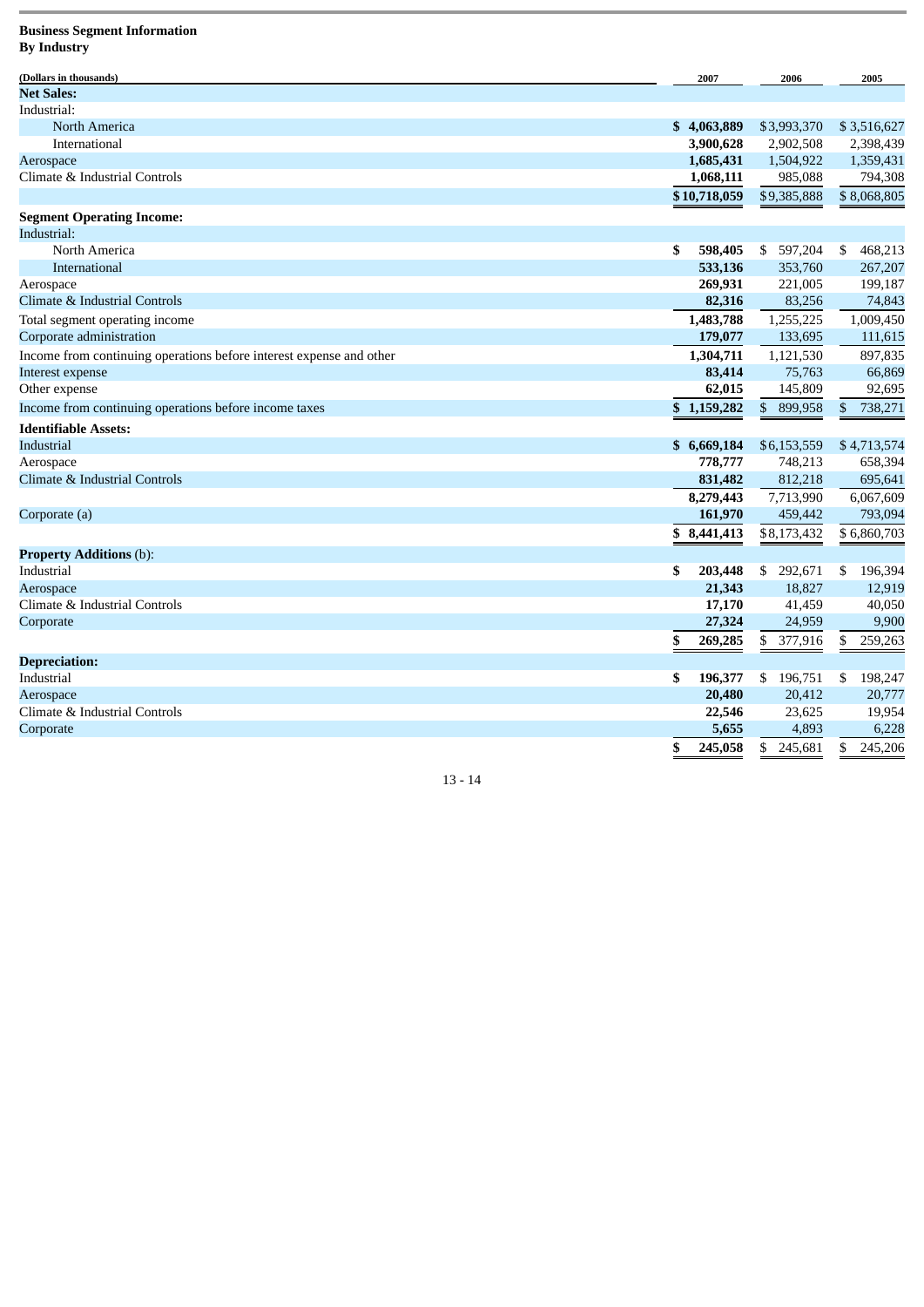## **By Geographic Area** (c)

| (Dollars in thousands)    | 2007          | 2006          | 2005        |
|---------------------------|---------------|---------------|-------------|
| <b>Net Sales:</b>         |               |               |             |
| North America             | \$6,483,168   | \$6,219,054   | \$5,455,466 |
| International             | 4,234,891     | 3,166,834     | 2,613,339   |
|                           | \$10,718,059  | \$9,385,888   | \$8,068,805 |
| <b>Long-Lived Assets:</b> |               |               |             |
| North America             | \$<br>962,047 | 978,028<br>S. | \$1,027,376 |
| International             | 774,325       | 715,766       | 553,972     |
|                           | \$1,736,372   | \$1,693,794   | \$1,581,348 |

The accounting policies of the business segments are the same as those described in the Significant Accounting Policies footnote except that the business segment results are prepared on a basis that is consistent with the manner in which the Company's management disaggregates financial information for internal review and decision-making.

- (a) Corporate assets are principally cash and cash equivalents, domestic deferred income taxes, investments, benefit plan assets, headquarters facilities, assets held for sale and the major portion of the Company's domestic data processing equipment.
- (b) Includes the value of net plant and equipment at the date of acquisition of acquired companies accounted for by the purchase method (2007 \$31,458; 2006 – \$179,803; 2005 – \$104,358).
- (c) Net sales are attributed to countries based on the location of the selling unit. North America includes the United States, Canada and Mexico. No country other than the United States represents greater than 10% of consolidated sales. Long-lived assets are comprised of plant and equipment based on physical location.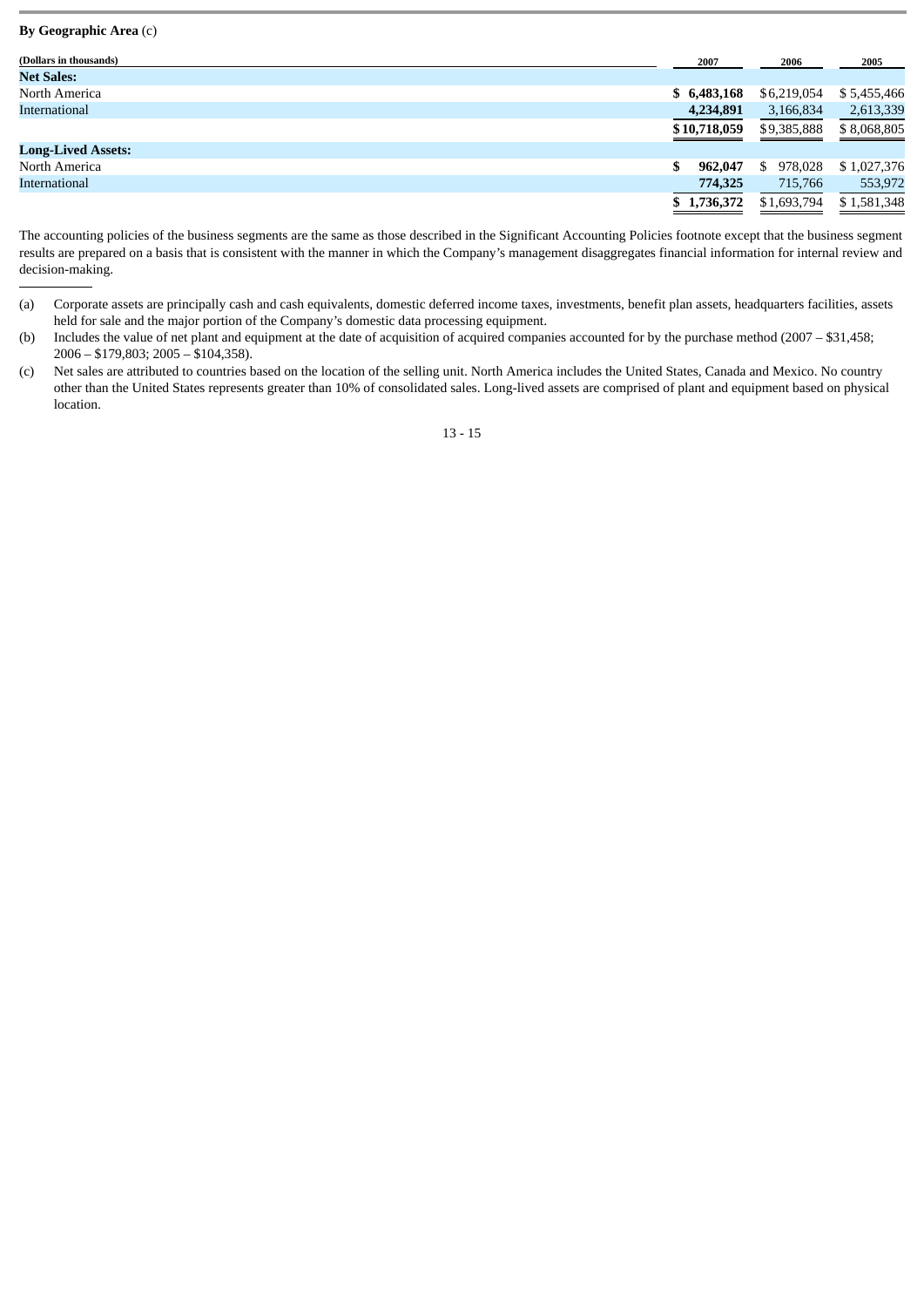## **Consolidated Balance Sheet**

|                                                                                                                       | <b>June 30,</b> |              |
|-----------------------------------------------------------------------------------------------------------------------|-----------------|--------------|
| (Dollars in thousands)                                                                                                | 2007            | 2006         |
| <b>Assets</b>                                                                                                         |                 |              |
| <b>Current Assets</b>                                                                                                 |                 |              |
| Cash and cash equivalents                                                                                             | \$172,706       | \$171,553    |
| Accounts receivable, less allowance for doubtful accounts (2007 - \$11,655; 2006 - \$12,332)                          | 1,737,748       | 1,592,323    |
| Inventories (Notes 1 and 6):                                                                                          |                 |              |
| Finished products                                                                                                     | 518,901         | 520,159      |
| Work in process                                                                                                       | 581,745         | 494,469      |
| Raw materials                                                                                                         | 165,156         | 168,250      |
|                                                                                                                       | 1,265,802       | 1,182,878    |
| Prepaid expenses                                                                                                      | 69,655          | 64,238       |
| Deferred income taxes (Notes 1 and 4)                                                                                 | 140,264         | 127,986      |
| <b>Total Current Assets</b>                                                                                           | 3,386,175       | 3,138,978    |
| Plant and equipment (Note 1):                                                                                         |                 |              |
| Land and land improvements                                                                                            | 258,121         | 212,750      |
| Buildings and building equipment                                                                                      | 1,189,679       | 1,116,634    |
| Machinery and equipment                                                                                               | 2,753,531       | 2,702,389    |
| Construction in progress                                                                                              | 76,449          | 54,594       |
|                                                                                                                       | 4,277,780       | 4,086,367    |
| Less accumulated depreciation                                                                                         | 2,541,408       | 2,392,573    |
|                                                                                                                       | 1,736,372       | 1,693,794    |
| Investments and other assets (Note 1)                                                                                 | 469,190         | 859,107      |
| Goodwill (Notes 1 and 7)                                                                                              | 2,254,069       | 2,010,458    |
| Intangible assets, net (Notes 1 and 7)                                                                                | 595,607         | 471,095      |
| <b>Total Assets</b>                                                                                                   | \$8,441,413     | \$8,173,432  |
| <b>Liabilities and Shareholders' Equity</b>                                                                           |                 |              |
| <b>Current Liabilities</b>                                                                                            |                 |              |
| Notes payable and long-term debt payable within one year (Notes 8 and 9)                                              | \$195,384       | \$<br>72,039 |
| Accounts payable, trade                                                                                               | 788,560         | 770,665      |
| Accrued payrolls and other compensation                                                                               | 376,678         | 297,071      |
| Accrued domestic and foreign taxes                                                                                    | 152,739         | 140,387      |
| Other accrued liabilities                                                                                             | 411,884         | 400,943      |
| <b>Total Current Liabilities</b>                                                                                      | 1,925,245       | 1,681,105    |
| Long-term debt (Note 9)                                                                                               | 1,089,916       | 1,059,461    |
| Pensions and other postretirement benefits (Note 10)                                                                  | 354,398         | 811,479      |
| Deferred income taxes (Notes 1 and 4)                                                                                 | 114,219         | 118,544      |
| Other liabilities                                                                                                     | 245,970         | 261,640      |
| <b>Total Liabilities</b>                                                                                              | 3,729,748       | 3,932,229    |
| <b>Shareholders' Equity (Note 11)</b>                                                                                 |                 |              |
| Serial preferred stock, \$.50 par value, authorized 3,000,000 shares; none issued                                     |                 |              |
| Common stock, \$.50 par value, authorized 600,000,000 shares; issued 120,683,890 shares in 2007 and 2006 at par value | 60,342          | 60,342       |
| <b>Additional capital</b>                                                                                             | 512,239         | 510,869      |
| Retained earnings                                                                                                     | 4,625,195       | 3,916,412    |
| Unearned compensation related to ESOP (Note 9)                                                                        | (15, 192)       | (25,809)     |
| Deferred compensation related to stock options                                                                        | 2,269           | 2,347        |
| Accumulated other comprehensive (loss)                                                                                | (112, 621)      | (194, 819)   |
|                                                                                                                       | 5,072,232       | 4,269,342    |
| Common stock in treasury at cost: 4,524,670 shares in 2007 and 368,695 shares in 2006                                 | (360, 567)      | (28, 139)    |
| <b>Total Shareholders' Equity</b>                                                                                     | 4,711,665       | 4,241,203    |
| <b>Total Liabilities and Shareholders' Equity</b>                                                                     | \$8,441,413     | \$8,173,432  |
|                                                                                                                       |                 |              |

The accompanying notes are an integral part of the financial statements.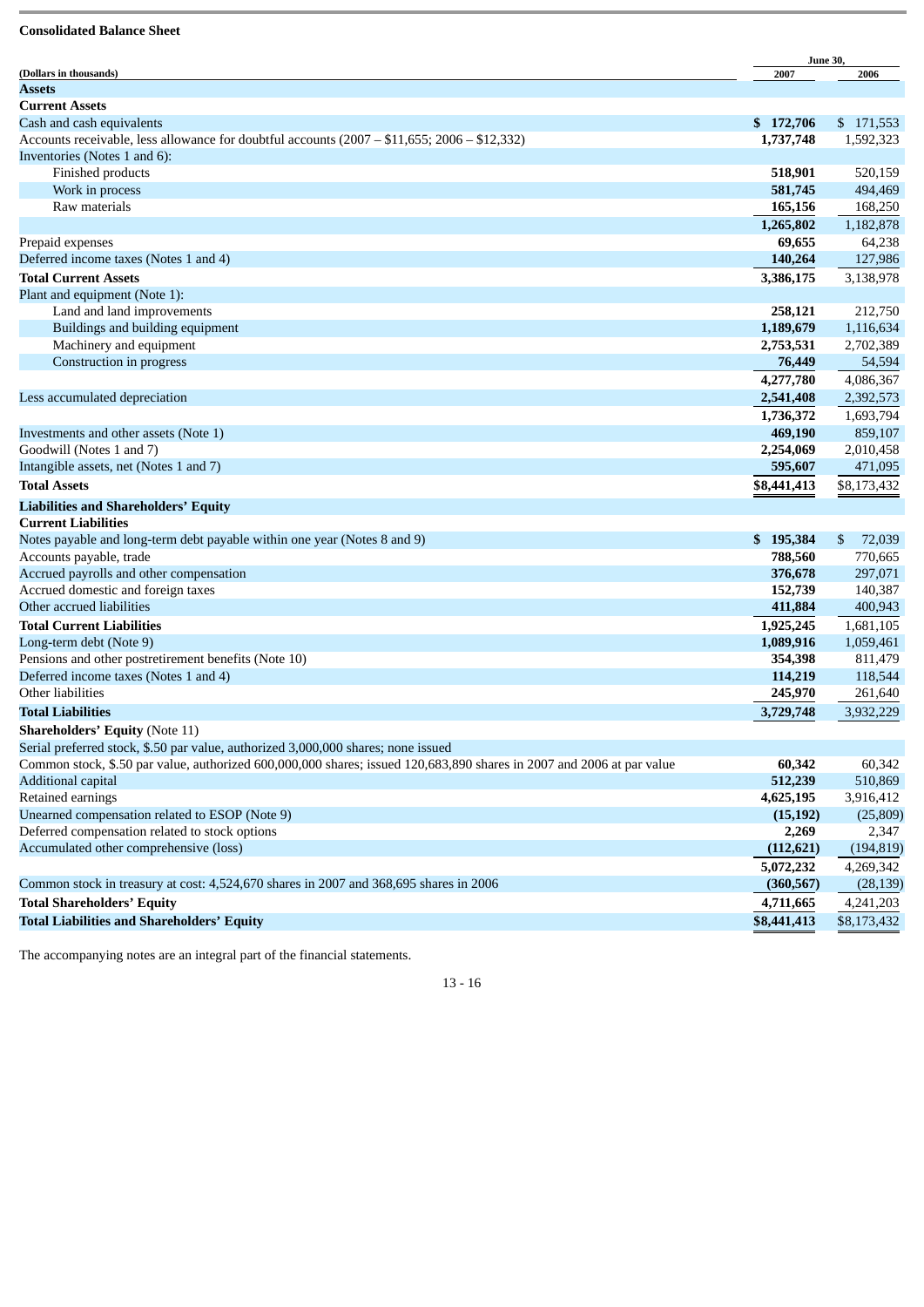## **Consolidated Statement of Cash Flows**

|                                                                                               | For the years ended June 30, |            |            |
|-----------------------------------------------------------------------------------------------|------------------------------|------------|------------|
| (Dollars in thousands)                                                                        | 2007                         | 2006       | 2005       |
| <b>Cash Flows From Operating Activities</b>                                                   |                              |            |            |
| Net income                                                                                    | \$830,046                    | \$673,167  | \$604,692  |
| Adjustments to reconcile net income to net cash provided by operating activities:             |                              |            |            |
| Net (income) from discontinued operations                                                     |                              | (34,891)   | (71, 526)  |
| Depreciation                                                                                  | 245,058                      | 245,681    | 245,206    |
| Amortization                                                                                  | 49,508                       | 35,290     | 17,484     |
| Stock-based compensation                                                                      | 33,203                       | 33,448     |            |
| Deferred income taxes                                                                         | (28, 652)                    | (50, 548)  | 16,102     |
| Foreign currency transaction (gain) loss                                                      | (18, 644)                    | 8,216      | 9,092      |
| (Gain) loss on sale of plant and equipment                                                    | (17, 264)                    | 5,438      | 3,870      |
| Loss on divestiture of businesses                                                             |                              | 9,858      |            |
| Changes in assets and liabilities, net of effects from acquisitions and divestitures:         |                              |            |            |
| Accounts receivable                                                                           | (54, 701)                    | (109, 978) | (6,540)    |
| Inventories                                                                                   | (15, 018)                    | 17,498     | 17,083     |
| Prepaid expenses                                                                              | (7,078)                      | (2,037)    | (2,736)    |
| Other assets                                                                                  | (129, 814)                   | (29, 419)  | (13,607)   |
| Accounts payable, trade                                                                       | (16, 944)                    | 56,202     | 37,611     |
| Accrued payrolls and other compensation                                                       | 59,846                       | 17,783     | 23,387     |
| Accrued domestic and foreign taxes                                                            | 9,135                        | 70,451     | (4,781)    |
| Other accrued liabilities                                                                     | 4,496                        | (2,781)    | (13,999)   |
| Pensions and other postretirement benefits                                                    | 7,180                        | 9,470      | (1,971)    |
| Other liabilities                                                                             | 4,650                        | 5,050      | 4,997      |
| Discontinued operations                                                                       |                              | (3,259)    | (10, 858)  |
| Net cash provided by operating activities                                                     | 955,007                      | 954,639    | 853,506    |
| <b>Cash Flows From Investing Activities</b>                                                   |                              |            |            |
| Acquisitions (less cash acquired of \$15,591 in 2007, \$42,429 in 2006, and \$21,720 in 2005) | (378, 639)                   | (835,981)  | (558, 569) |
| Capital expenditures                                                                          | (237, 827)                   | (198, 113) | (154, 905) |
| Proceeds from sale of plant and equipment                                                     | 45,826                       | 41,098     | 20,284     |
| Proceeds from sale of businesses                                                              |                              | 92,715     | 120,000    |
| Other                                                                                         | (9, 121)                     | (20, 862)  | 10,223     |
| Discontinued operations                                                                       |                              | (100)      | (2, 416)   |
| Net cash (used in) investing activities                                                       | (579, 761)                   | (921, 243) | (565, 383) |
| <b>Cash Flows From Financing Activities</b>                                                   |                              |            |            |
| (Payments for) proceeds from common share activity, net                                       | (364, 339)                   | 16,931     | (23, 724)  |
| Proceeds from (payments of) notes payable, net                                                | 111,300                      | (8,262)    | (16,927)   |
| Proceeds from long-term borrowings                                                            | 52,278                       | 495,796    | 1,094      |
| (Payments of) long-term borrowings                                                            | (56, 505)                    | (589, 014) | (5,369)    |
| Dividends paid, net of tax benefit of ESOP shares                                             | (121, 263)                   | (109, 643) | (92, 612)  |
| Net cash (used in) financing activities                                                       | (378, 529)                   | (194, 192) | (137, 538) |
| Effect of exchange rate changes on cash                                                       | 4,436                        | (3,731)    | 1,648      |
| Net increase (decrease) in cash and cash equivalents                                          | 1,153                        | (164, 527) | 152,233    |
| Cash and cash equivalents at beginning of year                                                | 171,553                      | 336,080    | 183,847    |
| Cash and cash equivalents at end of year                                                      | \$172,706                    | \$171,553  | \$336,080  |
|                                                                                               |                              |            |            |
| Supplemental Data:                                                                            |                              |            |            |
| Cash paid during the year for:                                                                |                              |            |            |
| Interest, net of capitalized interest                                                         | \$81,489                     | \$ 72,183  | \$ 66,827  |
| Income taxes                                                                                  | 304,540                      | 165,180    | 186,853    |

The accompanying notes are an integral part of the financial statements.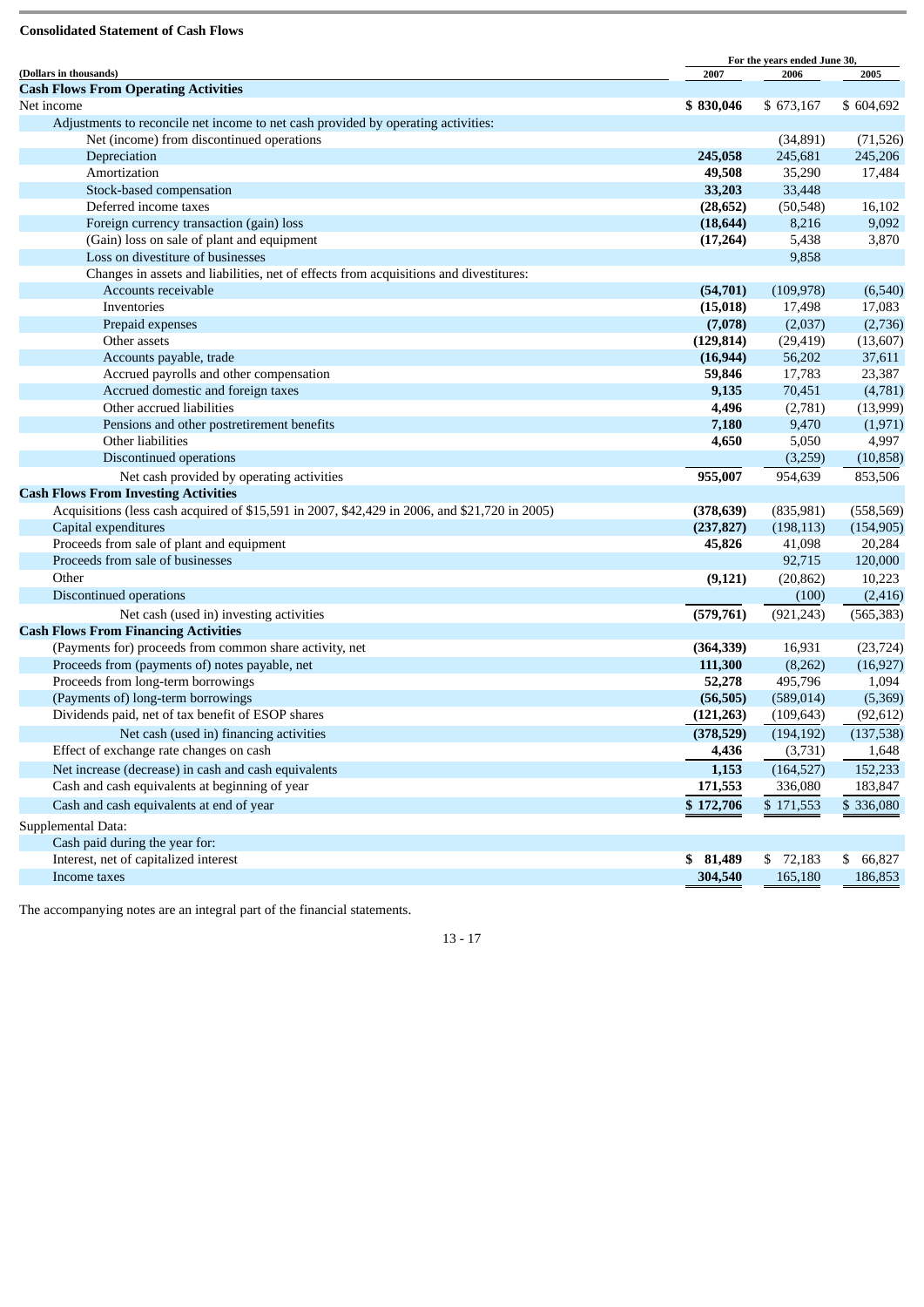## **Notes to Consolidated Financial Statements**

(Dollars in thousands, except per share amounts)

#### **1. Significant Accounting Policies**

The significant accounting policies followed in the preparation of the accompanying consolidated financial statements are summarized below.

**Nature of Operations**—The Company is a leading worldwide diversified manufacturer of motion control technologies and systems, providing precision engineered solutions for a wide variety of commercial, mobile, industrial and aerospace markets. The Company evaluates performance based on segment operating income before Corporate general and administrative expenses, Interest expense and Income taxes.

The Company operates in three business segments: Industrial, Aerospace and Climate & Industrial Controls. The Industrial Segment is an aggregation of several business units, which manufacture motion-control and fluid power system components for builders and users of various types of manufacturing, packaging, processing, transportation, agricultural, construction, and military vehicles and equipment. Industrial Segment products are marketed primarily through field sales employees and independent distributors. The North American Industrial business represents the largest portion of the Company's manufacturing plants and distribution networks and primarily services North America. The International Industrial operations provide Parker products and services to countries throughout Europe, Asia Pacific and Latin America.

The Aerospace Segment produces hydraulic, fuel and pneumatic systems and components, which are utilized on virtually every domestic commercial, military and general aviation aircraft and also performs a vital role in naval vessels and land-based weapons systems. This Segment serves original equipment and maintenance, repair and overhaul customers worldwide. Aerospace Segment products are marketed by field sales employees and are sold directly to manufacturers and end users.

The Climate & Industrial Controls Segment manufactures motion-control systems and components for use primarily in the refrigeration and air conditioning and transportation industries. The products in the Climate & Industrial Controls Segment are marketed primarily through field sales employees and independent distributors.

See the table of Business Segment Information "By Industry" and "By Geographic Area" on pages 13-14 and 13-15 for further disclosure of business segment information.

There are no individual customers to whom sales are three percent or more of the Company's consolidated sales. Due to the diverse group of customers throughout the world the Company does not consider itself exposed to any concentration of credit risks.

The Company manufactures and markets its products throughout the world. Although certain risks and uncertainties exist, the diversity and breadth of the Company's products and geographic operations mitigate significantly the risk that adverse changes would materially affect the Company's operating results.

**Use of Estimates**—The preparation of financial statements in conformity with accounting principles generally accepted in the United States of America requires management to make estimates and assumptions that affect the amounts reported in the financial statements and accompanying notes. Actual results could differ from those estimates.

**Basis of Consolidation**—The consolidated financial statements include the accounts of all majority-owned domestic and foreign subsidiaries. All material intercompany transactions and profits have been eliminated in the consolidated financial statements. The Company does not have off-balance sheet arrangements. Within the Business Segment Information, intersegment and interarea sales are recorded at fair market value and are immaterial in amount.

**Revenue Recognition**—Revenue is recognized when the risks and rewards of ownership and title to the product have transferred to the customer. The Company's revenue recognition policies are in compliance with the SEC's Staff Accounting Bulletin (SAB) No. 104. Shipping and handling costs billed to customers are included in Net sales and the related costs in Cost of sales.

**Cash**—Cash equivalents consist of short-term highly liquid investments, with a three-month or less maturity, carried at cost plus accrued interest, which are readily convertible into cash.

**Inventories**—Inventories are stated at the lower of cost or market. The majority of domestic inventories are valued by the last-in, first-out method and the balance of the Company's inventories are valued by the first-in, first-out method.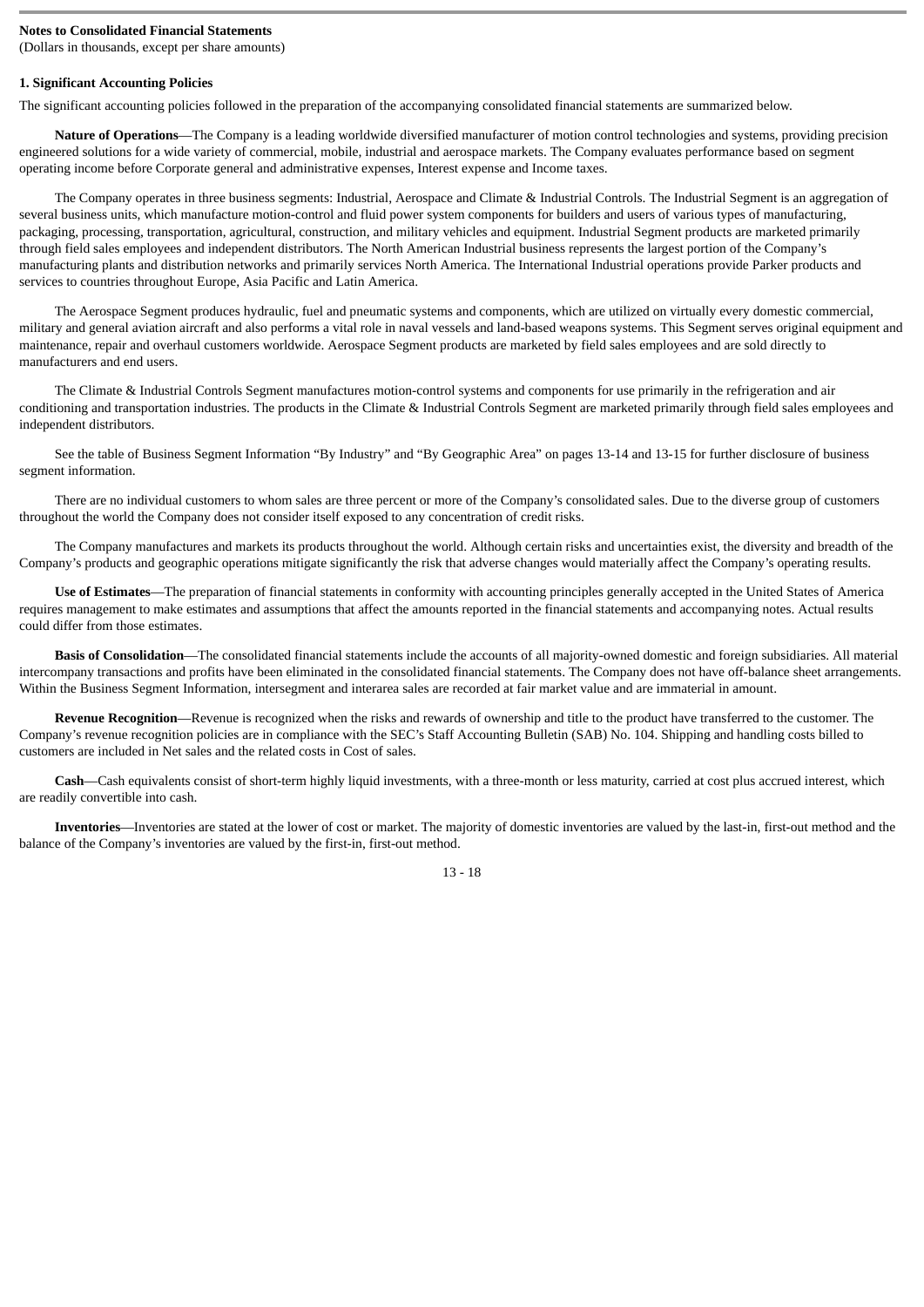**Long-term Contracts**—The Company enters into long-term contracts for the production of aerospace products. For financial statement purposes, revenues are recognized using the percentage-of-completion method. The extent of progress toward completion is measured using the units-of-delivery method. Unbilled costs on these contracts are included in inventory. Progress payments are netted against the inventory balances. Provisions for estimated losses on uncompleted contracts are made in the period in which such losses are determined.

**Plant, Equipment and Depreciation**—Plant and equipment are recorded at cost and are depreciated principally using the straight-line method for financial reporting purposes. Depreciation rates are based on estimated useful lives of the assets, generally 40 years for buildings, 15 years for land improvements and building equipment, seven to 10 years for machinery and equipment, and three to five years for vehicles and office equipment. Improvements, which extend the useful life of property, are capitalized, and maintenance and repairs are expensed. When property is retired or otherwise disposed of, the cost and accumulated depreciation are removed from the appropriate accounts and any gain or loss is included in current income.

**Investments and Other Assets—**Investments in joint-venture companies in which ownership is 50% or less and in which the Company does not have operating control are stated at cost plus the Company's equity in undistributed earnings. These investments and the related earnings are not material to the consolidated financial statements. During 2005 the Company recorded a charge of \$8,766 (\$.05 per share) related to a real estate investment. Investments and other assets include a prepaid pension cost at June 30, 2006 of \$344,987 and an intangible asset recognized in connection with an additional minimum pension liability of \$86,071 at June 30, 2006.

**Goodwill**—The Company conducts a formal impairment test of goodwill on an annual basis and between annual tests if an event occurs or circumstances change that would more likely than not reduce the fair value of a reporting unit below its carrying value.

**Intangible Assets**—Intangible assets primarily include patents, trademarks and customer lists and are recorded at cost and amortized on a straight-line method. Patents are amortized over their remaining legal life. Trademarks are amortized over the estimated time period over which an economic benefit is expected to be received. Customer lists are amortized over a period based on historical customer attrition rates.

**Income Taxes**—Income taxes are provided based upon income for financial reporting purposes. Deferred income taxes arise from temporary differences in the recognition of income and expense for tax purposes. Tax credits and similar tax incentives are applied to reduce the provision for income taxes in the year in which the credits arise.

**Product Warranty**—In the ordinary course of business the Company warrants its products against defect in design, materials and workmanship over various time periods. The warranty accrual at June 30, 2007 and 2006 is immaterial to the financial position of the Company and the change in the accrual during 2007, 2006 and 2005 was immaterial to the Company's results of operations and cash flows.

**Foreign Currency Translation**—Assets and liabilities of most foreign subsidiaries are translated at current exchange rates, and income and expenses are translated using weighted average exchange rates. The effects of these translation adjustments, as well as gains and losses from certain intercompany transactions, are reported in the Accumulated other comprehensive (loss) component of Shareholders' equity. Such adjustments will affect Net income only upon sale or liquidation of the underlying foreign investments, which is not contemplated at this time. Exchange gains and losses from transactions in a currency other than the local currency of the entity involved, and translation adjustments in countries with highly inflationary economies, are included in Net income.

**Financial Instruments**—The Company's financial instruments consist primarily of investments in cash, cash equivalents and long-term investments as well as obligations under notes payable and long-term debt. Due to their short-term nature, the carrying values for Cash and cash equivalents, Investments and other assets and Notes payable approximate fair value. See Note 9 for fair value of long-term debt.

The Company enters into forward exchange contracts (forward contracts) and costless collar contracts to reduce its exposure to fluctuations in related foreign currencies. These contracts are with major financial institutions and the risk of loss is considered remote. The Company does not hold or issue derivative financial instruments for trading purposes.

Gains or losses on forward contracts that hedge specific transactions are recognized in Net income, offsetting the underlying foreign currency gains or losses. Gains or losses on costless collar contracts are recognized in Net income when the spot rate of the contract falls outside the collar range.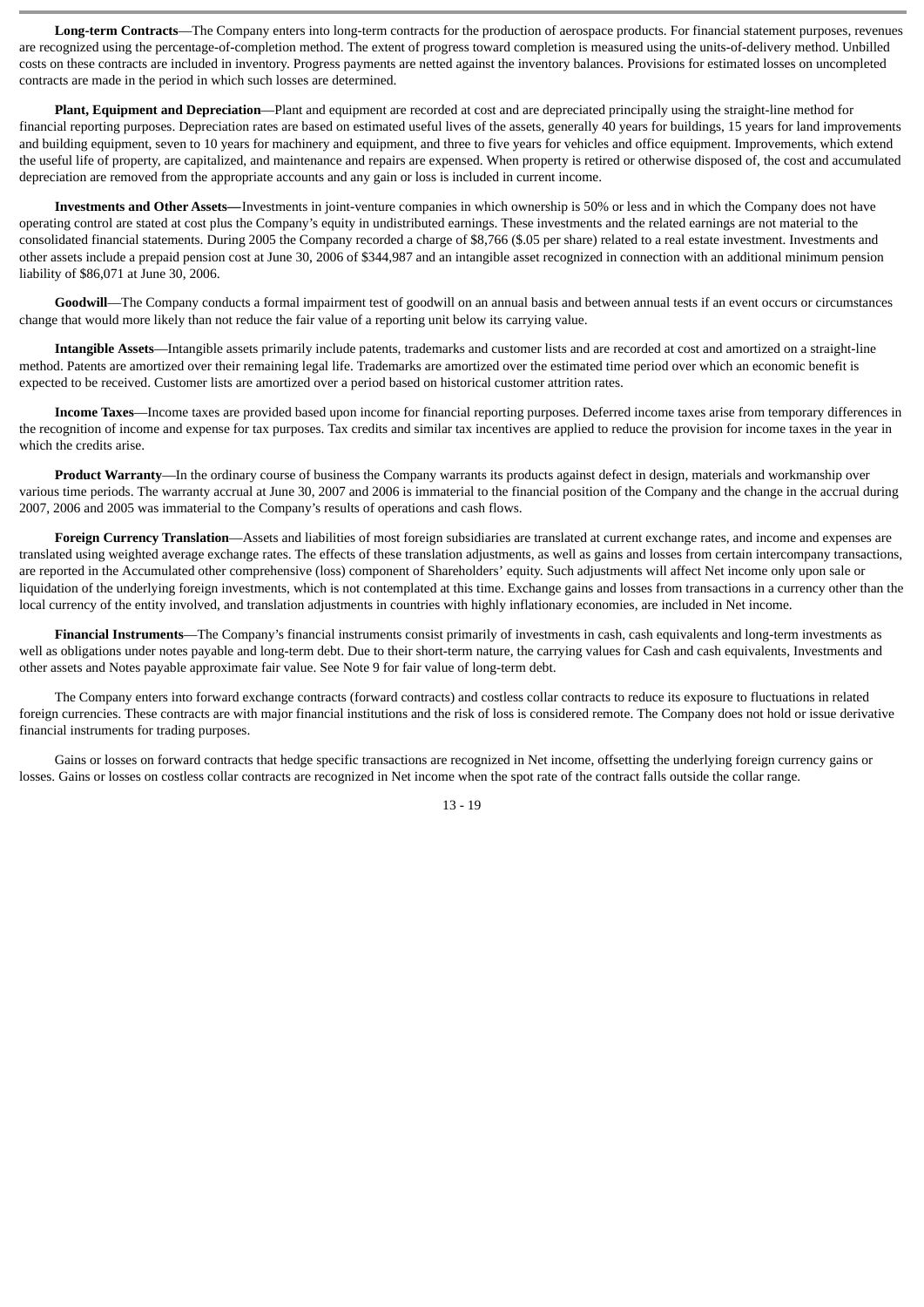In addition, the Company's foreign locations in the ordinary course of business enter into financial guarantees through financial institutions which enable customers to be reimbursed in the event of nonperformance by the Company.

The total carrying amount and fair value of open forward exchange and costless collar contracts and any risk to the Company as a result of the arrangements described above is not material.

**Stock Awards—**On July 1, 2005, the Company adopted the provisions of FASB Statement No. 123 (revised 2004) and elected to use the modified prospective transition method. The modified prospective transition method requires that compensation cost be recognized in the financial statements for all awards granted after the date of adoption as well as for existing awards for which the requisite service has not been rendered as of the date of adoption and requires that prior periods not be restated. Prior to the adoption of FASB Statement No. 123 (revised 2004), the Company used the intrinsic-value based method to account for stock awards and made no charges against earnings with respect to awards granted. The following table illustrates the effect on net income and earnings per share as if the fair value based method had been applied to all outstanding and unvested stock awards using the non-substantive vesting period approach:

|                                                                                                        | 2005      |
|--------------------------------------------------------------------------------------------------------|-----------|
| Net income, as reported                                                                                | \$604,692 |
| Add: Stock-based employee compensation included in reported net income, net of tax                     | 10,139    |
| Deduct: Total stock-based employee compensation expense determined under fair value method, net of tax | 28,609    |
| Pro forma net income                                                                                   | \$586,222 |
| Earnings per share:                                                                                    |           |
| Basic:                                                                                                 |           |
| as reported                                                                                            | 5.09      |
| pro forma                                                                                              | 4.93      |
| Diluted:                                                                                               |           |
| as reported                                                                                            | 5.02      |
| pro forma                                                                                              | 4.87      |

**Recent Accounting Pronouncements—**In September 2006, the Financial Accounting Standards Board (FASB) issued FASB Statement No. 158, "Employers' Accounting for Defined Benefit Pension and Other Postretirement Plans." Statement No. 158 amends FASB Statements No. 87, 88, 106 and 132R. Statement No. 158 requires an employer to recognize the overfunded or underfunded status of a defined benefit postretirement plan as an asset or liability in its statement of financial position and to recognize changes in that funded status in the year in which the changes occur through comprehensive income. Statement No. 158 also requires an employer to measure the funded status of a plan as of the date of its year-end statement of financial condition. The measurement date provision of Statement No. 158 is effective for the Company for the fiscal year ending June 30, 2009. The funded status recognition provision was adopted by the Company as of June 30, 2007 and had the following effects on the individual line items on the Consolidated Balance Sheet:

|                                               | <b>Before</b>                                     |                | After                    |
|-----------------------------------------------|---------------------------------------------------|----------------|--------------------------|
|                                               | <b>Application of</b><br><b>Statement No. 158</b> |                | <b>Application of</b>    |
|                                               | <b>Statement No. 158</b>                          | Adjustments    | <b>Statement No. 158</b> |
| Investments and other assets                  | 906.516                                           | (437,326)<br>S | 469,190<br>۰υ            |
| Total assets                                  | 8,878,739                                         | (437, 326)     | 8,441,413                |
| Pensions and other postretirement benefits    | 375,847                                           | (21, 449)      | 354,398                  |
| Deferred income taxes                         | 270.930                                           | (156, 711)     | 114.219                  |
| <b>Total liabilities</b>                      | 3,907,908                                         | (178, 160)     | 3,729,748                |
| Accumulated other comprehensive income (loss) | 146,545                                           | (259, 166)     | (112, 621)               |
| Total Shareholders' Equity                    | 4,970,831                                         | (259, 166)     | 4,711,665                |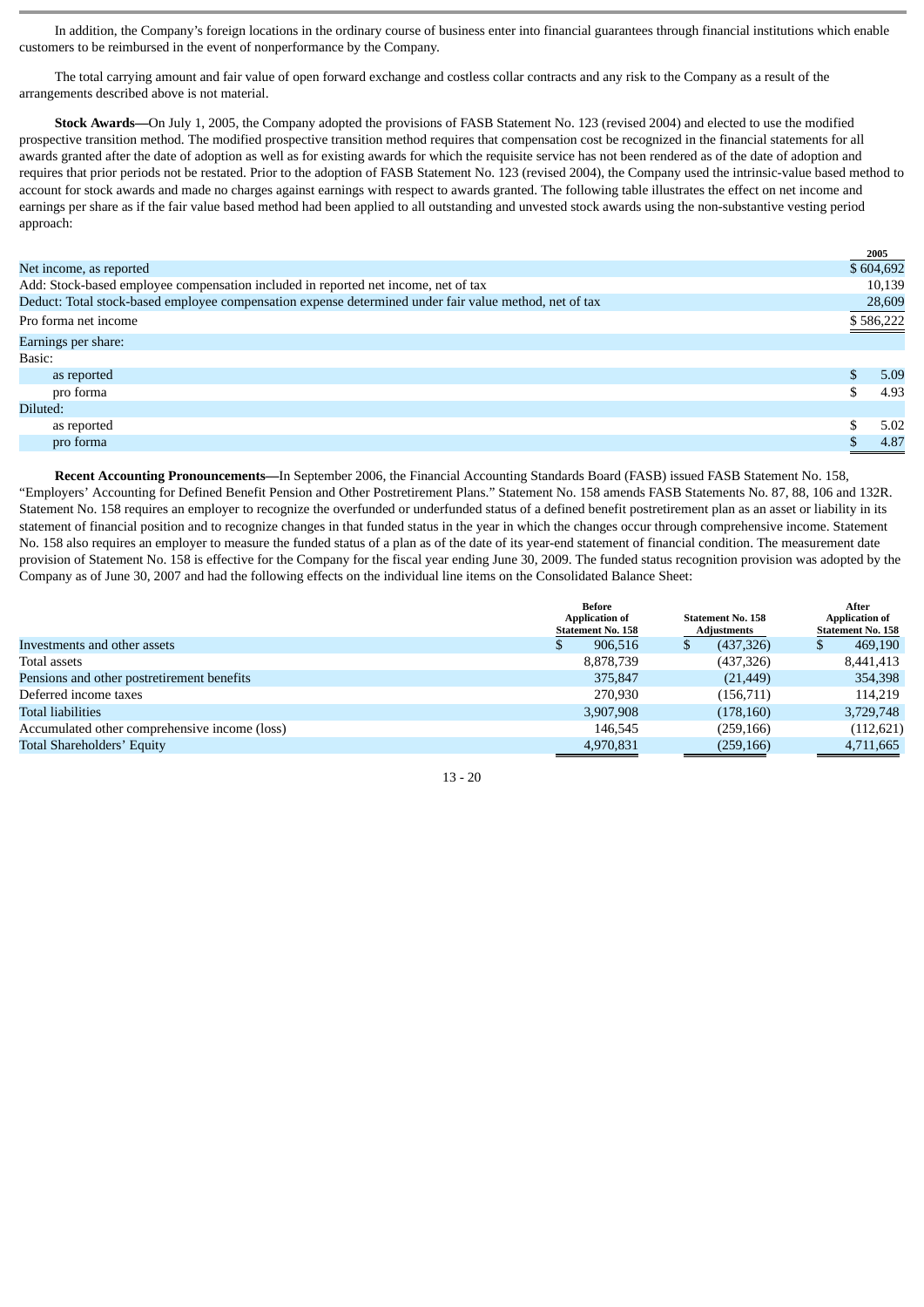In July 2006, the FASB issued FASB Interpretation No. 48, "Accounting for Uncertainty in Income Taxes – An Interpretation of FASB Statement 109" (FIN 48). FIN 48 prescribes a comprehensive model for how a company should recognize, measure, present, and disclose in its financial statements uncertain tax positions that a company has taken or expects to take on a tax return. FIN 48 is effective for fiscal years beginning after December 15, 2006. The Company has not yet finalized the effect on the Company's financial position or results of operations of complying with the provisions of FIN 48 but does not anticipate the effect to be material.

In August 2006, the FASB issued FASB Statement No. 157, "Fair Value Measurements." Statement No. 157 defines fair value, establishes a framework for measuring fair value in generally accepted accounting principles, and expands disclosures about fair value measurements. Statement No. 157 is effective for fiscal years beginning after November 15, 2007. The Company has not yet determined the effect on the Company's financial position or results of operations of complying with the provisions of Statement No. 157.

In February 2007, the FASB issued FASB Statement No. 159, "The Fair Value Option for Financial Assets and Financial Liabilities." Statement No. 159 permits entities to choose to measure many financial instruments and certain other items at fair value and is effective for fiscal years beginning after November 15, 2007. The Company has not yet determined whether it will elect to measure any of its financial assets and financial liabilities at fair value as permitted by Statement No. 159.

**Reclassifications and Revisions—**Certain prior period amounts have been reclassified to conform to the current-year presentation.

## **2. Acquisitions and Divestitures**

**Acquisitions—**In April 2007, the Company acquired Rectus AG, a manufacturer of quick disconnect couplings and related products for pneumatic, hydraulic, medical, and chemical processing applications. Aggregate incremental annual sales for this business and 10 other businesses acquired during fiscal 2007, for their most recent fiscal year prior to acquisition, were approximately \$260 million. Total purchase price for all acquisitions acquired during fiscal 2007 was approximately \$394 million in cash and \$15 million in assumed debt.

In August 2005, the Company acquired SSD, a manufacturer of AC and DC drives, as well as servo drives, motors and systems for leading original equipment manufacturers, end users, and integrators in automated industrial process applications. In November 2005, the Company completed its purchase of domnick hunter group, plc. The domnick hunter group specializes in the design and manufacture of filtration, separation, and purification products and technologies for a wide range of markets. In December 2005, the Company completed its acquisition of Kenmore International, a manufacturer and distributor of components for global refrigeration and air conditioning markets. Aggregate annual sales for these and 10 other businesses acquired during fiscal 2006, for their most recent fiscal year prior to acquisition, were approximately \$983 million. Total purchase price for all acquisitions acquired during fiscal 2006 was approximately \$878 million in cash and \$231 million in assumed debt.

In October 2004, the Company completed the acquisition of the Sporlan Valve Company (Sporlan). Sporlan is a manufacturer of refrigeration and air conditioning components, controls and systems. In November 2004, the Company acquired Acadia Elastomers Corporation, a producer of sealing solutions. Annual sales for these businesses and eight other businesses acquired during fiscal 2005, for their most recent fiscal year prior to acquisition, were approximately \$410 million. Total purchase price for all businesses acquired during fiscal 2005 was approximately \$580 million in cash and \$15 million in assumed debt.

The results of operations for all acquisitions are included as of the respective dates of acquisition. The initial purchase price allocation and any subsequent purchase price adjustments for acquisitions in 2007, 2006 and 2005 are presented below. Some of the 2007 purchase price allocations are preliminary and may require subsequent adjustment.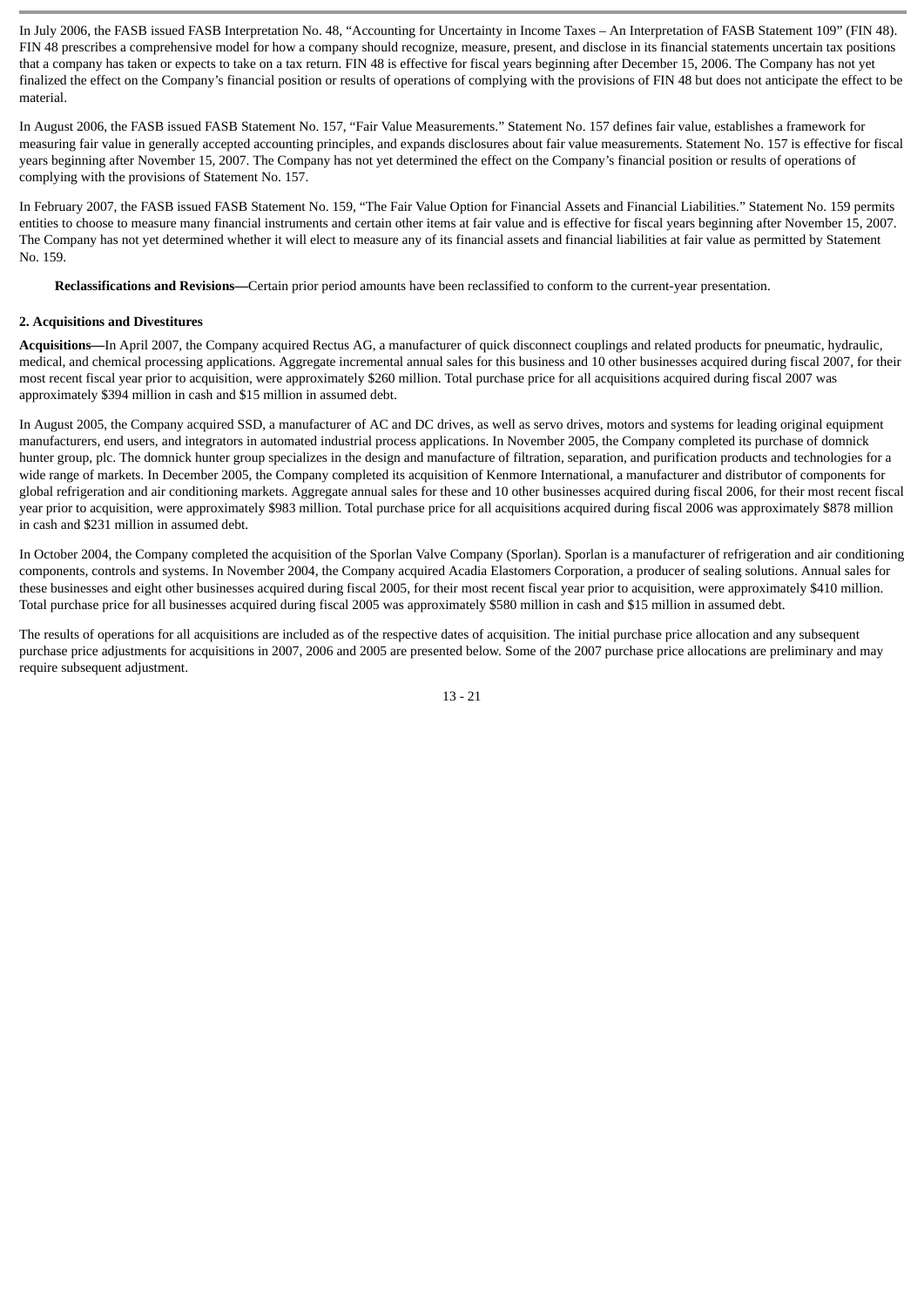|                                            | 2007      | 2006          | 2005      |
|--------------------------------------------|-----------|---------------|-----------|
| Assets acquired:                           |           |               |           |
| Accounts receivable                        | \$47,534  | 223,658<br>\$ | \$ 51,333 |
| <b>Inventories</b>                         | 36,654    | 161,434       | 58,513    |
| Prepaid expenses                           | (3,604)   | 11,561        | 2,703     |
| Deferred income taxes                      | 9,066     | 4,780         | 1,919     |
| Plant and equipment                        | 31,458    | 179,803       | 104,358   |
| Intangible and other assets                | 164,318   | 257,062       | 154,674   |
| Goodwill                                   | 182,740   | 597,205       | 274,995   |
|                                            | 468,166   | 1,435,503     | 648,495   |
| Liabilities assumed:                       |           |               |           |
| Notes payable                              | 5,231     | 1,674         | 8,819     |
| Accounts payable                           | 21,265    | 132,733       | 26,301    |
| Accrued payrolls                           | 13,410    | 10,954        | 8,209     |
| <b>Accrued taxes</b>                       | 1,537     | 10,268        | 433       |
| Other accrued liabilities                  | (10, 440) | 76,321        | 15,127    |
| Long-term debt                             | 9,954     | 229,463       | 6,415     |
| Pensions and other postretirement benefits | (6,951)   | 16,833        | 7,239     |
| Deferred income taxes                      | 41,905    | 67,644        | 17,383    |
| Other liabilities                          | 13,616    | 53,632        |           |
|                                            | 89,527    | 599,522       | 89,926    |
| Net assets acquired                        | \$378,639 | 835,981<br>\$ | \$558,569 |

**Divestitures—**In August 2005, the Company divested a business unit which manufactured custom-engineered buildings. In December 2004, the Company divested a business unit which developed and manufactured chemical car care products and maintenance equipment. These businesses were part of the Other Segment for segment reporting purposes. The following results of operations for these business units have been presented as discontinued operations for all periods presented:

|                                | 2006     | 2005      |
|--------------------------------|----------|-----------|
| Net sales                      | \$21,672 | \$201,776 |
| Earnings before income taxes   | 1.517    | 24,538    |
| Net income                     | 1.131    | 18,979    |
| Gain on disposal, net of taxes | \$33,760 | \$ 52,547 |

The gain on disposal is net of taxes of \$4,602 in 2006 and \$16,914 in 2005.

In December 2005, the Company completed the divestiture of its Thermoplastics division. Thermoplastics was part of the Industrial Segment for segment reporting purposes. The divestiture resulted in a loss of \$11,018 (\$9,770 after-tax or \$.08 per share) in 2006 and is reflected in (Gain) loss on disposal of assets in the Consolidated Statement of Income. The results of operations and net assets of the divested business were immaterial to the consolidated results of operations and financial position of the Company.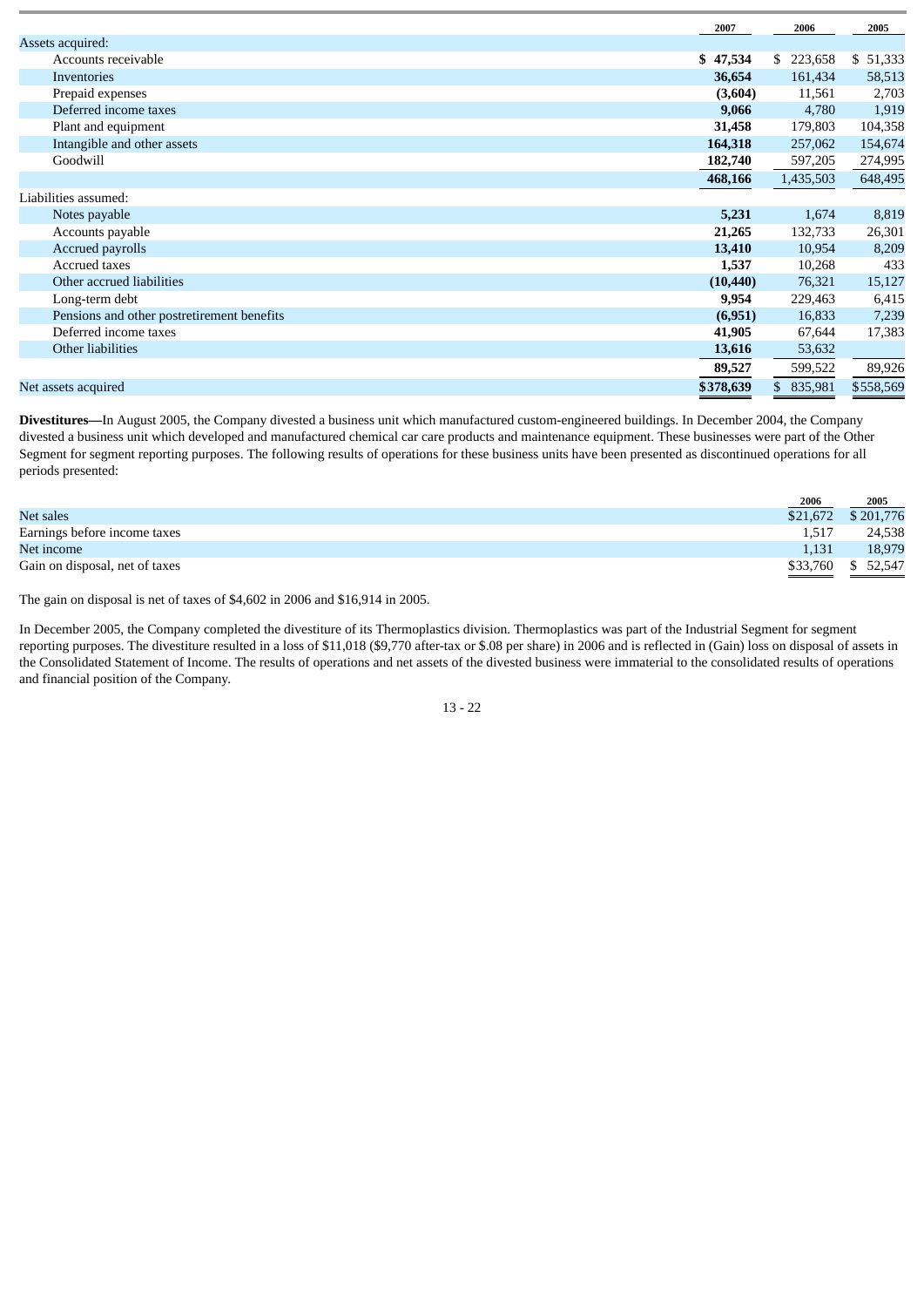## **3. Charges Related to Business Realignment**

In 2007, the Company recorded a \$19,402 charge (\$11,977 after-tax or \$.09 per share) for the costs to structure its businesses in light of current and anticipated customer demand. The Company believes the realignment actions taken will positively impact future results of operations, but will have no material effect on liquidity and sources and uses of capital. The charge primarily related to severance costs, attributable to approximately 735 employees in the Industrial Segment, 25 employees in the Aerospace Segment and 15 employees in the Climate & Industrial Controls Segment as well as costs related to the consolidation of manufacturing product lines. A portion of the severance costs have been paid with the remaining payments expected to be made by June 30, 2008. Of the pre-tax amount, \$18,688 relates to the Industrial Segment, \$384 relates to the Aerospace Segment and \$330 relates to the Climate & Industrial Controls Segment. The business realignment costs are presented in the Consolidated Statement of Income for 2007 in the following captions: \$15,016 in Cost of sales and \$4,386 in Selling, general and administrative expenses.

In 2006, the Company recorded a \$19,367 charge (\$12,042 after-tax or \$.10 per share) for the costs to structure its businesses in light of current and anticipated customer demand. The Company believes the realignment actions taken will positively impact future results of operations, but will have no material effect on liquidity and sources and uses of capital. The charge primarily related to severance costs attributable to approximately 690 employees in the Industrial Segment, 5 employees in the Aerospace Segment and 340 employees in the Climate & Industrial Controls Segment. All required severance payments have been made. Of the pre-tax amount, \$15,673 relates to the Industrial Segment, \$73 relates to the Aerospace Segment and \$3,621 relates to the Climate & Industrial Controls Segment. The business realignment costs are presented primarily in the Cost of sales caption in the Consolidated Statement of Income for 2006. In 2006, the Company recorded a \$4,793 charge resulting from the pending sale of plant and equipment at facilities that have been closed. This charge is presented in the (Gain) loss on disposal of assets caption in the Consolidated Statement of Income for 2006.

In 2005, the Company recorded a \$14,263 charge (\$8,900 after-tax or \$.08 per share) for the costs to structure its businesses in light of current and anticipated customer demand. The Company believes the realignment actions taken will positively impact future results of operations, but will have no material effect on liquidity and sources and uses of capital. The charge primarily related to severance costs attributable to approximately 600 employees in the Industrial Segment. All required severance payments have been made. The business realignment costs are presented primarily in the Cost of sales caption in the Consolidated Statement of Income for 2005. A significant portion of the 2005 charge relates to the closure of a manufacturing facility in Hilden, Germany. The facility was acquired as part of the Denison International acquisition. The decision to close the facility resulted from the completion of the Company's acquisition integration analysis.

## **4. Income Taxes**

Income from continuing operations before income taxes was derived from the following sources:

|                      | 2007        | 2006      | 2005      |
|----------------------|-------------|-----------|-----------|
| <b>United States</b> | 581,191     | \$528,084 | \$439,717 |
| Foreign              | 578.091     | 371.874   | 298,554   |
|                      | \$1,159,282 | \$899,958 | \$738,271 |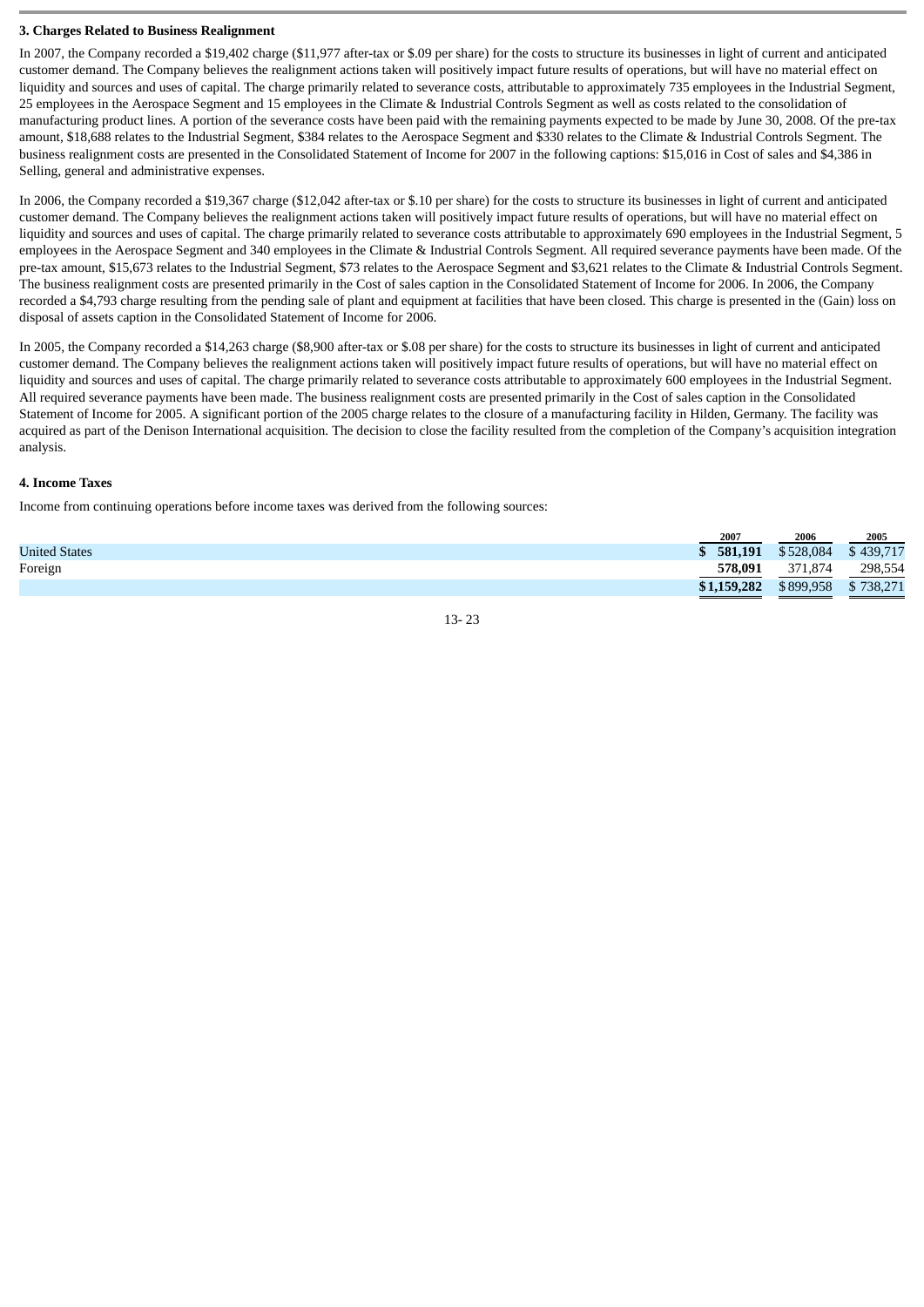Income taxes include the following:

|                 | 2007      | 2006      | 2005      |
|-----------------|-----------|-----------|-----------|
| Federal         | \$203,387 | \$178,162 | \$108,182 |
| Foreign         | 135,001   | 112,968   | 75,447    |
| State and local | 19,500    | 21,100    | 5,374     |
| Deferred        | (28, 652) | (50, 548) | 16,102    |
|                 | \$329,236 | \$261,682 | \$205,105 |

A reconciliation of the Company's effective income tax rate to the statutory Federal rate follows:

|                                   | 2007                 | 2006  | 2005  |
|-----------------------------------|----------------------|-------|-------|
| Statutory Federal income tax rate | 35.0%                | 35.0% | 35.0% |
| State and local income taxes      | 1.0                  | 1.9   |       |
| Export tax benefit                | (.5)                 | (.9)  | (1.3) |
| Foreign tax rate difference       | (5.1)                | (5.0) | (3.5) |
| Cash surrender of life insurance  | (.8)                 | (.5)  | (.4)  |
| Research tax credit               | (1.4)                | (.5)  | (2.6) |
| Other                             | $\cdot$ <sup>2</sup> | (.9)  |       |
| Effective income tax rate         | 28.4%                | 29.1% | 27.8% |

Deferred income taxes are provided for the temporary differences between the financial reporting basis and the tax basis of assets and liabilities. The differences comprising the net deferred taxes shown on the Consolidated Balance Sheet at June 30 were as follows:

|                                               | 2007         | 2006         |
|-----------------------------------------------|--------------|--------------|
| Postretirement benefits                       | \$188,613    | \$145,712    |
| Other liabilities and reserves                | 92,544       | 86,431       |
| Long-term contracts                           | 8,253        | 9,813        |
| Stock-based compensation                      | 20,705       | 11,171       |
| Operating loss carryforwards                  | 42,299       | 31,297       |
| Foreign tax credit carryforwards              | 7,887        | 9,634        |
| Unrealized currency exchange gains and losses | 19,017       | 13,807       |
| Valuation allowance                           | (28, 896)    | (7,391)      |
| Depreciation and amortization                 | (304, 195)   | (287, 933)   |
| Inventory                                     | 18,491       | 18,156       |
| Net deferred tax asset                        | \$64,718     | \$ 30,697    |
| Change in net deferred tax asset:             |              |              |
| Provision for deferred tax                    | 28,652<br>S. | 50,548<br>S. |
| Items of other comprehensive income (loss)    | 28,194       | (69, 191)    |
| Acquisitions and other                        | (22, 825)    | (77, 646)    |
| Total change in net deferred tax              | 34,021       | \$ (96,289)  |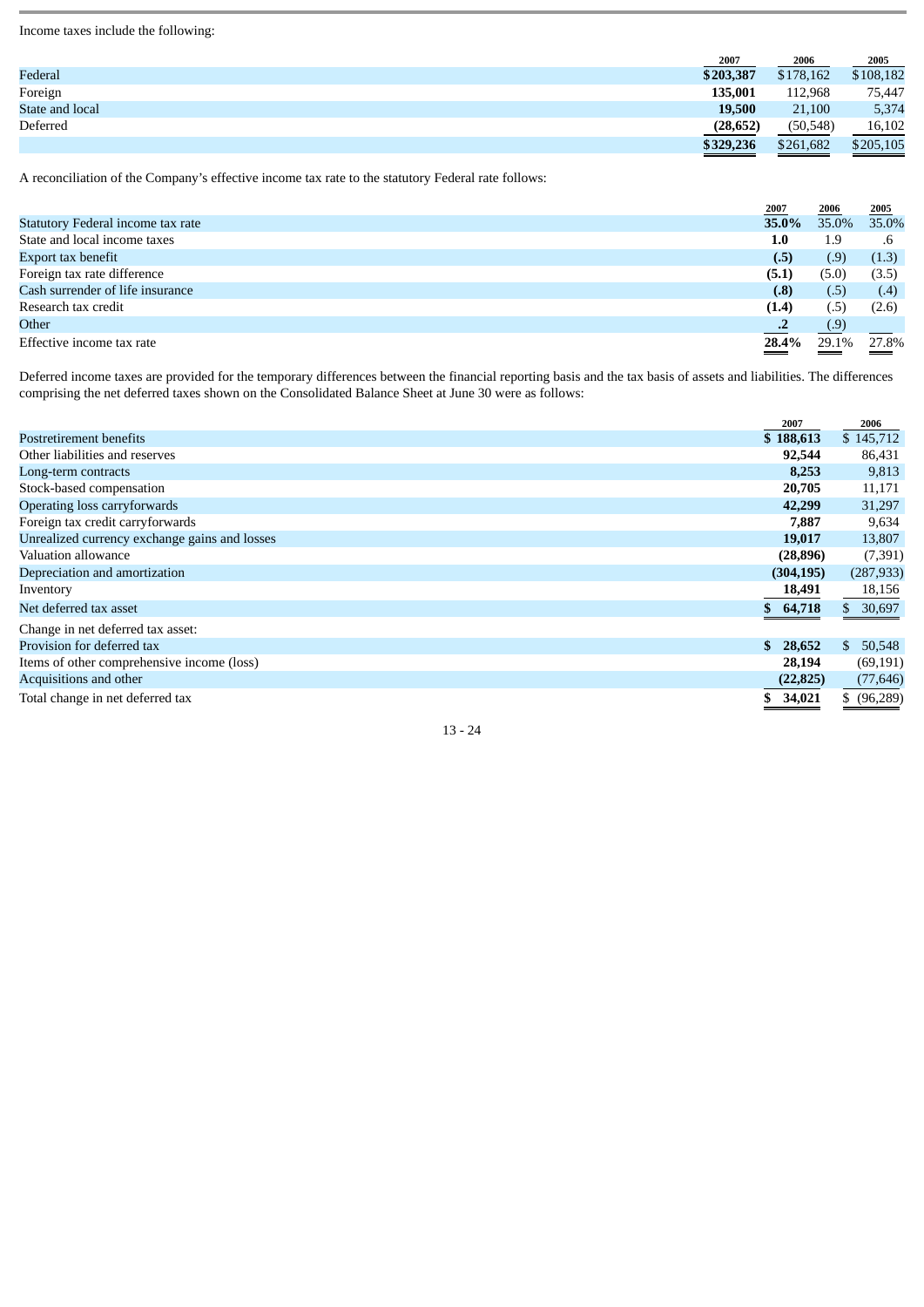At June 30, 2007, the Company has recorded deferred tax assets of \$42,299 resulting from \$131,781 in loss carryforwards. A valuation allowance has been established due to the uncertainty of realizing certain operating and merger loss carryforwards, a foreign capital loss carryforward, and certain deferred tax assets associated with other liabilities and reserves. The foreign capital loss carryforward and some of the operating and merger loss carryforwards can be carried forward indefinitely; others can be carried forward from one to 19 years. The increase in the valuation allowance in 2007 was primarily due to an increase in operating and merger losses in certain foreign jurisdictions and a foreign capital loss.

Provision has not been made for additional U.S. or foreign taxes on undistributed earnings of certain international operations as those earnings will continue to be reinvested. It is not practicable to estimate the additional taxes, including applicable foreign withholding taxes, that might be payable on the eventual remittance of such earnings.

Accumulated undistributed earnings of foreign operations reinvested in their operations amounted to \$948,867, \$670,672 and \$546,740, at June 30, 2007, 2006 and 2005, respectively.

## **5. Earnings Per Share**

Earnings per share have been computed according to FASB Statement No. 128, "Earnings per Share." Basic earnings per share is computed using the weighted average number of shares of common shares outstanding during the year. Diluted earnings per share is computed using the weighted average number of common shares and common share equivalents outstanding during the year. Common share equivalents represent the dilutive effect of outstanding stock-based awards. The computation of income from continuing operations per share was as follows:

|                                                                                     | 2007        |    | 2006        |     | 2005        |
|-------------------------------------------------------------------------------------|-------------|----|-------------|-----|-------------|
| Numerator:                                                                          |             |    |             |     |             |
| Income from continuing operations                                                   | 830.046     |    | 638.276     |     | 533.166     |
| Denominator:                                                                        |             |    |             |     |             |
| Basic—weighted average common shares                                                | 116,428,885 |    | 119.211.192 |     | 118,794,564 |
| Increase in weighted average from dilutive effect of exercise of stock-based awards | 1,901,042   |    | 1,672,990   |     | 1,654,442   |
| Diluted—weighted average common shares, assuming exercise of stock-based awards     | 118,329,927 |    | 120,884,182 |     | 120,449,006 |
| Basic earnings per share from continuing operations                                 | 7.13        | S. | 5.35        | \$. | 4.49        |
| Diluted earnings per share from continuing operations                               | 7.01        |    | 5.28        |     | 4.43        |

For 2007, 2006 and 2005, 1.7 million, 1.9 million, and 0.2 million common shares, respectively, subject to stock-based awards were excluded from the computation of diluted earnings per share from continuing operations because the effect of their exercise would be anti-dilutive.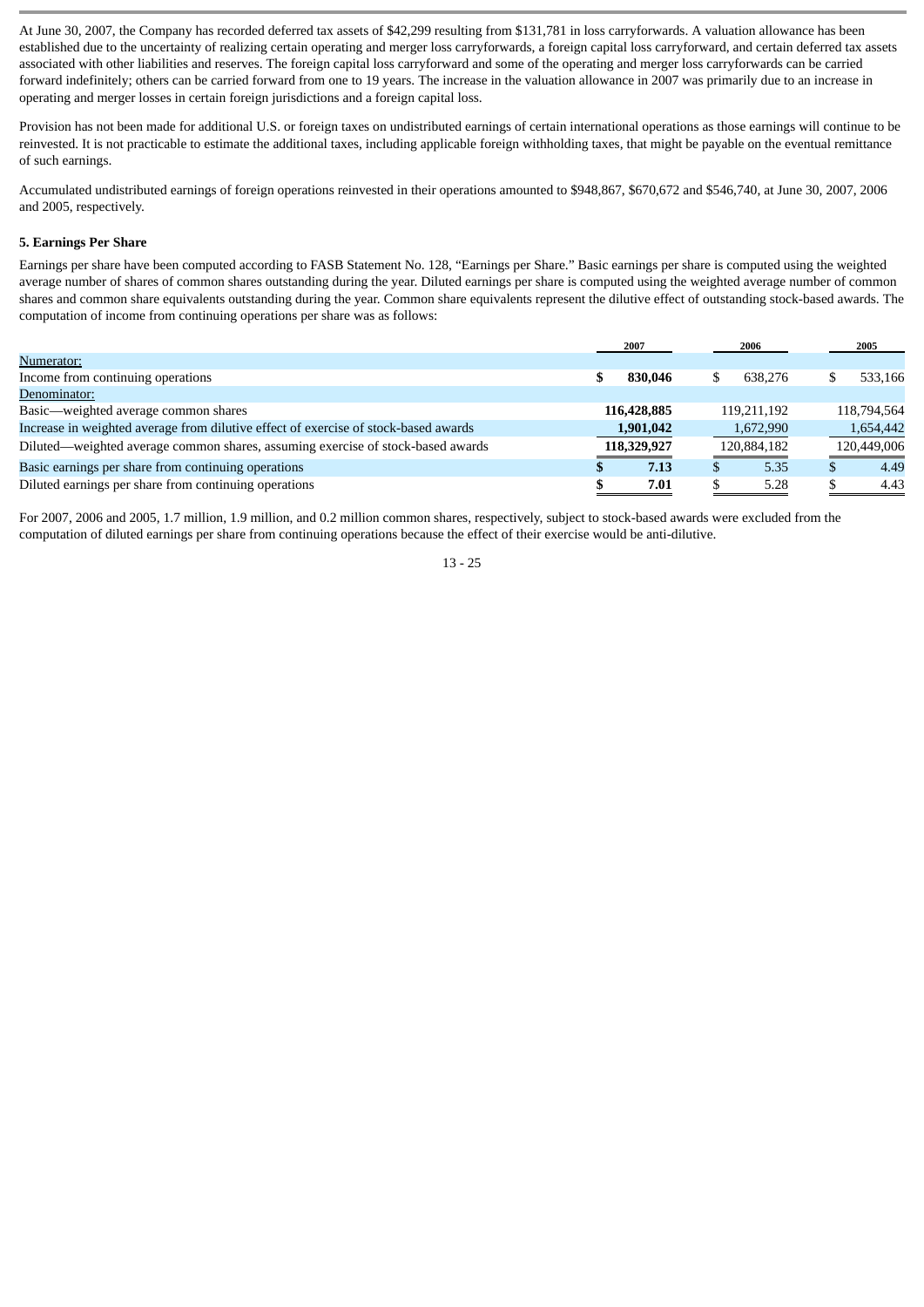#### **6. Inventories**

Inventories valued on the last-in, first-out cost method were approximately 31% and 34%, respectively, of total inventories in 2007 and 2006. The current cost of these inventories exceeds their valuation determined on the LIFO basis by \$209,923 in 2007 and \$193,270 in 2006. Progress payments of \$25,874 in 2007 and \$20,743 in 2006 are netted against inventories.

## **7. Goodwill and Intangible Assets**

The Company conducts an annual impairment test as required by FASB Statement No. 142. The Company uses a discounted cash flow analysis for purposes of estimating the fair value of a reporting unit. The annual impairment tests performed in 2007, 2006, and 2005 resulted in no impairment loss being recognized.

The changes in the carrying amount of goodwill for the year ended June 30, 2007 are as follows:

|                              | <b>Industrial</b><br>Segment | Aerospace<br>Segment | <b>Climate &amp; Industrial</b><br><b>Controls Segment</b> | Total       |
|------------------------------|------------------------------|----------------------|------------------------------------------------------------|-------------|
| Balance June 30, 2006        | \$1,625,983                  | \$87,543             | 296,932                                                    | \$2,010,458 |
| <b>Acquisitions</b>          | 167,516                      |                      | 15,224                                                     | 182,740     |
| Foreign currency translation | 60.042                       | 19                   | 4,400                                                      | 64,461      |
| Goodwill adjustments         | 3,300                        | 159                  | (7,049)                                                    | (3,590)     |
| <b>Balance June 30, 2007</b> | \$1,856,841                  | \$87,721             | 309,507                                                    | \$2,254,069 |

"Goodwill adjustments" primarily represent adjustments to the purchase price allocation during the twelve-month period subsequent to the acquisition date and primarily involves the valuation of property, plant and equipment and intangible assets.

Intangible assets are amortized on a straight-line method over their legal or estimated useful life. The following summarizes the gross carrying value and accumulated amortization for each major category of intangible asset:

| <b>June 30,</b>          |                                 | 2007                        | 2006                            |                             |  |
|--------------------------|---------------------------------|-----------------------------|---------------------------------|-----------------------------|--|
|                          | <b>Gross carrying</b><br>amount | Accumulated<br>amortization | <b>Gross carrying</b><br>amount | Accumulated<br>amortization |  |
| Patents                  | 85,255                          | 29,149                      | 66,767                          | 22,289                      |  |
| Trademarks               | 193,595                         | 27,110                      | 133,576                         | 13,289                      |  |
| Customer lists and other | 446,273                         | 73,257                      | 351,366                         | 45,036                      |  |
| <b>Total</b>             | 725,123                         | 129,516                     | 551,709                         | 80,614                      |  |

Total intangible amortization expense in 2007, 2006 and 2005 was \$45,842, \$33,544 and \$15,857, respectively. The estimated amortization expense for the five years ending June 30, 2008 through 2012 is \$47,644, \$46,029, \$45,601, \$44,704 and \$43,200, respectively.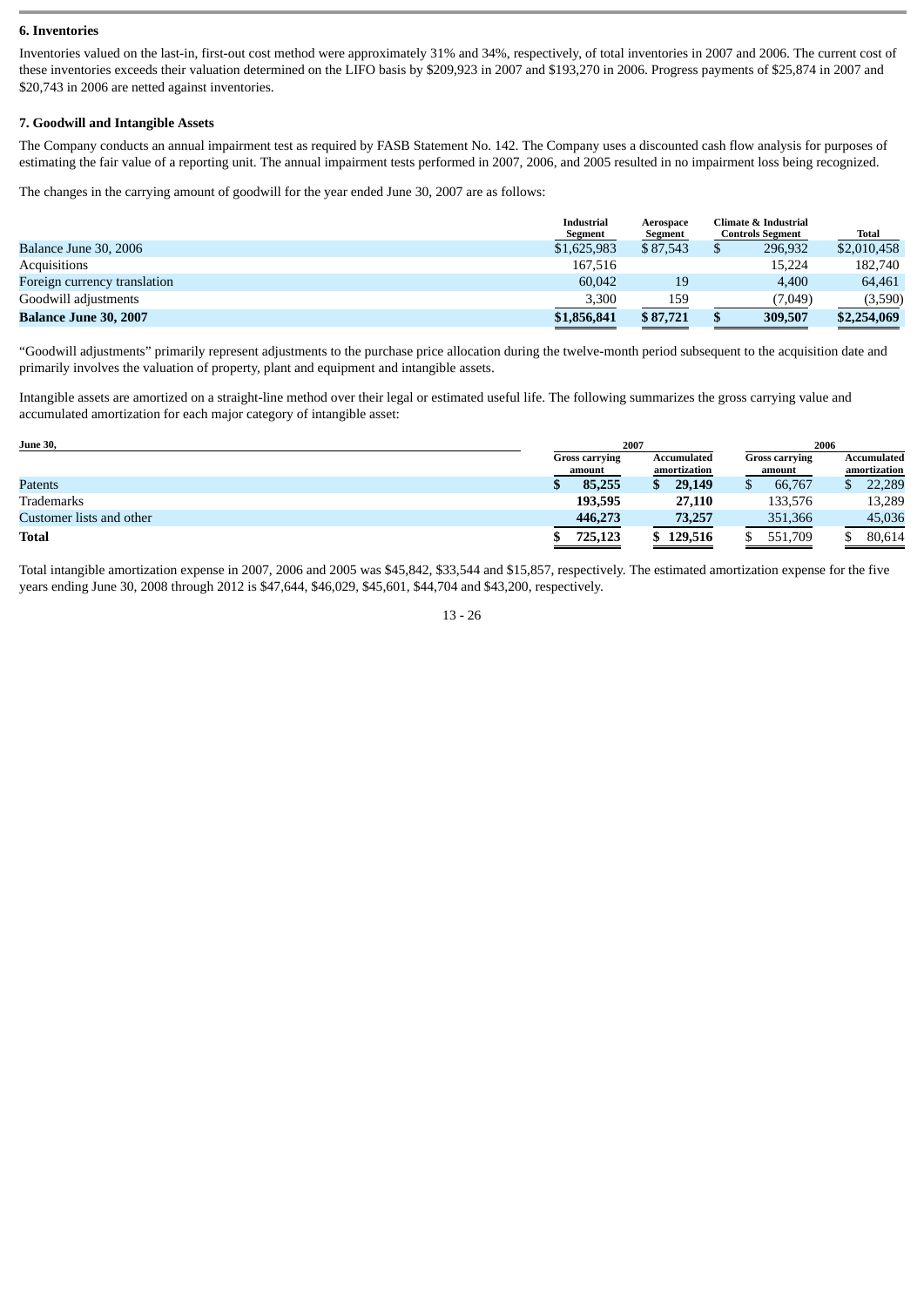## **8. Financing Arrangements**

The Company has a line of credit totaling \$1,025,000 through a multi-currency revolving credit agreement with a group of banks, of which \$896,200 was available at June 30, 2007. The Company has the right, no more than once a year, to increase the facility amount, in minimum increments of \$25 million up to a maximum of \$1,250,000. The credit agreement expires October 2011, however, the Company has the right to request a one-year extension of the expiration date on an annual basis. A portion of the credit agreement supports the Company's commercial paper note program, which is rated A-1 by Standard & Poor's, P-1 by Moody's and F-1 by Fitch, Inc. These ratings are considered investment grade. The interest on borrowings is based upon the terms of each specific borrowing and is subject to market conditions. The revolving credit agreement requires a facility fee of up to 5/100ths of one percent of the commitment per annum at the Company's present rating level. The revolving credit agreement contains provisions that increase the facility fee of the credit agreement in the event the Company's credit ratings are lowered. A lowering of the Company's credit ratings would not limit the Company's ability to use the credit agreement nor would it accelerate the repayment of any outstanding borrowings.

The Company's revolving credit agreement and indentures governing certain debt agreements contain various covenants, the violation of which would limit or preclude the use of the agreement for future borrowings, or might accelerate the maturity of the related outstanding borrowings covered by the indentures. At the Company's present rating level, the most restrictive covenant provides that the ratio of secured debt to net tangible assets be less than 10 percent. As of June 30, 2007, the ratio of secured debt to net tangible assets was less than one percent. The Company is in compliance with all covenants.

Notes payable is comprised of short-term lines of credit and borrowings from foreign banks. At June 30, 2007, the Company had \$357,333 in lines of credit from various foreign banks, of which \$348,201 was available. Most of these agreements are renewed annually. The balance and weighted average interest rate of the Notes payable at June 30, 2007 and 2006 were \$136,365 and 5.4% and \$6,056 and 5.2%, respectively.

The Company is authorized to sell up to \$1,025,000 of short-term commercial paper notes, rated A-1 by Standard & Poor's, P-1 by Moody's and F-1 by Fitch, Inc. At June 30, 2007 and 2006, there were no commercial paper notes outstanding. In connection with an accelerated stock repurchase agreement, the Company borrowed \$500 million through the issuance of commercial paper notes in August 2007.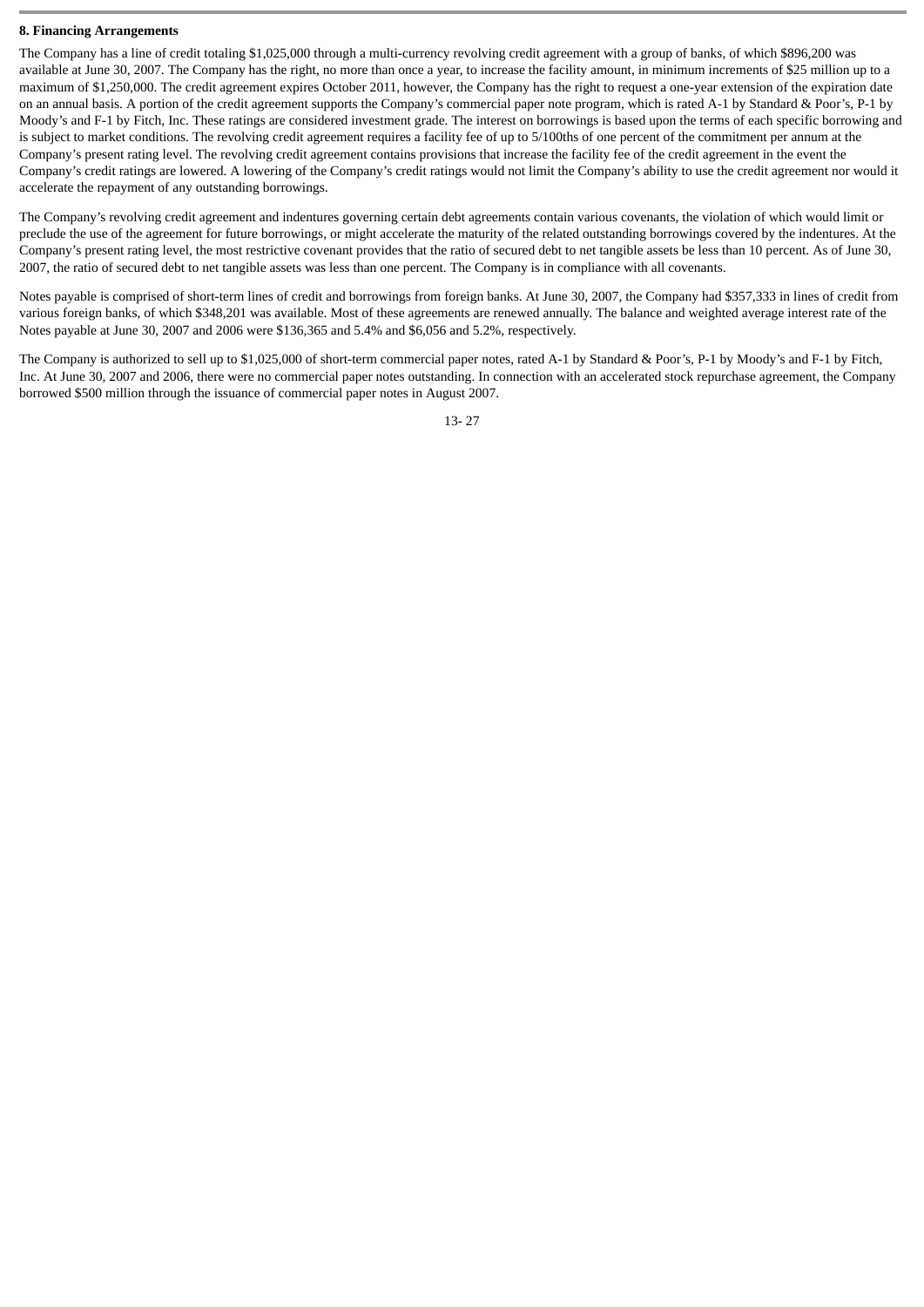## **9. Debt**

| <b>June 30,</b>                                    | 2007        | 2006          |
|----------------------------------------------------|-------------|---------------|
| Domestic:                                          |             |               |
| Debentures                                         |             |               |
| 7.30%, due 2011                                    | \$100,000   | \$<br>100,000 |
| Fixed rate medium-term notes                       |             |               |
| 6.55% to 7.39%, due 2008-2019                      | 170,000     | 195,000       |
| Fixed rate senior notes                            |             |               |
| 4.88%, due 2013                                    | 225,000     | 225,000       |
| ESOP loan guarantee                                |             |               |
| 6.34%, due 2009                                    | 18,725      | 30,878        |
| Variable rate demand bonds                         |             |               |
| 3.87%, due 2010-2025                               | 20,035      | 20,035        |
| Foreign:                                           |             |               |
| Bank loans, including revolving credit             |             |               |
| 1% to 10%, due 2008-2017                           | 14,246      | 24,087        |
| Euro Bonds                                         |             |               |
| 3.5%, due 2011                                     | 270,700     | 255,840       |
| 4.125%, due 2016                                   | 270,700     | 255,840       |
| Japanese Yen credit facility                       |             |               |
| Libor plus 20 bps, due 2012                        | 48,732      |               |
| Other long-term debt, including capitalized leases | 10,797      | 18,764        |
| Total long-term debt                               | 1,148,935   | 1,125,444     |
| Less long-term debt payable within one year        | 59,019      | 65,983        |
| Long-term debt, net                                | \$1,089,916 | \$1,059,461   |

During 2007, the Company entered into a five-year Japanese Yen (JPY) 6 billion credit facility. The credit facility bears interest of LIBOR plus 20 basis points and any borrowings are due to be repaid in March 2012. The Company borrowed the full JPY 6 billion and used the funds to reduce the level of the Company's commercial paper borrowings.

Principal amounts of Long-term debt payable in the five years ending June 30, 2008 through 2012 are \$59,019, \$13,034, \$46,675, \$370,967 and \$48,900, respectively. The carrying value of the Company's Long-term debt (excluding leases) was \$1,147,064 and \$1,123,234 at June 30, 2007 and 2006, respectively, and was estimated to have a fair value of \$1,086,766 and \$1,060,512, at June 30, 2007 and 2006, respectively. The fair value of the Long-term debt was estimated using discounted cash flow analyses based on the Company's current incremental borrowing rate for similar types of borrowing arrangements. At the Company's present rating level, some of the debt agreements include a limitation on the Company's ratio of secured debt to net tangible assets.

**ESOP Loan Guarantee**—In 1999 the Company's Employee Stock Ownership Plan (ESOP) was leveraged when the ESOP Trust borrowed \$112,000 and used the proceeds to purchase 3,055,413 shares of the Company's common stock from the Company's treasury. The loan is unconditionally guaranteed by the Company and therefore the unpaid balance of the borrowing is reflected on the Consolidated Balance Sheet as Long-term debt. A corresponding amount representing Unearned compensation is recorded as a deduction from Shareholders' equity.

**Lease Commitments**—Future minimum rental commitments as of June 30, 2007, under noncancelable operating leases, which expire at various dates, are as follows: 2008- \$64,385; 2009- \$46,048; 2010- \$29,685; 2011- \$18,204; 2012- \$12,323 and after 2012- \$51,377.

Rental expense in 2007, 2006 and 2005 was \$86,999, \$76,828 and \$64,521, respectively.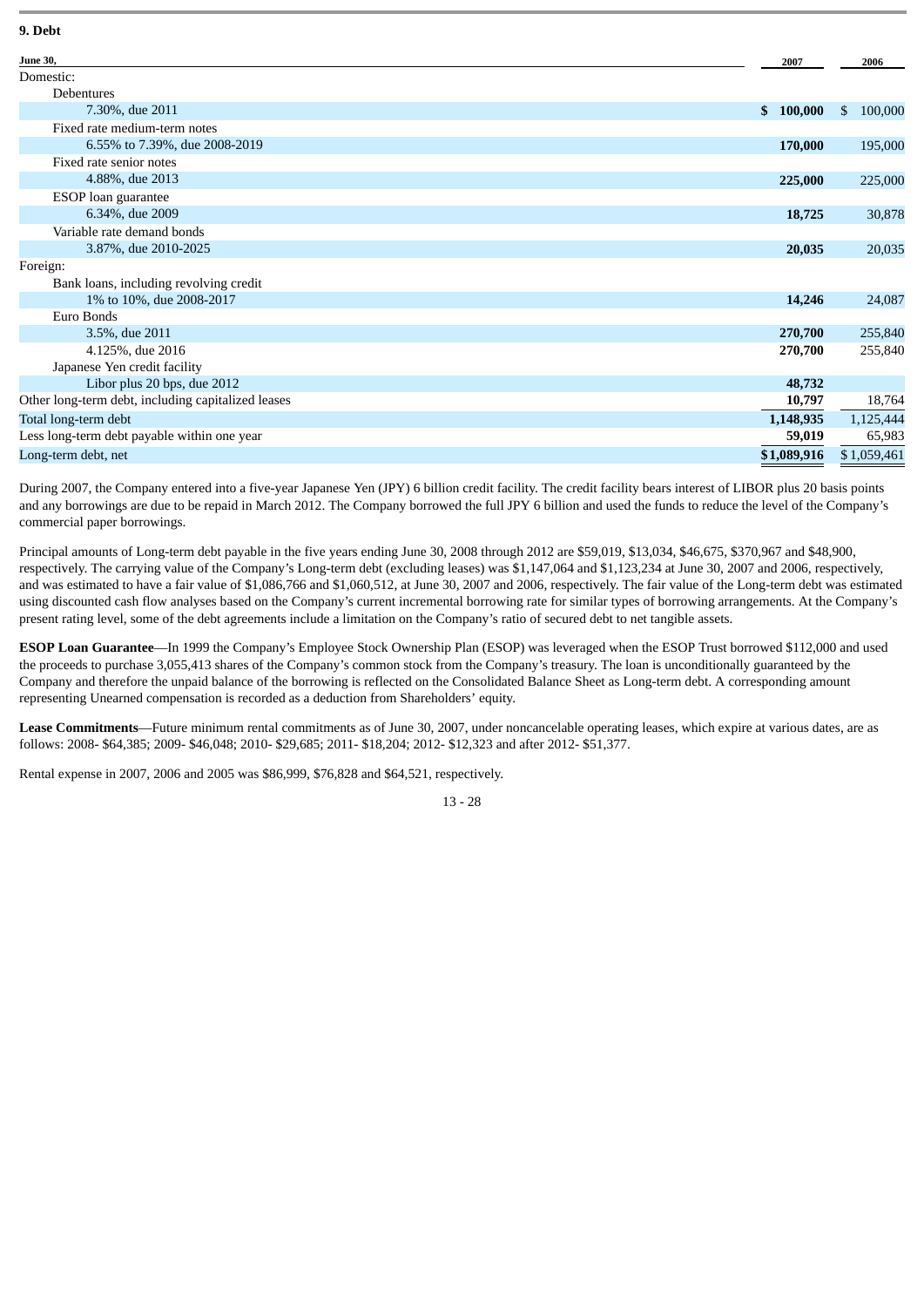## **10. Retirement Benefits**

**Funded status**

Pensions—The Company has noncontributory defined benefit pension plans covering eligible employees, including certain employees in foreign countries. Plans for most salaried employees provide pay-related benefits based on years of service. Plans for hourly employees generally provide benefits based on flat-dollar amounts and years of service. The Company uses a June 30 measurement date for a majority of its pension plans. The Company also has contractual arrangements with certain key employees which provide for supplemental retirement benefits. In general, the Company's policy is to fund these plans based on legal requirements, tax considerations, local practices and investment opportunities. The Company also sponsors defined contribution plans and participates in government-sponsored programs in certain foreign countries.

Prior to the adoption of FASB Statement No. 158, accounting rules required that the Company recognize a liability if the accumulated benefit obligation exceeded the fair value of plan assets. The net of tax effect of recording the minimum pension liability on shareholders' equity was an increase of \$221,546 and \$167,008 in 2007 and 2006, respectively and a decrease of \$154,377 in 2005.

A summary of the Company's defined benefit pension plans follows:

| <b>Benefit cost</b>                     | 2007       | 2006      | 2005       |
|-----------------------------------------|------------|-----------|------------|
| Service cost                            | \$79,136   | 79.376    | 64.901     |
| Interest cost                           | 151,030    | 134.489   | 129.609    |
| Expected return on plan assets          | (175, 170) | (148,300) | (134, 397) |
| Net amortization and deferral and other | 70,976     | 88,909    | 58,274     |
| Net periodic benefit cost               | \$125,972  | \$154,474 | \$118,387  |

| Change in benefit obligation            | 2007        | 2006        |
|-----------------------------------------|-------------|-------------|
| Benefit obligation at beginning of year | \$2,660,150 | \$2,593,744 |
| Service cost                            | 79,136      | 79.376      |
| Interest cost                           | 151,030     | 134,489     |
| Actuarial (gain)                        | (105, 183)  | (112, 959)  |
| Benefits paid                           | (126, 933)  | (105, 825)  |
| Plan amendments                         | 9.617       | 6,833       |
| <b>Acquisitions</b>                     | 28,019      | 28,729      |
| Foreign currency translation and other  | 47,494      | 35,763      |
| Benefit obligation at end of year       | \$2,743,330 | \$2,660,150 |

| \$2,048,338 | \$1,749,810 |
|-------------|-------------|
| 311,390     | 225,987     |
| 207,331     | 121,193     |
| (122, 378)  | (95, 715)   |
| 17,601      | 19,489      |
| 38,137      | 27,574      |
| \$2,500,419 | \$2,048,338 |
|             |             |

| r unucu status                         |             |               |
|----------------------------------------|-------------|---------------|
| Plan assets (under) benefit obligation | \$(242,911) | \$ (611, 812) |
| Unrecognized net actuarial loss        |             | 723.281       |
| Unrecognized prior service cost        |             | 84,776        |
| Unrecognized initial net (asset)       |             | (180)         |
| Net amount recognized                  | \$(242,911) | \$196,065     |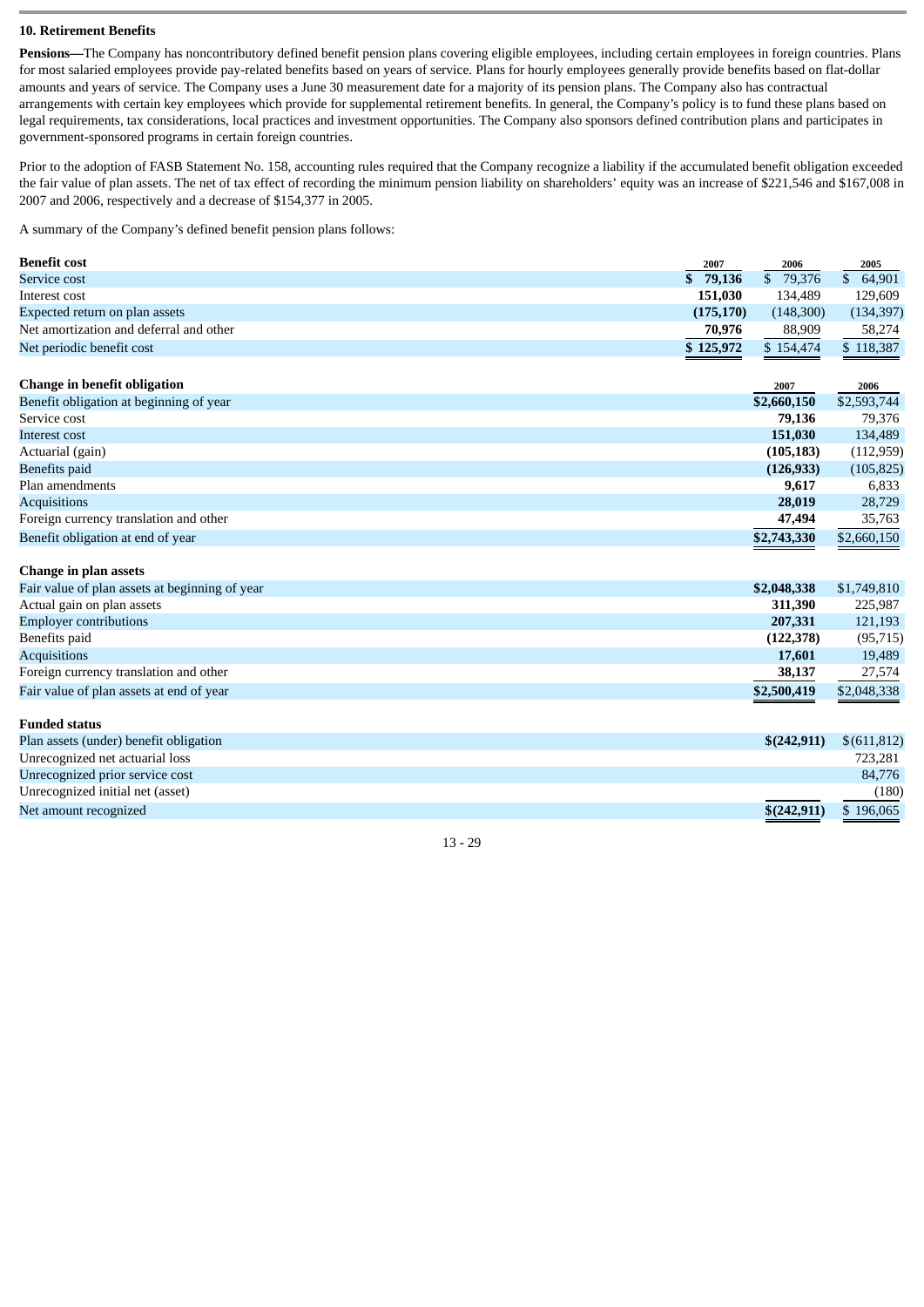| <b>Amounts recognized on the Consolidated</b> |             |            |
|-----------------------------------------------|-------------|------------|
| <b>Balance Sheet</b>                          | 2007        | 2006       |
| Investments and other assets                  | \$11,808    | \$431,058  |
| Other accrued liabilities                     | (10, 863)   |            |
| Pensions and other postretirement benefits    | (243, 856)  | (680, 326) |
| Accumulated other comprehensive loss          |             | 445,333    |
| Net amount recognized                         | \$(242,911) | \$196,065  |

## **Amounts recognized in Accumulated**

| <b>Other Comprehensive (Loss)</b> | 2007      |
|-----------------------------------|-----------|
| Net actuarial loss                | \$435,401 |
| Prior service cost                | 82,157    |
| Transition (asset)                | (160)     |
| Amount recognized                 | \$517,398 |

The presentation of the amounts recognized on the Consolidated Balance Sheet and in Accumulated Other Comprehensive (Loss) is before the effect of income taxes.

The estimated amount of net actuarial loss, prior service cost and transition asset that will be amortized from accumulated other comprehensive (loss) into net periodic benefit pension cost in 2008 is \$35,887, \$12,501 and \$66, respectively.

The accumulated benefit obligation for all defined benefit plans was \$2,463,208 and \$2,389,579 at June 30, 2007 and 2006, respectively. The projected benefit obligation, accumulated benefit obligation, and fair value of plan assets for pension plans with accumulated benefit obligations in excess of plan assets were \$834,143, \$760,428 and \$589,471, respectively, at June 30, 2007, and \$2,612,299, \$2,348,100 and \$1,998,469, respectively, at June 30, 2006.

The Company expects to contribute approximately \$36 million to its defined benefit pension plans in 2008. Estimated future benefit payments in the five years ending June 30, 2008 through 2012 are \$117,250, \$119,919, \$126,579, \$135,586 and \$143,932, respectively and \$850,652 in the aggregate for the five years ending June 30, 2013 through June 30, 2017.

The assumptions used to measure net periodic benefit cost for the Company's significant defined benefit plans are:

|                                  | 2007            | 2006       | 2005       |
|----------------------------------|-----------------|------------|------------|
|                                  |                 |            |            |
| U.S. defined benefit plans       |                 |            |            |
| Discount rate                    | $6.0\%$         | 5.25%      | 6.25%      |
| Average increase in compensation | $4.7\%$         | $4.7\%$    | 4.9%       |
| Expected return on plan assets   | 8.75%           | 8.75%      | 8.25%      |
|                                  |                 |            |            |
| Non-U.S. defined benefit plans   |                 |            |            |
| Discount rate                    | 2.25 to $6.0\%$ | 2 to 5.5%  | 2 to 6.25% |
| Average increase in compensation | 1 to 4.25%      | 1 to $4\%$ | 1 to 4%    |
| Expected return on plan assets   | 1 to 7.75%      | 1 to 7.75% | 1 to 7.75% |
|                                  |                 |            |            |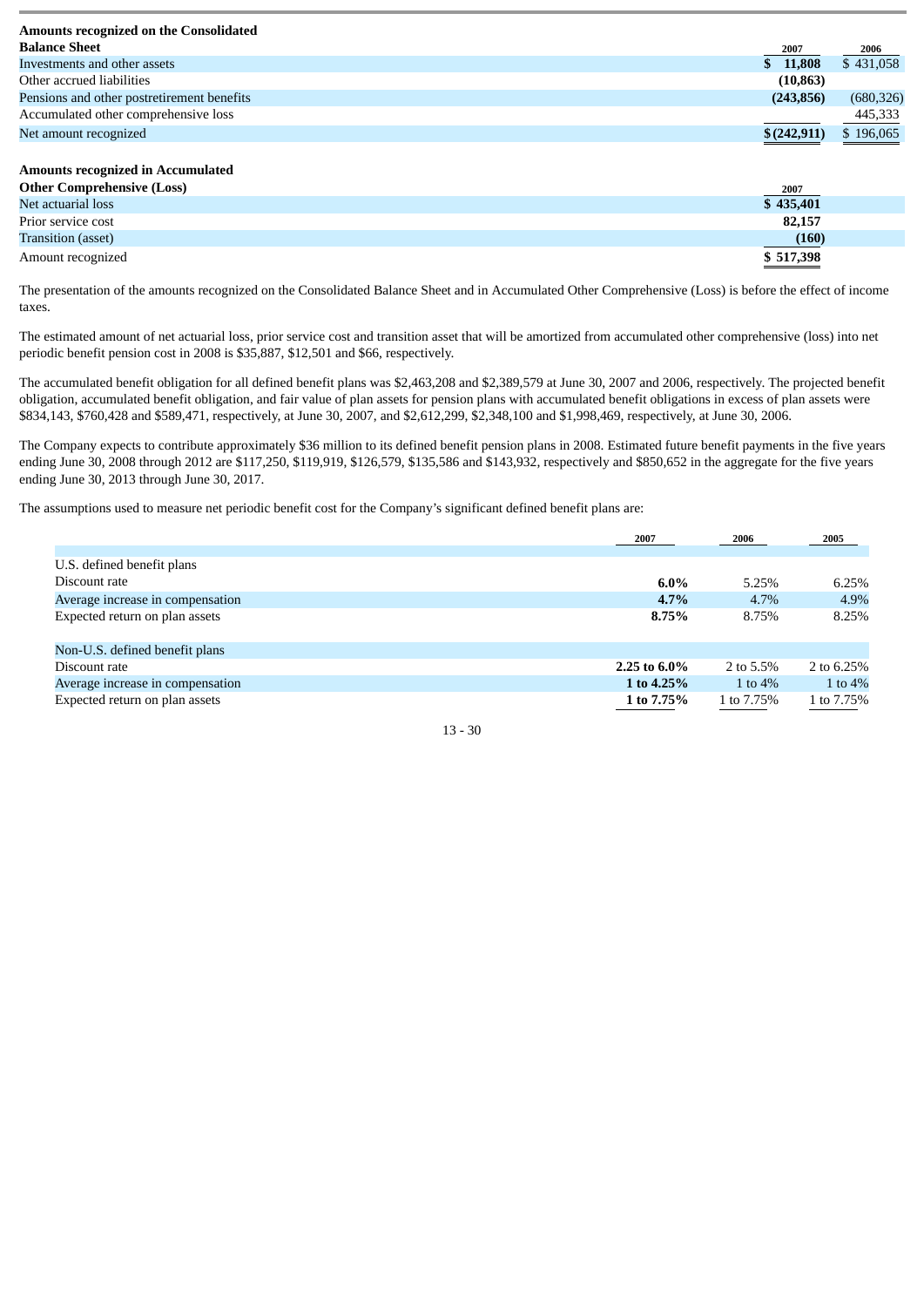The assumptions used to measure the benefit obligation for the Company's significant defined benefit plans are:

|                                  | 2007            | 2006         |
|----------------------------------|-----------------|--------------|
| U.S. defined benefit plans       |                 |              |
| Discount rate                    | 6.30%           | $6.0\%$      |
| Average increase in compensation | 4.7%            | 4.7%         |
| Non-U.S. defined benefit plans   |                 |              |
| Discount rate                    | 2.25 to $6.3\%$ | 2.25 to 5.5% |
| Average increase in compensation | 1 to $4.25\%$   | 1 to 4.25%   |

The discount rate assumption is based on current rates of high-quality long-term corporate bonds over the same estimated time period that benefit payments will be required to be made. The expected return on plan assets assumption is based on the weighted-average expected return of the various asset classes in the plans' portfolio. The asset class return is developed using historical asset return performance as well as current market conditions such as inflation, interest rates and equity market performance.

The weighted-average allocation of the majority of the assets related to defined benefit plans is as follows:

|                          | 2007         | <b>2006</b>  |
|--------------------------|--------------|--------------|
| <b>Equity securities</b> | 66%          | 66%          |
| Debt securities          | 28%          | 31%          |
| Other                    | 6%<br>$\sim$ | 3%<br>$\sim$ |
|                          | 100%         | 100%         |

The investment strategy for the defined benefit pension plan assets focuses on achieving prudent actuarial funding ratios while maintaining acceptable levels of risk. This strategy requires an investment portfolio that is broadly diversified across various asset classes and investment managers. The current weighted-average target asset allocation is 62% equity securities, 33% debt securities and 5% other. At June 30, 2007 and 2006, the plans' assets included Company stock with market values of \$117,395 and \$93,043, respectively.

**Employee Savings Plan**—The Company sponsors an employee stock ownership plan (ESOP) as part of its existing savings and investment 401(k) plan. The ESOP is available to eligible domestic employees. Parker Hannifin common stock is used to match contributions made by employees to the ESOP up to a maximum of 4.0 percent of an employee's annual compensation. A breakdown of shares held by the ESOP is as follows:

|                               | 2007      | 2006      | 2005       |
|-------------------------------|-----------|-----------|------------|
| Allocated shares              | 7,745,486 | 8,280,848 | 9.558.612  |
| Suspense shares               | 414,432   | 704.094   | 1.004.423  |
| Total shares held by the ESOP | 8,159,918 | 8,984,942 | 10,563,035 |
| Fair value of suspense shares | 40,577    | 54.638    | 62.284     |

In 1999, the ESOP was leveraged and the loan was unconditionally guaranteed by the Company. The Company's matching contribution and dividends on the shares held by the ESOP are used to repay the loan, and shares are released from the suspense account as the principal and interest are paid. The unreleased portion of the shares in the ESOP suspense account is not considered outstanding for purposes of earnings per share computations. Company contributions to the ESOP, recorded as compensation and interest expense, were \$51,647 in 2007, \$47,533 in 2006 and \$40,396 in 2005. Dividends earned by the suspense shares and interest income within the ESOP totaled \$1,031 in 2007, \$1,017 in 2006 and \$962 in 2005.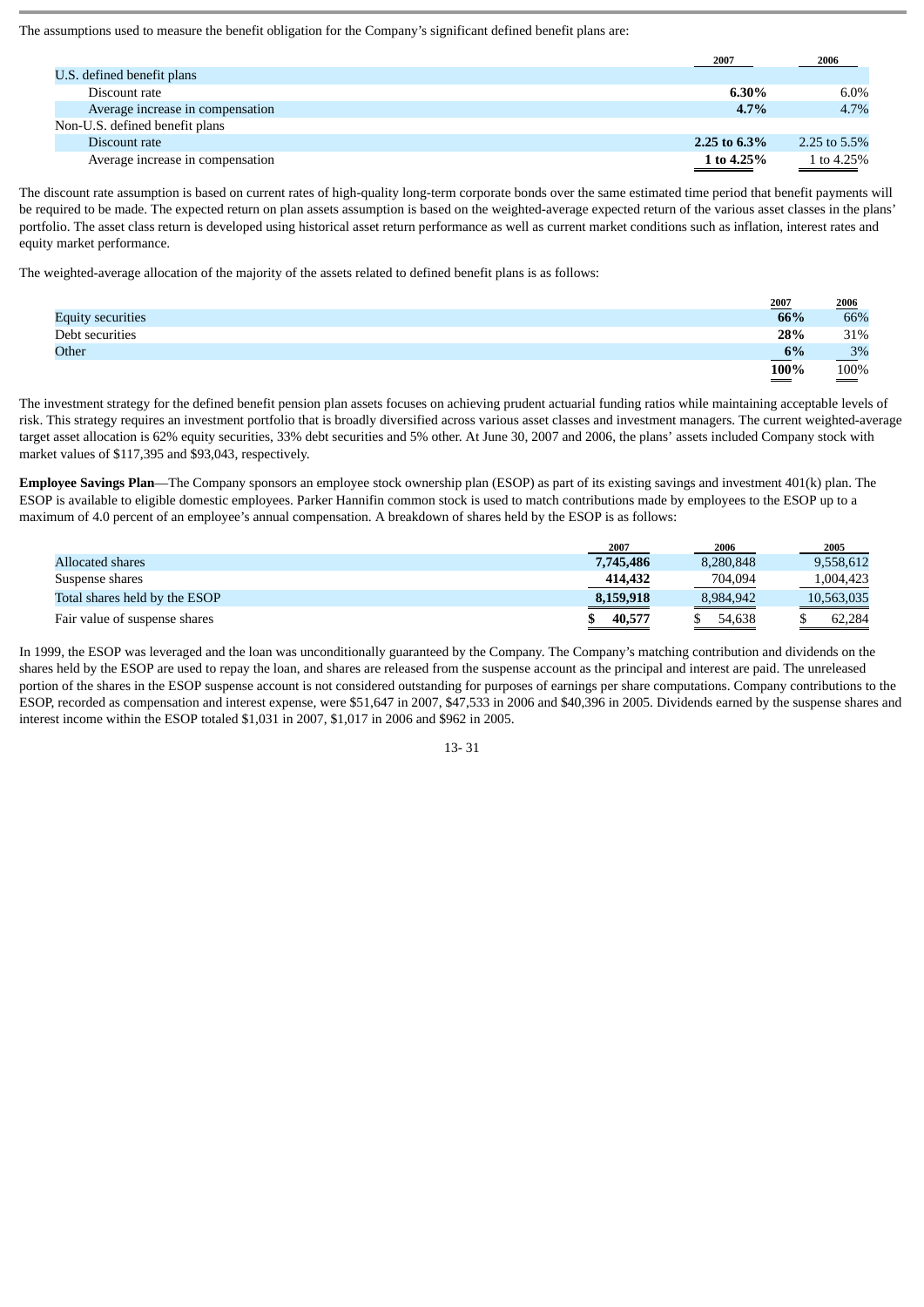The Company has a retirement income account (RIA) within the employee savings plan. The RIA replaces the defined benefit pension plan for employees hired after April 1, 2004 at locations that previously offered a salary-based formula under the pension plan. Existing employees at April 1, 2004 who were already under the salary-based formula in the pension plan were given the choice to stay in the defined benefit pension plan or participate in the RIA. The Company makes a contribution to the participant's RIA account each year, the amount of which is based on the participant's age and years of service. Participants do not contribute to the RIA. Company contributions to the RIA were \$9,145 in 2007, \$6,479 in 2006 and \$2,258 in 2005.

In addition to shares within the ESOP, as of June 30, 2007 employees have elected to invest in 1,942,756 shares of common stock within the Company Stock Fund of the Parker Retirement Savings Plan.

**Other Postretirement Benefits—**The Company provides postretirement medical and life insurance benefits to certain retirees and eligible dependents. Most plans are contributory, with retiree contributions adjusted annually. The plans are unfunded and pay stated percentages of covered medically necessary expenses incurred by retirees, after subtracting payments by Medicare or other providers and after stated deductibles have been met. For most plans, the Company has established cost maximums to more effectively control future medical costs. The Company has reserved the right to change or eliminate these benefit plans.

Certain employees are covered under benefit provisions that include prescription drug coverage for Medicare eligible retirees. The impact of the subsidy received under the Medicare Prescription Drug, Improvement and Modernization Act of 2003 on the Company's other postretirement benefits was immaterial.

A summary of the Company's other postretirement benefit plans follows:

| <b>Benefit cost</b>                         | 2007<br>2006       | 2005           |
|---------------------------------------------|--------------------|----------------|
| Service cost                                | \$1,656<br>\$2,059 | \$1,885        |
| Interest cost                               | 5,699              | 5,559<br>6,301 |
| Net amortization and deferral               | (579)              | 261<br>71      |
| Net periodic benefit cost                   | \$6,776<br>\$7,879 | \$8,257        |
| Change in benefit obligation                | 2007               | 2006           |
| Benefit obligation at beginning of year     | \$101,245          | \$119,969      |
| Service cost                                | 1,656              | 2,059          |
| Interest cost                               | 5,699              | 5,559          |
| Actuarial (gain)                            | (5,223)            | (17,763)       |
| Benefits paid                               | (7,086)            | (6, 816)       |
| Acquisitions and other                      |                    | (1,763)        |
| Benefit obligation at end of year           | \$96,291           | \$101,245      |
| <b>Funded status</b>                        |                    |                |
| Benefit obligation in excess of plan assets | \$(96, 291)        | \$(101.245)    |

| Benefit obligation in excess of plan assets | $\{(96,291) \quad \{(101,245)\}$ |
|---------------------------------------------|----------------------------------|
| Unrecognized net actuarial loss             | 9.773                            |
| Unrecognized prior service (credit)         | (3,788)                          |
| Net amount recognized                       | $$ (96,291) \quad $ (95,260)$    |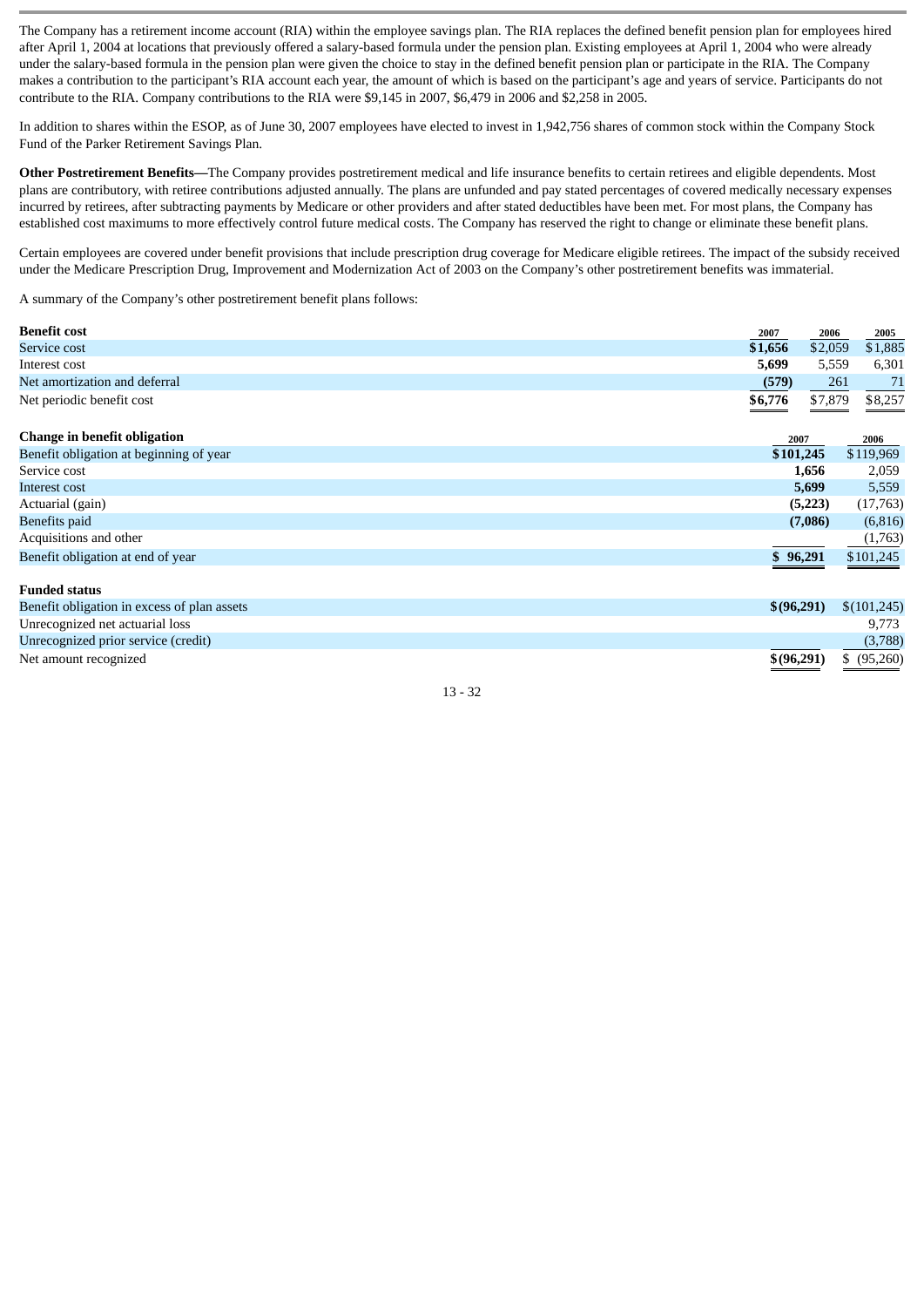| <b>Amounts recognized on the Consolidated</b> |            |            |
|-----------------------------------------------|------------|------------|
| <b>Balance Sheet:</b>                         | 2007       | 2006       |
| Pensions and other postretirement benefits    | \$(96,291) | \$(95,260) |
|                                               |            |            |

## **Amounts recognized in Accumulated**

| <b>Other Comprehensive (Loss)</b> |         |
|-----------------------------------|---------|
| Net actuarial loss                | \$4,387 |
| Prior service (credit)            | (3,046) |
| Amount recognized                 | \$1,341 |

The amount of prior service (credit) that will be amortized from accumulated other comprehensive (loss) into net periodic postretirement cost in 2008 is \$742.

The assumptions used to measure the net periodic benefit cost for postretirement benefit obligations are:

|                                                       | 2007    | 2006  | 2005  |
|-------------------------------------------------------|---------|-------|-------|
| Discount rate                                         | $6.0\%$ | 5.25% | 6.25% |
| Current medical cost trend rate                       | 10.2%   | 10.4% | 9.8%  |
| Ultimate medical cost trend rate                      | 5%      | 5%    | 5%    |
| Medical cost trend rate decreases to ultimate in year | 2014    | 2014  | 2012  |

The discount rate assumption used to measure the benefit obligation was 6.23% in 2007 and 6.0% in 2006.

Estimated future benefit payments for other postretirement benefits in the five years ending June 30, 2008 through 2012 are \$7,066, \$6,861, \$6,980, \$7,191 and \$7,199, respectively, and \$36,365 in the aggregate for the five years ending June 30, 2013 through June 30, 2017.

A one percentage point change in assumed health care cost trend rates would have the following effects:

|                                                         | 1% Increase         |    | 1% Decrease |
|---------------------------------------------------------|---------------------|----|-------------|
| Effect on total of service and interest cost components | 786                 | S. | (636)       |
| Effect on postretirement benefit obligation             | $\frac{1}{2}$ 8.502 |    | \$(7,467)   |

**Other**—The Company has established nonqualified deferred compensation programs, which permit officers, directors and certain management employees annually to elect to defer a portion of their compensation, on a pre-tax basis, until their retirement. The retirement benefit to be provided is based on the amount of compensation deferred, Company match, and earnings on the deferrals. Deferred compensation expense was \$34,284, \$18,965 and \$13,622 in 2007, 2006 and 2005, respectively.

The Company has invested in corporate-owned life insurance policies to assist in meeting the obligation under these programs. The policies are held in a rabbi trust and are recorded as assets of the Company.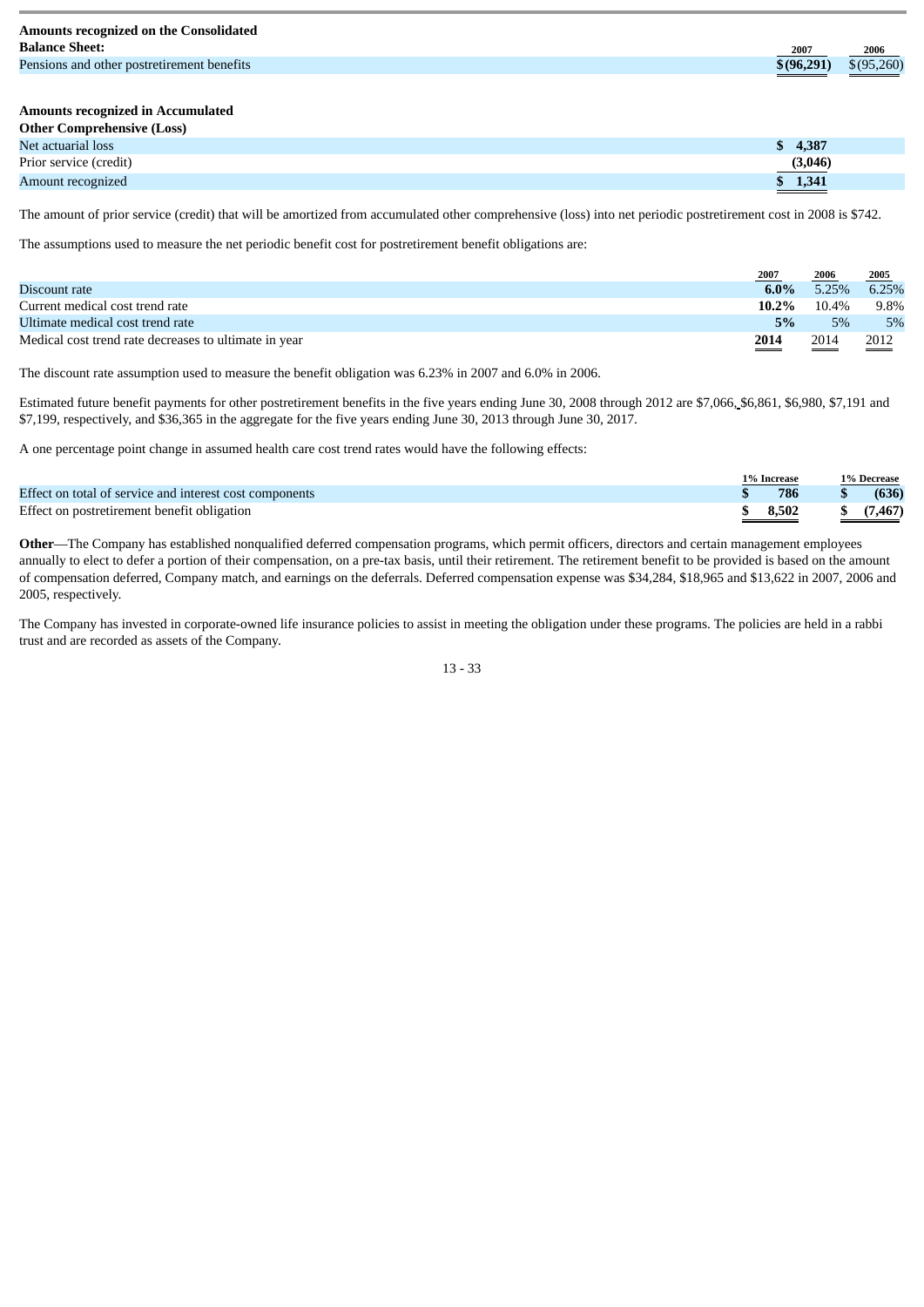## **11. Shareholders' Equity**

| <b>Common Shares</b>                                                       | 2007                    | 2006                    | 2005                    |
|----------------------------------------------------------------------------|-------------------------|-------------------------|-------------------------|
| Balance July 1                                                             | $\mathbf{s}$<br>60,342  | $\mathsf{\$}$<br>60,219 | $\mathfrak s$<br>59,856 |
| Shares issued under stock incentive plans (2006 - 246,615; 2005 - 726,224) |                         | 123                     | 363                     |
| Balance June 30                                                            | 60,342<br>\$            | 60,342<br>\$            | \$<br>60,219            |
|                                                                            |                         |                         |                         |
| <b>Additional Capital</b>                                                  |                         |                         |                         |
| <b>Balance July 1</b>                                                      | $\mathbb{S}$<br>510,869 | \$478,219               | \$451,891               |
| Stock option exercise activity                                             | (70, 432)               | (32, 243)               | 1,385                   |
| Stock-based compensation expense                                           | 33,203                  | 33,448                  |                         |
| Tax benefit of equity awards                                               | 26,547                  | 20,406                  | 16,520                  |
| Restricted stock (surrendered) issued                                      | (260)                   | 603                     | 214                     |
| Shares related to ESOP                                                     | 12,340                  | 10,436                  | 8,209                   |
| Deferred compensation                                                      | (28)                    |                         |                         |
| Balance June 30                                                            | \$<br>512,239           | 510,869<br>\$           | \$<br>478,219           |
|                                                                            |                         |                         |                         |
| <b>Retained Earnings</b>                                                   |                         |                         |                         |
| <b>Balance July 1</b>                                                      | \$3,916,412             | \$3,352,888             | \$2,840,787             |
| Net income                                                                 | 830,046                 | 673,167                 | 604,692                 |
| Cash dividends paid on common shares, net of tax benefits                  | (121, 263)              | (109, 643)              | (92, 591)               |
| Balance June 30                                                            | \$4,625,195             | \$3,916,412             | \$3,352,888             |
|                                                                            |                         |                         |                         |
| <b>Unearned Compensation Related to ESOP</b>                               |                         |                         |                         |
| <b>Balance July 1</b>                                                      | \$<br>(25, 809)         | (36, 818)<br>S.         | \$<br>(48, 868)         |
| Unearned compensation related to ESOP debt guarantee                       | 10,617                  | 11,009                  | 12,050                  |
| Balance June 30                                                            | \$<br>(15, 192)         | \$<br>(25,809)          | \$<br>(36, 818)         |
|                                                                            |                         |                         |                         |
|                                                                            |                         |                         |                         |
| <b>Deferred Compensation Related to</b><br><b>Stock Options</b>            |                         |                         |                         |
| <b>Balance July 1</b>                                                      | \$<br>2,347             | \$<br>2,347             | \$<br>2,347             |
| Deferred compensation                                                      | (78)                    |                         |                         |
|                                                                            |                         |                         |                         |
| Balance June 30                                                            | \$<br>2,269             | \$<br>2,347             | \$<br>2,347             |
|                                                                            |                         |                         |                         |
| <b>Accumulated Other Comprehensive Income (Loss)</b>                       |                         |                         |                         |
| Balance July 1                                                             | \$(194, 819)            | $$$ (470,964)           | \$ (311,710)            |
| Foreign currency translation<br>Net unrealized gain (loss)                 | 119,582                 | 103,842<br>5,153        | 13,138                  |
| Net realized loss                                                          | 236                     | 142                     | (18,024)<br>9           |
| Minimum pension liability prior to adoption of FAS 158                     | 221,546                 | 167,008                 | (154, 377)              |
| Adjustment recognized upon adoption of FAS 158                             | (259, 166)              |                         |                         |
| <b>Balance June 30</b>                                                     |                         |                         | \$(470,964)             |
|                                                                            | \$(112,621)             | \$(194, 819)            |                         |
|                                                                            |                         |                         |                         |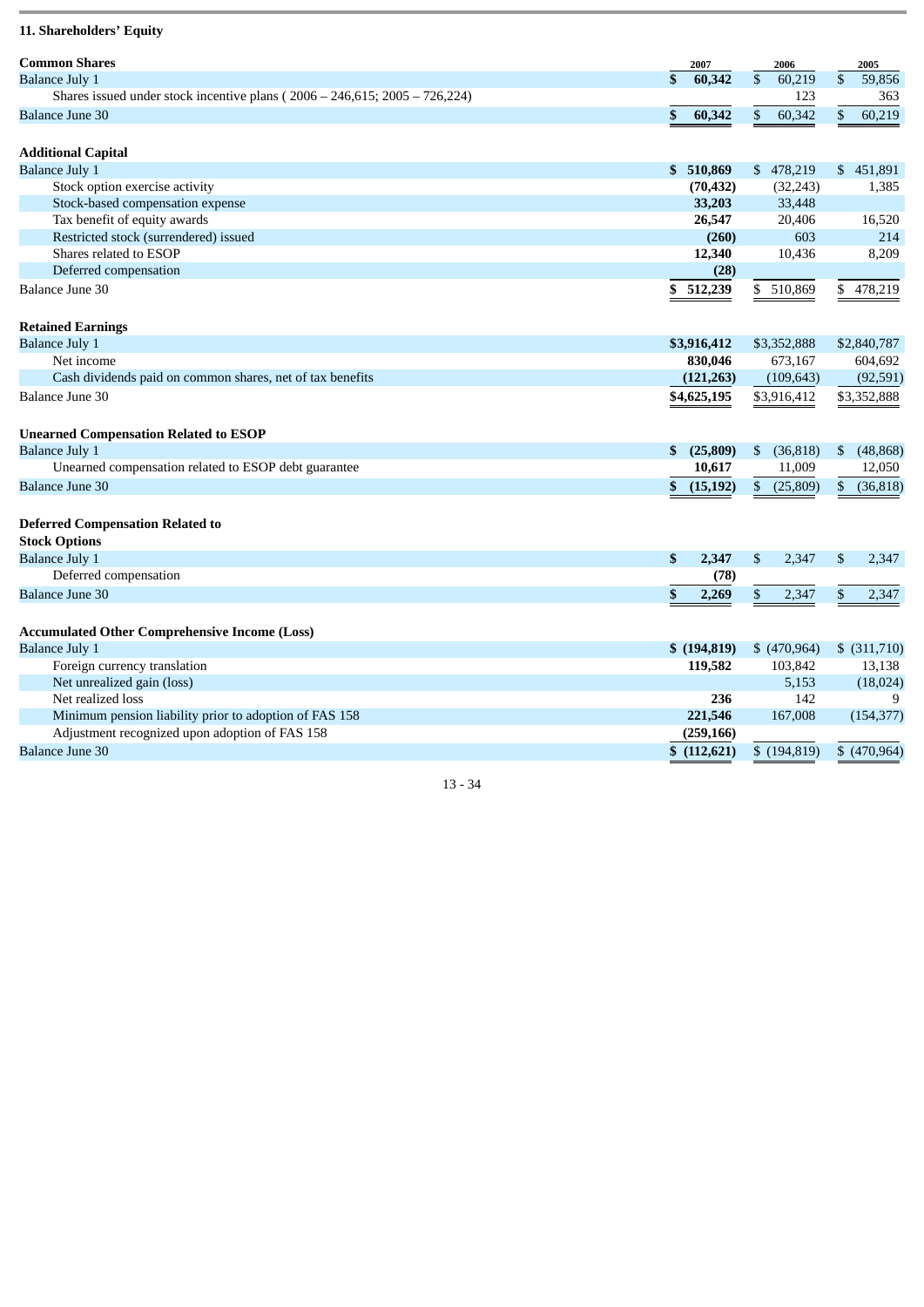|                                                                                                | 2007            | 2006       | 2005       |
|------------------------------------------------------------------------------------------------|-----------------|------------|------------|
| Balance July 1                                                                                 | $$^{(28,139)}$$ | \$(45,744) | \$(11,849) |
| Shares purchased at cost $(2007 - 5,449,327; 2006 - 742,100; 2005 - 1,000,000)$                | (433,049)       | (52, 409)  | (61,781)   |
| Shares issued under stock incentive plans $(2007 - 1,072,316; 2006 - 979,464; 2005 - 413,582)$ | 83,844          | 61.530     | 23,779     |
| Restricted stock issued                                                                        | 16.670          | 8.484      | 4.107      |
| Deferred compensation                                                                          | 107             |            |            |
| Balance June 30                                                                                | $$$ (360,567)   | \$(28,139) | \$(45,744) |
|                                                                                                |                 |            |            |

Foreign currency translation is net of tax of \$8,841, \$47,864, and \$8,080 in 2007, 2006 and 2005, respectively. Included in the 2006 tax amount for foreign currency translation is \$38.8 million related to prior year deferred taxes associated with the retirement of the Euro Notes in November 2005. Net unrealized gain (loss) is net of tax of \$3,101 and \$10,861 in 2006 and 2005, respectively. Net realized loss is net of tax of \$148, \$107 and \$7 in 2007, 2006 and 2005, respectively. Minimum pension liability is net of tax of \$131,065, \$110,068 and \$93,127 in 2007, 2006 and 2005, respectively. Adjustment recognized upon adoption of FAS 158 is net of tax of \$156,711 in 2007.

Shares surrendered upon exercise of stock options: 2007 – 795,194; 2006 – 680,110; 2005 – 655,385

**Share Repurchases**—The Company is authorized to repurchase an amount of common shares each fiscal year equal to the greater of 5 million shares or five percent of the shares outstanding as of the end of the prior fiscal year. The Company repurchased 5,449,327 shares at an average price of \$79.47 per share during the fiscal year ended June 30, 2007. Repurchases are funded primarily from operating cash flows, and the shares are initially held as treasury stock. In August 2007, the Company's Board of Directors authorized the accelerated purchase of \$500 million of the Company's common shares. This authorization is in addition to the Company's previously announced share repurchase program. The Company has entered into an agreement with Morgan Stanley whereby the Company will purchase an initial number of common shares in exchange for \$500 million. Morgan Stanley will purchase an equivalent number of the Company's common shares in the open market over a period of up to four months, and at the end of that period, additional shares may be delivered to the Company based on the volume-weighted average price of the Company's common shares during the same period, subject to a cap and a floor as determined according to the terms of agreement.

## **12. Stock Incentive Plans**

**Common Stock in Treasury**

**Stock-Based Awards—**The Company's stock incentive plans provide for the granting of nonqualified options and stock appreciation rights (SARs) to officers and key employees of the Company. The nonqualified options allow the recipient to purchase shares of common stock at a price not less than 100 percent of the fair market value of the stock on the date the stock-based awards are granted. Outstanding options and SARs are exercisable primarily from two to three years after the date of grant and expire no more than ten years after grant. The Company satisfies stock option and SAR exercises by issuing common shares out of treasury, which have been repurchased pursuant to the Company's share repurchase program described in Note 11, or through the issuance of previously unissued common shares.

$$
13 - 35
$$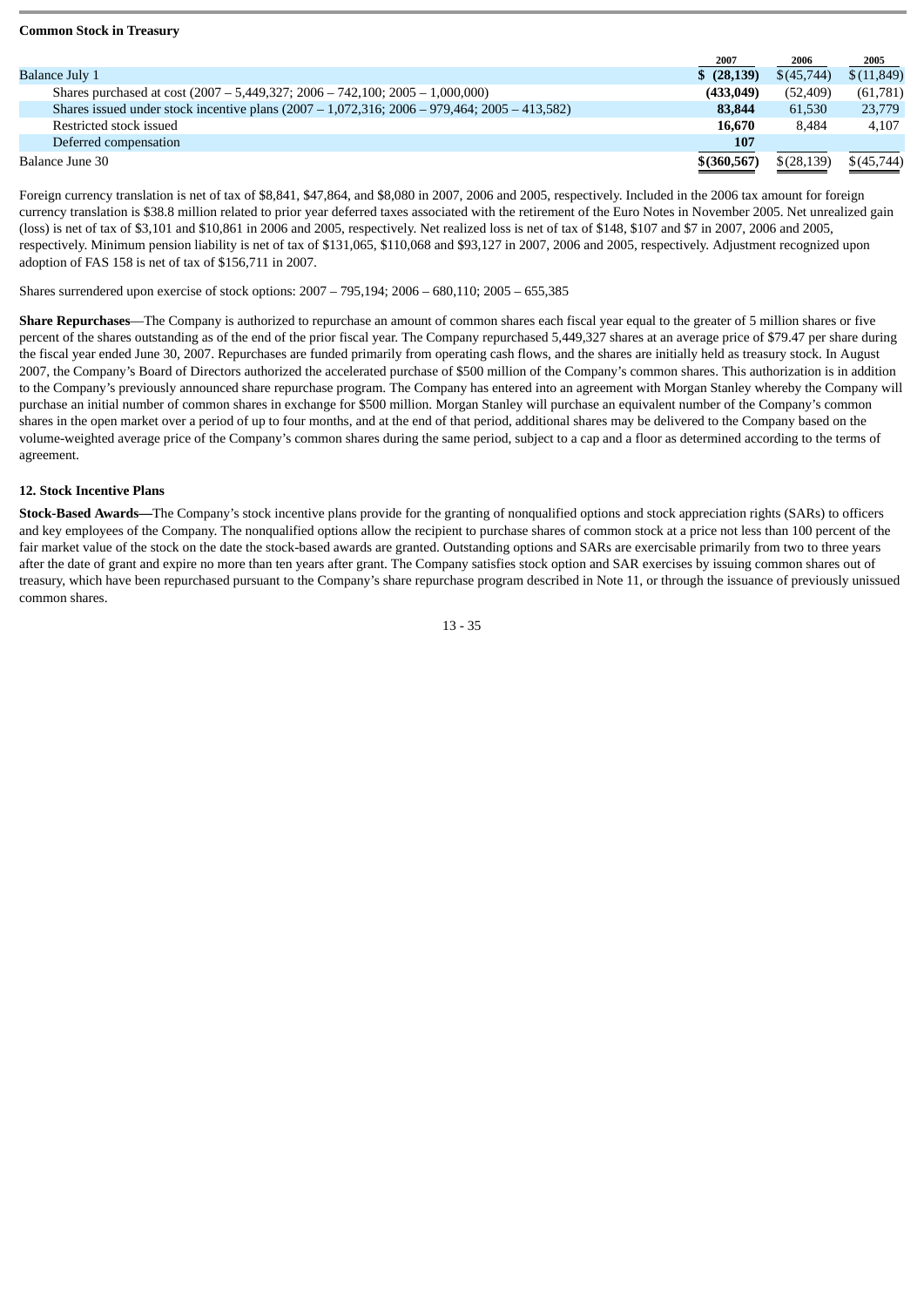On July 1, 2005, the Company adopted the provisions of FASB Statement No. 123 (revised 2004) and elected to use the modified prospective transition method. The modified prospective transition method requires that compensation cost be recognized in the financial statements for all awards granted after the date of adoption as well as for existing awards for which the requisite service has not been rendered as of the date of adoption and requires that prior periods not be restated. Prior to the adoption of FASB Statement No. 123 (revised 2004), the Company used the intrinsic-value based method to account for stock-based awards and made no charges against earnings with respect to awards granted as the grant price equaled the market price of the underlying common shares on the date of grant.

During 2007 and 2006, the Company recognized stock-based compensation expense of \$33,203 (\$21,280 after-tax or \$.18 per basic and diluted share) and \$33,448 (\$21,766 after-tax or \$.18 per basic and diluted share), respectively.

The Company derives a tax deduction measured by the excess of the market value over the grant price at the date stock-based awards are exercised. The related tax benefit is credited to Additional capital as the Company is currently in a windfall tax benefit position.

The fair values for the significant stock-based awards granted in 2007, 2006 and 2005 were estimated at the date of grant using a Black-Scholes option pricing model with the following weighted-average assumptions:

|                                  | 2007    | 2006      | 2005      |
|----------------------------------|---------|-----------|-----------|
| Risk-free interest rate          | 4.7%    | 4.2%      | 3.5%      |
| Expected life of award           | 5.1 yrs | $5.4$ yrs | $4.2$ yrs |
| Expected dividend yield of stock | 1.5%    | 1.6%      | 1.7%      |
| Expected volatility of stock     | 30.2%   | 33.1%     | 32.7%     |
| Weighted average fair value      | \$23.24 | \$ 21.29  | \$14.97   |

The expected life of the award was derived by referring to actual exercise experience. The expected volatility of stock was derived by referring to changes in the Company's historical common stock prices over a timeframe similar to the expected life of the award. The Company has no reason to believe that future stock volatility is likely to materially differ from historical volatility.

Stock-based award activity during 2007 is as follows (aggregate intrinsic value in millions):

|                                  | <b>Number</b><br>Of<br><b>Shares</b> | Weighted<br>Average<br>Exercise<br>Price | Weighted<br>Average<br>Remaining<br>Contractual term | Aggregate<br>Intrinsic<br>Value |
|----------------------------------|--------------------------------------|------------------------------------------|------------------------------------------------------|---------------------------------|
| Outstanding June 30, 2006        | 7,860,451                            | \$50.24                                  |                                                      |                                 |
| Granted                          | 1,978,724                            | 76.86                                    |                                                      |                                 |
| <b>Exercised</b>                 | (1,867,840)                          | 45.87                                    |                                                      |                                 |
| Canceled                         | (43, 857)                            | 70.47                                    |                                                      |                                 |
| <b>Outstanding June 30, 2007</b> | 7,927,478                            | \$57.80                                  | 6.7 years                                            | \$317.3<br>____                 |
| <b>Exercisable June 30, 2007</b> | 5,060,220                            | \$49.02                                  | 5.6 years                                            | \$247.4                         |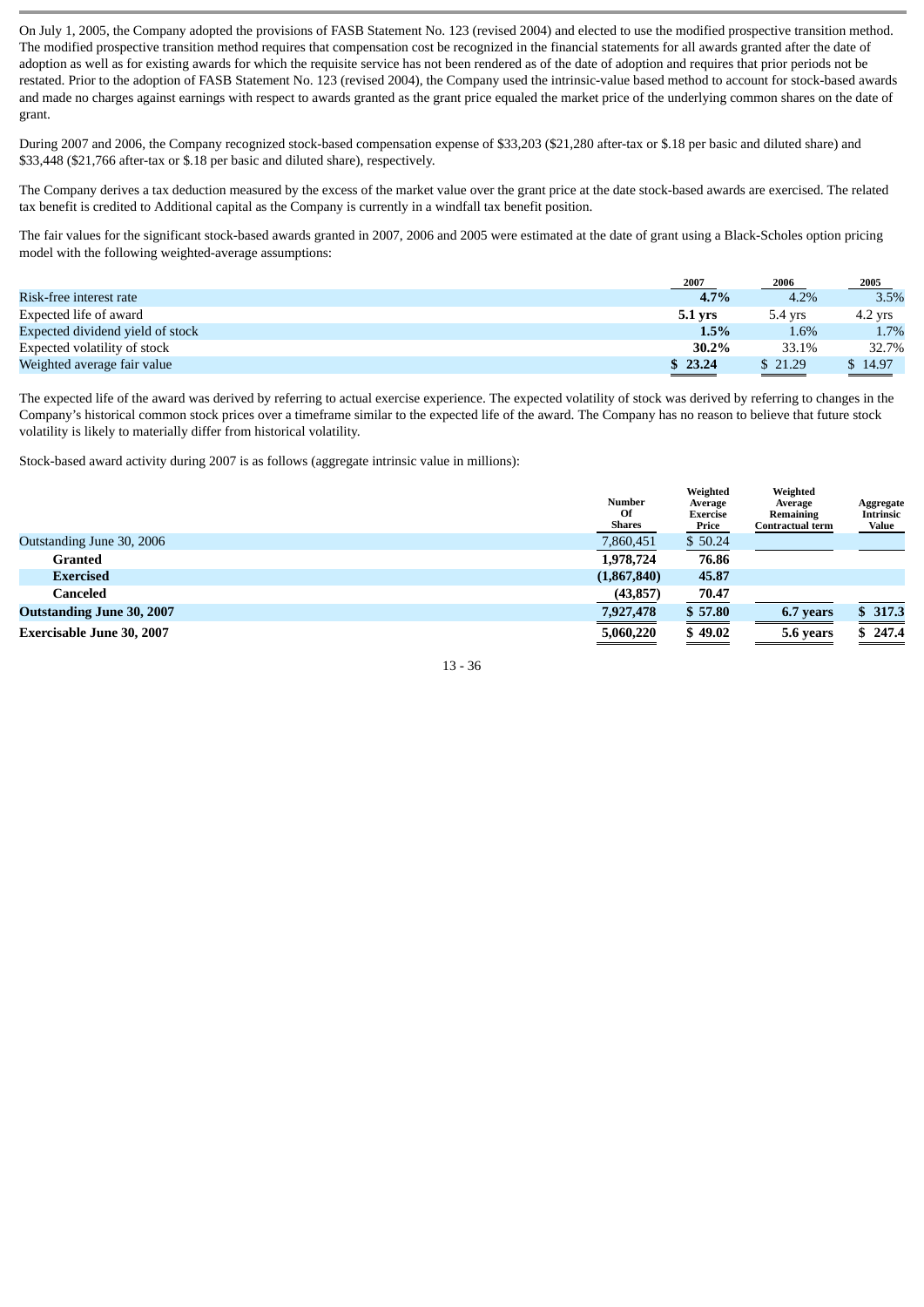A summary of the status and changes of shares subject to stock-based awards and the related average price per share follows:

|                                | Number<br>of<br><b>Shares</b> |   | Weighted-average<br><b>Grant date</b><br><b>Fair Value</b> |
|--------------------------------|-------------------------------|---|------------------------------------------------------------|
| Nonvested June 30, 2006        | 2,350,894                     |   | 19.11                                                      |
| Granted                        | 1,978,724                     |   | 23.24                                                      |
| Vested                         | (1,424,369)                   |   | 17.94                                                      |
| Canceled                       | (37, 991)                     |   | 21.42                                                      |
| <b>Nonvested June 30, 2007</b> | 2,867,258                     | w | 22.51                                                      |

At June 30, 2007, \$25,862 of expense with respect to nonvested stock-based awards has yet to be recognized and will be amortized into expense over a weightedaverage period of approximately 18 months. The total fair value of shares vested during 2007, 2006 and 2005 was \$25,554, \$29,784 and \$31,597, respectively.

Information related to stock-based awards exercised during 2007, 2006 and 2005 is as follows:

|                    | 2007     | 2006     | 2005     |
|--------------------|----------|----------|----------|
| Net cash proceeds  | \$40,265 | \$52,879 | \$37,453 |
| Intrinsic value    | 81,844   | 47.401   | 51,387   |
| Income tax benefit | 23,441   | 20,516   | 16,391   |

**Restricted Stock—**Restricted stock was issued under the Company's 2003 Stock Incentive Program to certain key employees under the Company's 2004-05-06, 2003-04-05 and 2002-03-04 Long Term Incentive Plans (LTIP). Value of the payments was set at the market value of the Company's common stock on the date of issuance. Shares were earned and awarded, and an estimated value was accrued, based upon attainment of criteria specified in the LTIP over the cumulative years of each 3-year Plan. Plan participants are entitled to cash dividends and to vote their respective shares, but the shares are restricted as to transferability for three years following issuance.

| <b>Restricted Shares for LTIP Plan</b>  | 2007     | 2006       | 2005     |
|-----------------------------------------|----------|------------|----------|
| Number of shares issued                 | 212,220  | 136.922    | 66,393   |
| Average share value on date of issuance | 74.63    | 65.65<br>S | \$ 60.52 |
| Total value                             | \$15.838 | 8.989      | 4,018    |

Under the Company's 2005-06-07 LTIP a payout of shares of restricted stock from the Company's 2003 Stock Incentive Program will be issued to certain key employees in 2008. The balance of the 2005-06-07 LTIP payout will be made as deferred cash compensation (if elected by the participant) or in cash. The total payout, valued at \$28,425, has been accrued over the three years of the plan.

In 2007, 9,000 shares of restricted stock were issued to certain non-employee members of the Board of Directors. These shares are restricted to transferability for three years following issuance. In addition, non-employee members of the Board of Directors have been given the opportunity to receive all or a portion of their fees in the form of restricted stock. These shares vest ratably, on an annual basis, over the term of office of the director. In 2007, 2006 and 2005, 9,663, 6,778 and 3,132 shares, respectively, were issued in lieu of directors' fees. During 2006, 2,442 shares of the restricted stock were surrendered upon the death of a director.

At June 30, 2007, the Company had 14,496,162 common shares reserved for issuance in connection with its stock incentive plans.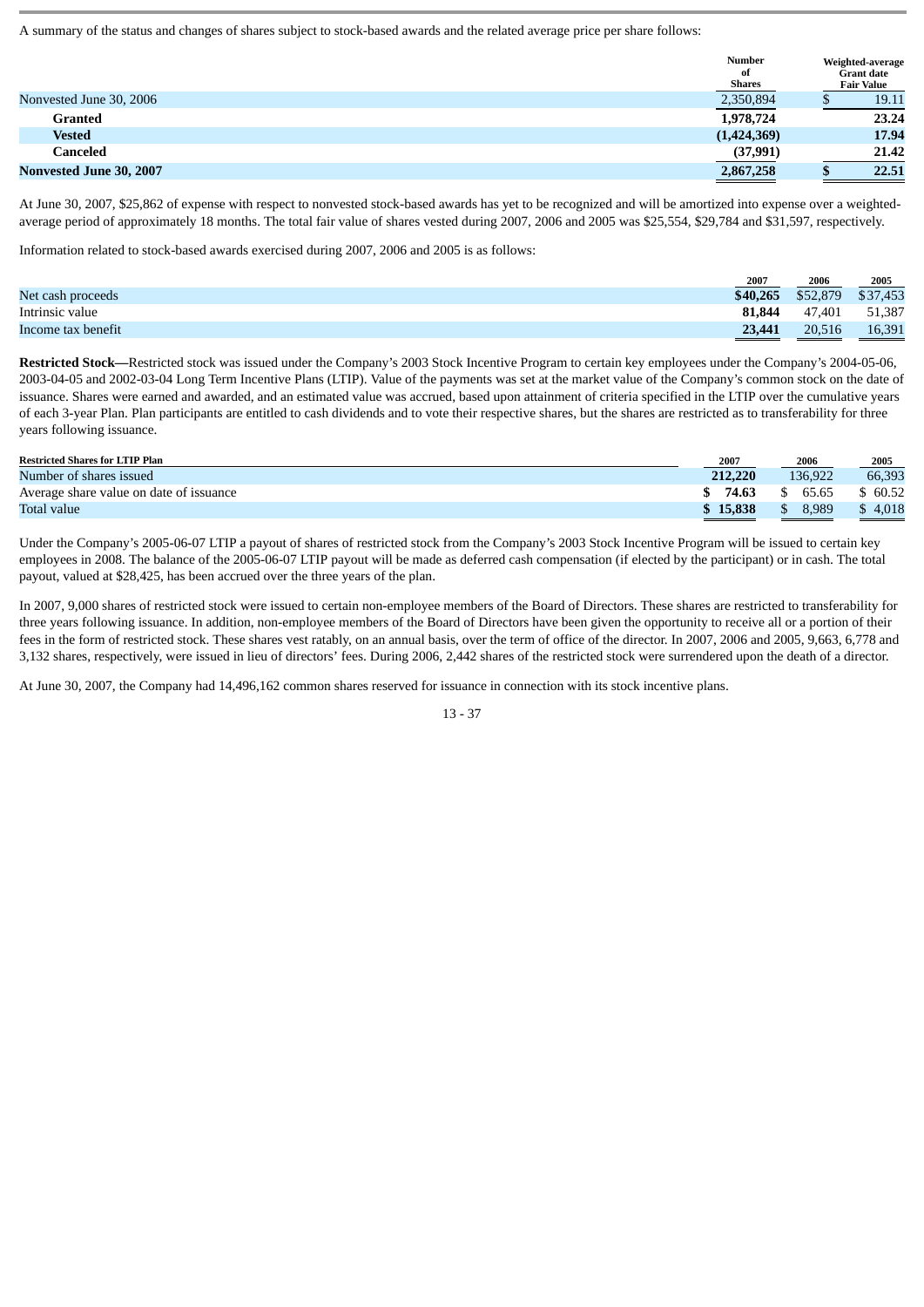## **13. Shareholders' Protection Rights Agreement**

On January 25, 2007, the Board of Directors of the Company declared a dividend of one Shareholders' Right for each common share outstanding on February 17, 2007 in relation to the Company's Shareholders Protection Rights Agreement. As of June 30, 2007, 116,159,220 common shares were reserved for issuance under this Agreement. Under certain conditions involving acquisition of, or an offer for, 15 percent or more of the Company's common shares, all holders of Shareholders' Rights would be entitled to purchase one common share at an exercise price currently set at \$240. In addition, in certain circumstances, all holders of Shareholders' Rights (other than the acquiring entity) would be entitled to purchase a number of common shares equal to twice the exercise price, or at the option of the Board, to exchange each Shareholders' Right for one common share. The Shareholders' Rights remain in existence until February 17, 2017, unless extended by the Board of Directors or earlier redeemed (at one cent per Shareholders' Right), exercised or exchanged under the terms of the agreement. In the event of an unfriendly business combination attempt, the Shareholders' Rights will cause substantial dilution to the person attempting the business combination. The Shareholders' Rights should not interfere with any merger or other business combination that is in the best interest of the Company and its shareholders since the Shareholders' Rights may be redeemed.

## **14. Research and Development**

Research and development costs amounted to \$253,091 in 2007, \$203,702 in 2006 and \$164,229 in 2005. These amounts include both costs incurred by the Company related to independent research and development initiatives as well as costs incurred in connection with research and development contracts. Costs incurred in connection with research and development contracts amounted to \$40,894 in 2007, \$37,532 in 2006 and \$34,757 in 2005. These costs are included in the total research and development cost for each of the respective years.

## **15. Contingencies**

The Company is involved in various litigation arising in the normal course of business, including proceedings based on product liability claims, workers' compensation claims and alleged violations of various environmental laws. The Company is self-insured in the United States for health care, workers' compensation, general liability and product liability up to predetermined amounts, above which third party insurance applies. Management regularly reviews the probable outcome of these proceedings, the expenses expected to be incurred, the availability and limits of the insurance coverage, and the established accruals for liabilities. While the outcome of pending proceedings cannot be predicted with certainty, management believes that any liabilities that may result from these proceedings will not have a material adverse effect on the Company's liquidity, financial condition or results of operations.

On April 27, 2007, a grand jury in the Southern District of Florida issued a subpoena to the Company's subsidiary, Parker ITR. The subpoena requires the production of documents, in particular documents related to communications with competitors and customers related to Parker ITR's marine oil and gas hose business. The Company is responding to this subpoena. On May 7, 2007, the Japan Fair Trade Commission (JFTC) requested that Parker ITR appoint an agent related to an investigation of marine hose suppliers. Parker ITR appointed such an agent by power of attorney. Parker ITR has also been required to submit a report to the JFTC on specific topics. The Company and Parker ITR continue to cooperate with the JFTC. On May 15, 2007, the European Commission issued a Request for Information to the Company and its subsidiary, Parker ITR. After the Company and Parker ITR filed a response, the European Commission requested additional information. The Company and Parker ITR continue to cooperate with the European Commission. In addition, there are currently four class action lawsuits pending in the Southern District of Florida and one in the Southern District of New York alleging that the Company, Parker ITR and a number of other defendants engaged in violations of Section 1 of the Sherman Act. The class action complaints allege that Parker ITR and other defendants, for a period of at least eight years, conspired with competitors in unreasonable restraint of trade to artificially raise, fix, maintain or stabilize prices, rig bids and allocate markets and customers for marine oil and gas hose in the United States. In three cases, a summons has been issued for Parker ITR, but service has not yet been effected. The Company, which is only named in one case in the Southern District of Florida, was served on July 13, 2007 and had filed its answer denying the allegations. At the current stage of the investigations and lawsuits, the Company is unable to reasonably estimate the potential loss or range of loss, if any, arising from such investigations and lawsuits.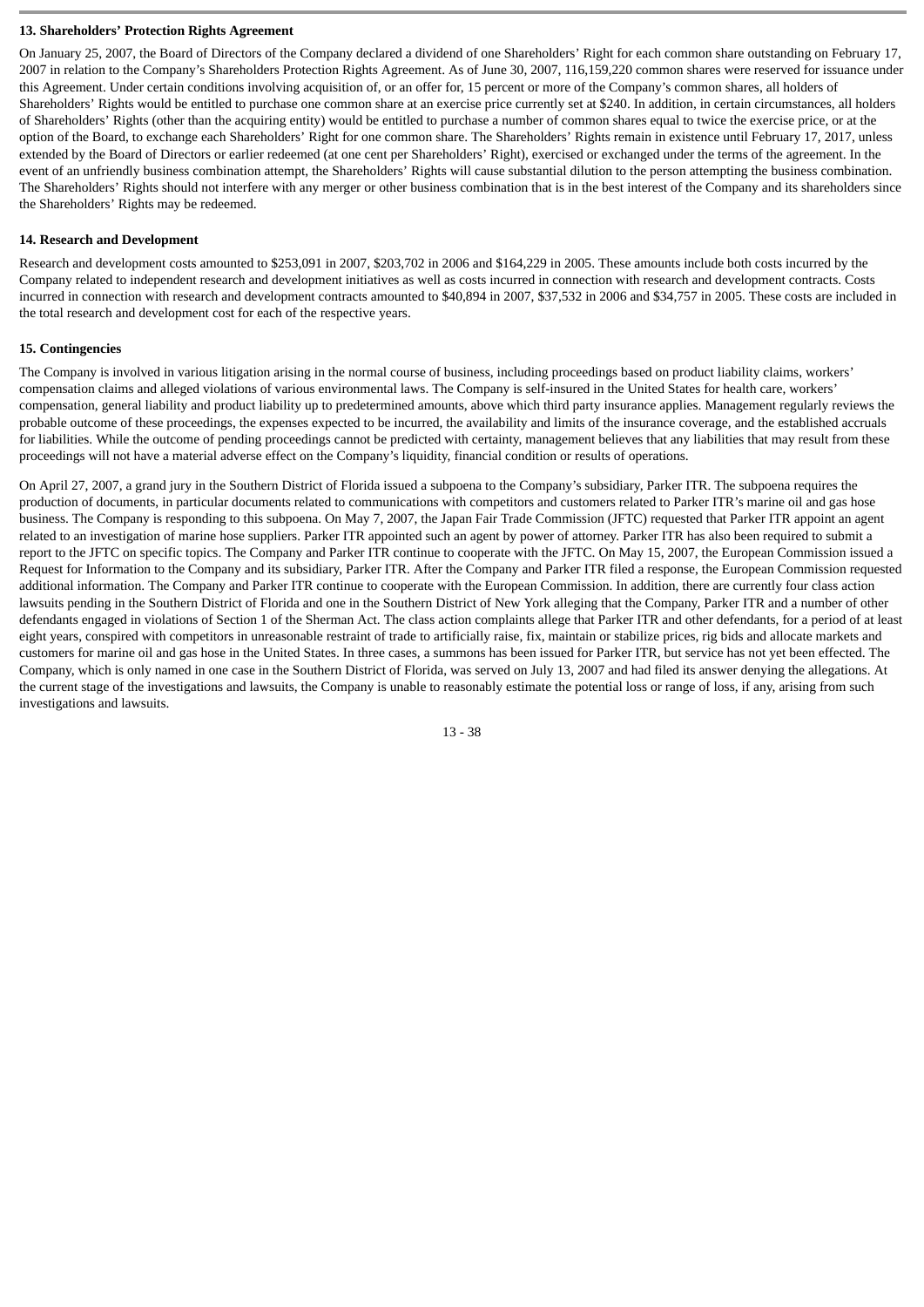**Environmental**—The Company is currently responsible for environmental remediation at 34 manufacturing facilities presently or formerly operated by the Company and has been named as a "potentially responsible party," along with other companies, at one off-site waste disposal facility and three regional sites.

As of June 30, 2007, the Company has a reserve of \$17,833 for environmental matters, which are probable and reasonably estimable. This reserve is recorded based upon the best estimate of costs to be incurred in light of the progress made in determining the magnitude of remediation costs, the timing and extent of remedial actions required by governmental authorities and the amount of the Company's liability in proportion to other responsible parties. This reserve is net of \$2,555 for discounting, primarily at a 4.5 percent discount rate, a portion of the costs at 32 locations to operate and maintain remediation treatment systems as well as gauge treatment system effectiveness through monitoring and sampling over periods up to 30 years.

The Company's estimated total liability for the above mentioned sites ranges from a minimum of \$17,833 to a maximum of \$73,148. The largest range for any one site is approximately \$7.9 million. The actual costs to be incurred by the Company will be dependent on final determination of remedial action required, negotiations with federal and state agencies, changes in regulatory requirements and technology innovation, the effectiveness of remedial technologies employed, the ability of other responsible parties to pay, and any insurance or third party recoveries.

## **16. Stock Split**

On August 16, 2007, the Company's Board of Directors authorized a 3-shares-for-2 split of the Company's common shares, payable on October 1, 2007 to shareholders of record as of September 17, 2007. The share numbers and per share amounts disclosed in the Consolidated Financial Statements and Notes to the Consolidated Financial Statements have not been retroactively adjusted to give effect to the stock split. Presented below are unaudited pro forma basic and diluted earnings per amounts after giving effect for the stock split:

| (Unaudited)                          | 2007   | 2006          | 2005   |
|--------------------------------------|--------|---------------|--------|
| Pro forma basic earnings per share   |        |               |        |
| Income from continuing operations    | \$4.75 | \$3.57        | \$2.99 |
| Discontinued operations              |        | .19           | .40    |
| Basic earnings per share             | \$4.75 | \$3.76 \$3.39 |        |
| Pro forma diluted earnings per share |        |               |        |
| Income from continuing operations    | \$4.68 | \$3.52        | \$2.95 |
| Discontinued operations              |        | .19           | .40    |
| Diluted earnings per share           | \$4.68 | \$3.71        | \$3.35 |

The unaudited pro forma impact of the stock split on the balance sheet at June 30, 2007 is an increase in Common shares by \$30 million with an offsetting reduction to Additional capital.

## **17. Quarterly Information** (Unaudited)

| 2007                                                  | 1 <sup>st</sup> | 2 <sup>nd</sup> | 3 <sup>rd</sup> | 4 <sup>th</sup> | Total        |
|-------------------------------------------------------|-----------------|-----------------|-----------------|-----------------|--------------|
| <b>Net sales</b>                                      | \$2,551,573     | \$2,511,152     | \$2,780,969     | \$2,874,365     | \$10,718,059 |
| <b>Gross profit</b>                                   | 604,215         | 573,145         | 617,141         | 650,609         | 2,445,110    |
| <b>Net income</b>                                     | 210,584         | 192,967         | 209,309         | 217,186         | 830,046      |
| Diluted earnings per share                            | 1.75            | 1.64            | 1.78            | 1.84            | 7.01         |
|                                                       |                 |                 |                 |                 |              |
| 2006(a)                                               | 1 <sup>st</sup> | 2 <sub>nd</sub> | 3 <sup>rd</sup> | 4 <sup>th</sup> | Total        |
| Net sales                                             | \$2,113,551     | \$2,157,537     | \$2,498,068     | \$2,616,732     | 9,385,888    |
| Gross profit                                          | 457,798         | 451,854         | 545,877         | 562,741         | 2,018,270    |
| Income from continuing operations                     | 143,848         | 129,024         | 177,523         | 187,881         | 638,276      |
| Net income                                            | 172,732         | 129,024         | 177,523         | 193,888         | 673,167      |
| Diluted earnings per share from continuing operations | 1.19            | 1.07            | 1.46            | 1.55            | 5.28         |
| Net diluted earnings per share                        | 1.43            | 1.07            | 1.46            | 1.59            | 5.57         |

Earnings per share amounts are computed independently for each of the quarters presented, therefore, the sum of the quarterly earnings per share amounts may not equal the total computed for the year.

(a) Net income for the first quarter includes an after-tax gain of \$27,753 (\$.23 per diluted share) related to the divestiture of a business. Net income for the fourth quarter includes an after-tax gain of \$6,007 (\$.04 per diluted share) resulting from additional accounting adjustments related to the gain on the divestiture of a business.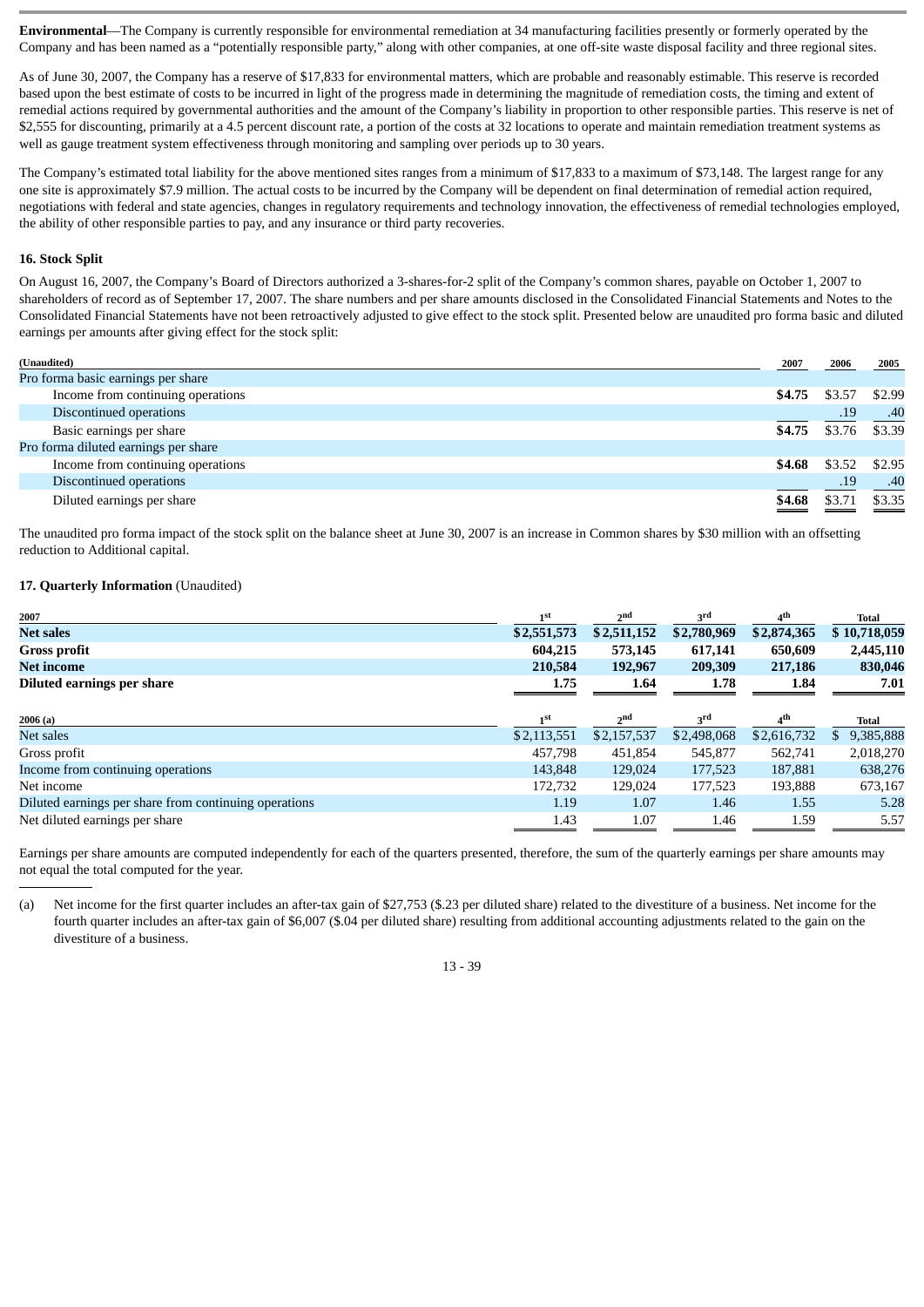## **18. Stock Prices and Dividends** (Unaudited)

| (In dollars) |                  | 1 <sup>st</sup> | 2 <sub>nd</sub> | 3 <sup>rd</sup> | 4 <sup>th</sup> | <b>Full Year</b>       |
|--------------|------------------|-----------------|-----------------|-----------------|-----------------|------------------------|
| 2007         | <b>High</b>      | \$78.95         | \$88.00         | \$88.19         | \$103.43        | 103.43<br>$\mathbf{s}$ |
|              | Low              | 69.70           | 76.73           | 75.62           | 85.54           | 69.70                  |
|              | <b>Dividends</b> | .260            | .260            | .260            | .260            | 1.040                  |
| 2006         | High             | \$68.65         | \$70.55         | \$83.39         | 86.99<br>S.     | 86.99                  |
|              | Low              | 60.31           | 60.73           | 65.16           | 71.14           | 60.31                  |
|              | Dividends        | .230            | .230            | .230            | .230            | .920                   |
| 2005         | High             | \$59.42         | \$78.42         | \$76.23         | 62.98           | 78.42                  |
|              | Low              | 53.14           | 58.65           | 59.12           | 56.80           | 53.14                  |
|              | <b>Dividends</b> | .190            | .190            | .200            | .200            | .780                   |

Common Stock Listing: New York Stock Exchange, Stock Symbol PH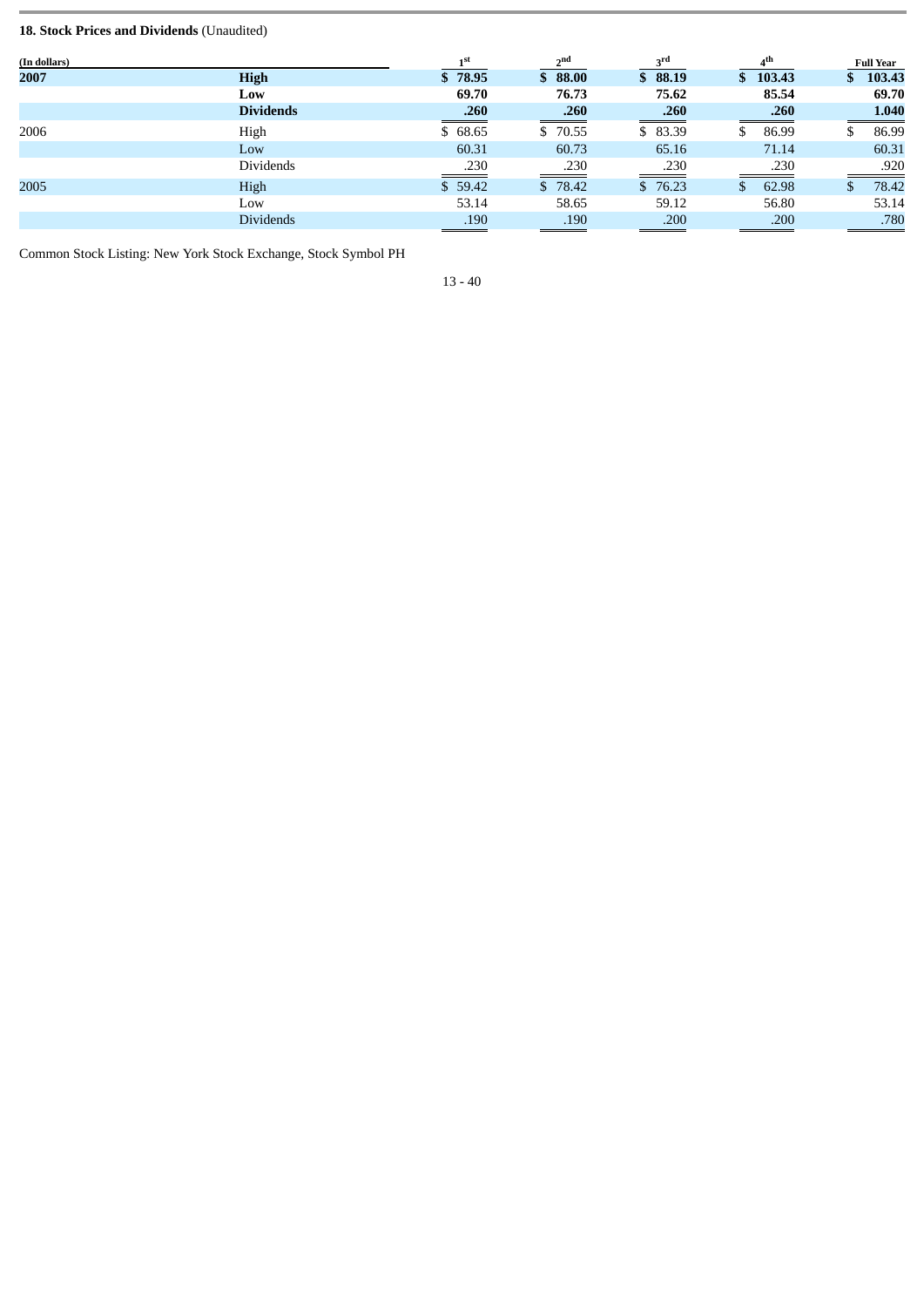## **Management's Report On Internal Control Over Financial Reporting**

Our management is responsible for establishing and maintaining adequate internal control over financial reporting (as defined in Exchange Act Rules 13a-15(f) and 15d-15(f)). Internal control over financial reporting is designed to provide reasonable assurance as to the reliability of the Company's financial reporting and the preparation of financial statements for external purposes in accordance with accounting principles generally accepted in the United States of America.

We assessed the effectiveness of our internal control over financial reporting as of June 30, 2007. We have excluded nine entities from our evaluation of internal control over financial reporting as of June 30, 2007 because the entities were acquired in purchase business combinations during the year ended June 30, 2007. On a combined basis, the entities represent approximately 4.9% of total assets and 0.8% of total revenues as of and for the fiscal year ended June 30, 2007. In making this assessment, we used the criteria established by the Committee of Sponsoring Organizations of the Treadway Commission (COSO) in "Internal Control-Integrated Framework." We concluded that based on our assessment, the Company's internal control over financial reporting was effective as of June 30, 2007.

/s/ Donald E. Washkewicz

Chairman and Chief Executive Officer

/s/ Timothy K. Pistell Executive Vice President – Finance and Administration and Chief Financial Officer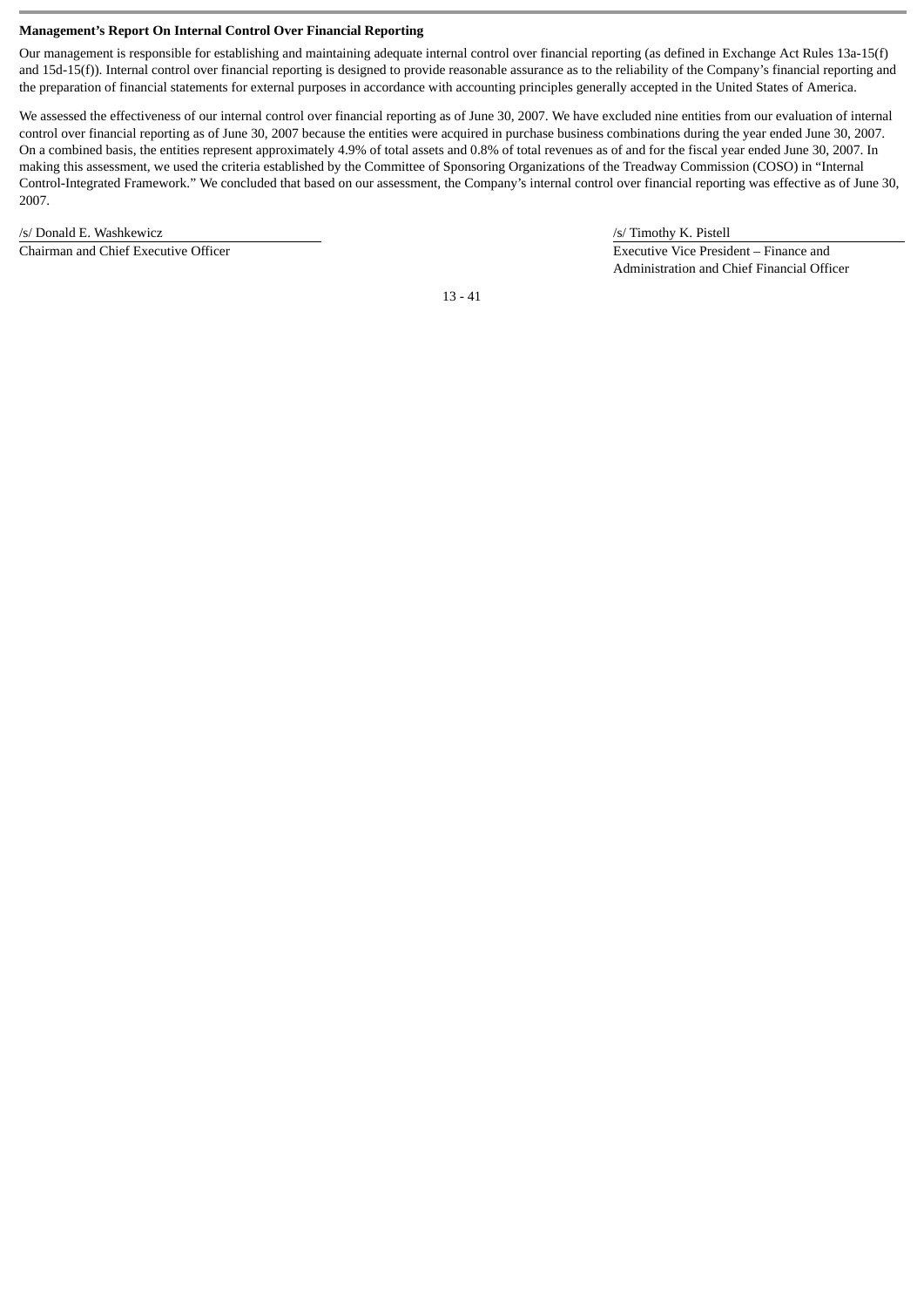#### **Report of Independent Registered Public Accounting Firm**

To The Board of Directors and Shareholders of Parker Hannifin Corporation:

In our opinion, the consolidated financial statements listed in the index appearing under Item 15(a)(1), present fairly, in all material respects, the financial position of Parker Hannifin Corporation and its subsidiaries (the "Company") at June 30, 2007 and 2006, and the results of their operations and their cash flows for each of the three years in the period ended June 30, 2007 in conformity with accounting principles generally accepted in the United States of America. In addition, in our opinion, the financial statement schedule listed in the index appearing under Item 15(a)(1), presents fairly, in all material respects, the information set forth therein when read in conjunction with the related consolidated financial statements. Also in our opinion, the Company maintained, in all material respects, effective internal control over financial reporting as of June 30, 2007, based on criteria established in *Internal Control— Integrated Framework* issued by the Committee of Sponsoring Organizations of the Treadway Commission (COSO). The Company's management is responsible for these financial statements and financial statement schedule, for maintaining effective internal control over financial reporting and for its assessment of the effectiveness of internal control over financial reporting, included in the accompanying Management's Report on Internal Control Over Financial Reporting. Our responsibility is to express opinions on these financial statements, on the financial statement schedule, and on the Company's internal control over financial reporting based on our integrated audits. We conducted our audits in accordance with the standards of the Public Company Accounting Oversight Board (United States). Those standards require that we plan and perform the audits to obtain reasonable assurance about whether the financial statements are free of material misstatement and whether effective internal control over financial reporting was maintained in all material respects. Our audits of the financial statements included examining, on a test basis, evidence supporting the amounts and disclosures in the financial statements, assessing the accounting principles used and significant estimates made by management, and evaluating the overall financial statement presentation. Our audit of internal control over financial reporting included obtaining an understanding of internal control over financial reporting, assessing the risk that a material weakness exists, and testing and evaluating the design and operating effectiveness of internal control based on the assessed risk. Our audits also included performing such other procedures as we considered necessary in the circumstances. We believe that our audits provide a reasonable basis for our opinions.

As discussed in Notes 1 and 12 to the consolidated financial statements, the Company changed the manner in which it accounts for share-based compensation in fiscal 2006.

A company's internal control over financial reporting is a process designed to provide reasonable assurance regarding the reliability of financial reporting and the preparation of financial statements for external purposes in accordance with generally accepted accounting principles. A company's internal control over financial reporting includes those policies and procedures that (i) pertain to the maintenance of records that, in reasonable detail, accurately and fairly reflect the transactions and dispositions of the assets of the company; (ii) provide reasonable assurance that transactions are recorded as necessary to permit preparation of financial statements in accordance with generally accepted accounting principles, and that receipts and expenditures of the company are being made only in accordance with authorizations of management and directors of the company; and (iii) provide reasonable assurance regarding prevention or timely detection of unauthorized acquisition, use, or disposition of the company's assets that could have a material effect on the financial statements.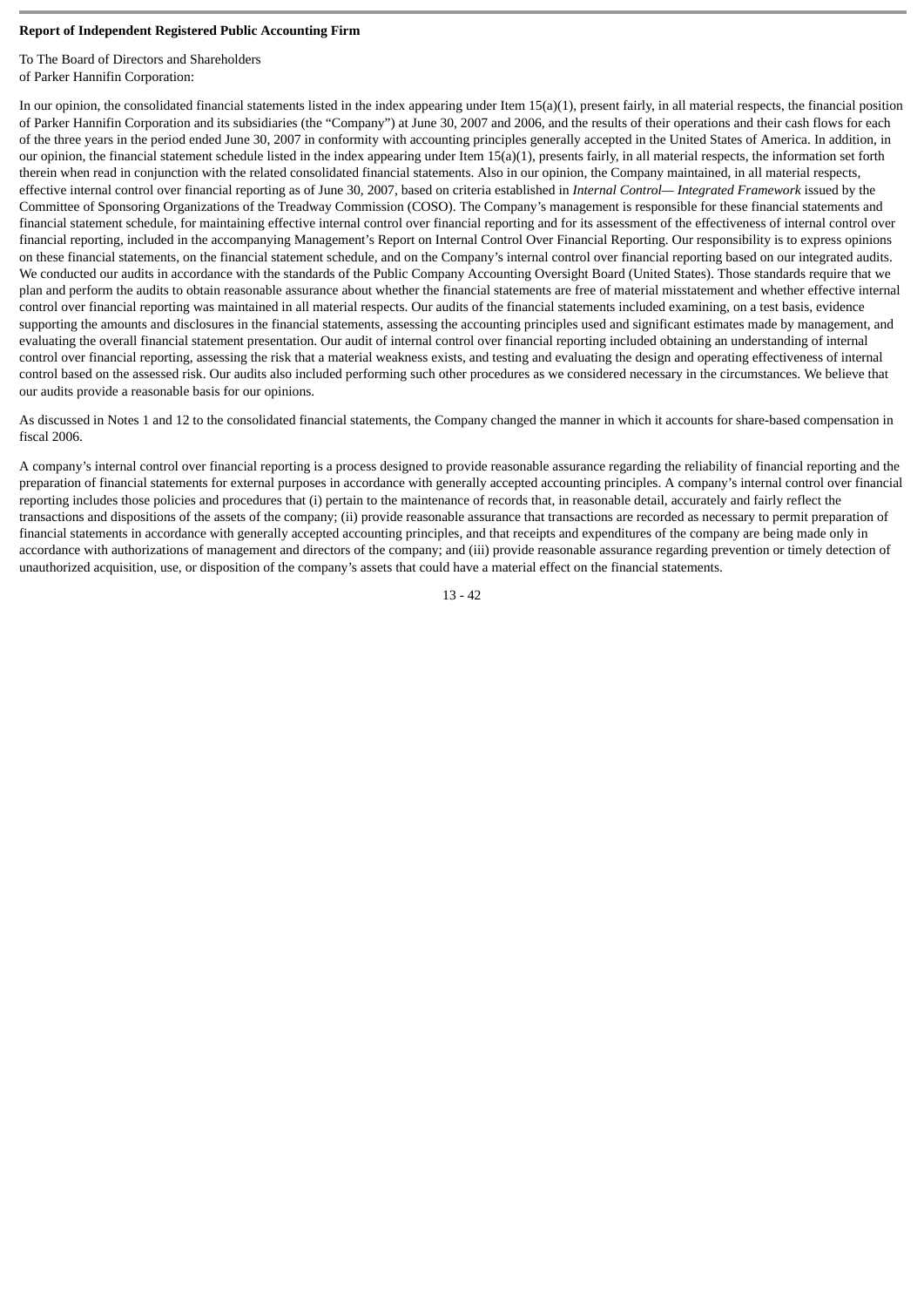Because of its inherent limitations, internal control over financial reporting may not prevent or detect misstatements. Also, projections of any evaluation of effectiveness to future periods are subject to the risk that controls may become inadequate because of changes in conditions, or that the degree of compliance with the policies or procedures may deteriorate.

As described in Management's Report on Internal Control Over Financial Reporting, management has excluded nine entities from its assessment of internal control over financial reporting as of June 30, 2007 because they were acquired by the Company in purchase business combinations during the year ended June 30, 2007. We have also excluded these nine entities from our audit of internal control over financial reporting. The excluded entities are wholly-owned subsidiaries whose total assets and total revenues represent 4.9% and 0.8%, respectively, of the related consolidated financial statement amounts as of and for the year ended June 30, 2007.

/s/ PricewaterhouseCoopers LLP Cleveland, Ohio August 16, 2007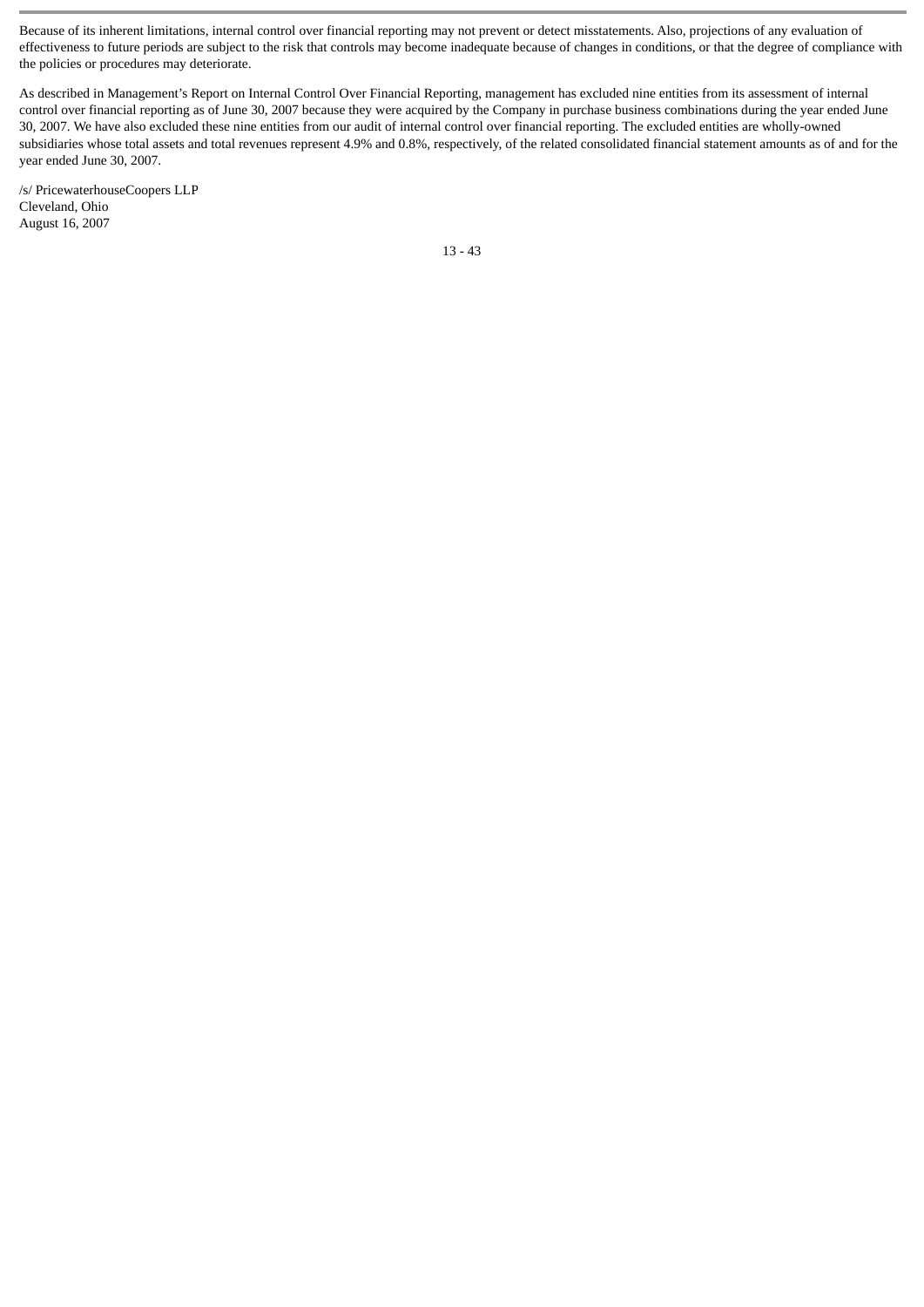## *Five-Year Financial Summary*

| (Amounts in thousands, except per share information) | 2007         |                    | 2006         |             | 2005         |             | 2004         |             | 2003           |             |  |
|------------------------------------------------------|--------------|--------------------|--------------|-------------|--------------|-------------|--------------|-------------|----------------|-------------|--|
| <b>Net sales</b>                                     |              | \$10,718,059       |              | \$9,385,888 |              | \$8,068,805 |              | \$6,887,596 |                | \$6,222,452 |  |
| Cost of sales                                        | 8,272,949    |                    | 7,367,618    |             | 6,391,477    |             | 5,577,888    |             | 5,165,523      |             |  |
| Selling, general and administrative expenses         | 1,226,861    |                    | 1,036,646    |             | 860,278      |             | 765,570      |             | 687,455        |             |  |
| Goodwill impairment loss                             |              |                    |              |             |              |             | 1,033        |             |                |             |  |
| Interest expense                                     |              | 83,414             |              | 75,763      |              | 66,869      |              | 73.144      |                | 81,249      |  |
| Income taxes                                         |              | 329,236<br>261,682 |              | 205,105     | 140,871      |             | 97,246       |             |                |             |  |
| Income - continuing operations                       |              | 830,046            | 638,276      |             | 533,166      |             | 332,085      |             | 189,362        |             |  |
| Net income                                           |              | 830,046            | 673,167      |             | 604,692      |             | 345,783      |             | 196,272        |             |  |
| Basic earnings per share - continuing operations     |              | 7.13               |              | 5.35        |              | 4.49        |              | 2.82        |                | 1.63        |  |
| Diluted earnings per share - continuing operations   |              | 7.01               |              | 5.28        |              | 4.43        |              | 2.79        |                | 1.62        |  |
| Basic earnings per share                             |              | 7.13               |              | 5.65        |              | 5.09        |              | 2.94        |                | 1.69        |  |
| Diluted earnings per share                           | \$           | 7.01               | \$.          | 5.57        | \$.          | 5.02        | \$.          | 2.91        | \$.            | 1.68        |  |
| Average number of shares outstanding - Basic         |              | 116,429            |              | 119,211     |              | 118,795     |              | 117,708     |                | 116,382     |  |
| Average number of shares outstanding - Diluted       |              | 118,330            |              | 120,884     |              | 120,449     |              | 119,006     |                | 116,895     |  |
| Cash dividends per share                             | $\mathbb{S}$ | 1.040              | $\mathbb{S}$ | .920        | $\mathbb{S}$ | .780        | $\mathbb{S}$ | .760        | $\mathfrak{S}$ | .740        |  |
| Net income as a percent of net sales                 |              | 7.7%               |              | 7.2%        |              | 7.5%        |              | 5.0%        |                | 3.2%        |  |
| Return on average assets                             |              | 10.0%              |              | 9.0%        |              | 9.3%        |              | 5.7%        |                | 3.4%        |  |
| Return on average equity                             |              | 18.5%              |              | 17.8%       |              | 19.1%       |              | 12.6%       |                | 7.7%        |  |
| Book value per share                                 | \$           | 40.71              | \$           | 35.46       | $\mathbb{S}$ | 28.14       | $\mathbb{S}$ | 25.24       | $\mathbb{S}$   | 21.63       |  |
| Working capital                                      |              | \$1,460,930        | \$1,457,873  |             | \$1,454,883  |             | \$1,260,036  |             |                | \$950,286   |  |
| Ratio of current assets to current liabilities       |              | 1.8                |              | 1.9         |              | 2.1         |              | 2.0         |                | 1.7         |  |
| Plant and equipment, net                             |              | \$1,736,372        | \$1,693,794  |             | \$1,581,348  |             | \$1,574,988  |             | \$1,641,532    |             |  |
| <b>Total assets</b>                                  |              | 8,441,413          | 8,173,432    |             | 6,860,703    |             | 6,194,701    |             | 5,938,209      |             |  |
| Long-term debt                                       | 1,089,916    |                    | 1,059,461    |             | 938,424      |             | 953,796      |             | 966,332        |             |  |
| Shareholders' equity                                 | \$4,711,665  |                    | \$4,241,203  |             | \$3,340,147  |             | \$2,982,454  |             | \$2,520,911    |             |  |
| Debt to debt-equity percent                          |              | 21.4%              |              | 21.1%       |              | 22.5%       |              | 24.9%       |                | 35.6%       |  |
| Depreciation                                         | \$           | 245,058            |              | \$245,681   |              | \$245,206   |              | \$ 239,106  |                | \$246,267   |  |
| Capital expenditures                                 | \$           | 237,827            |              | 198,113     |              | \$154,905   |              | \$ 138,291  |                | 156,342     |  |
| Number of employees                                  |              | 57,338             |              | 57,073      |              | 50,019      |              | 47,433      |                | 46,787      |  |
| Number of shares outstanding at year-end             |              | 115,745            |              | 119,611     |              | 118,689     |              | 118,168     |                | 116,526     |  |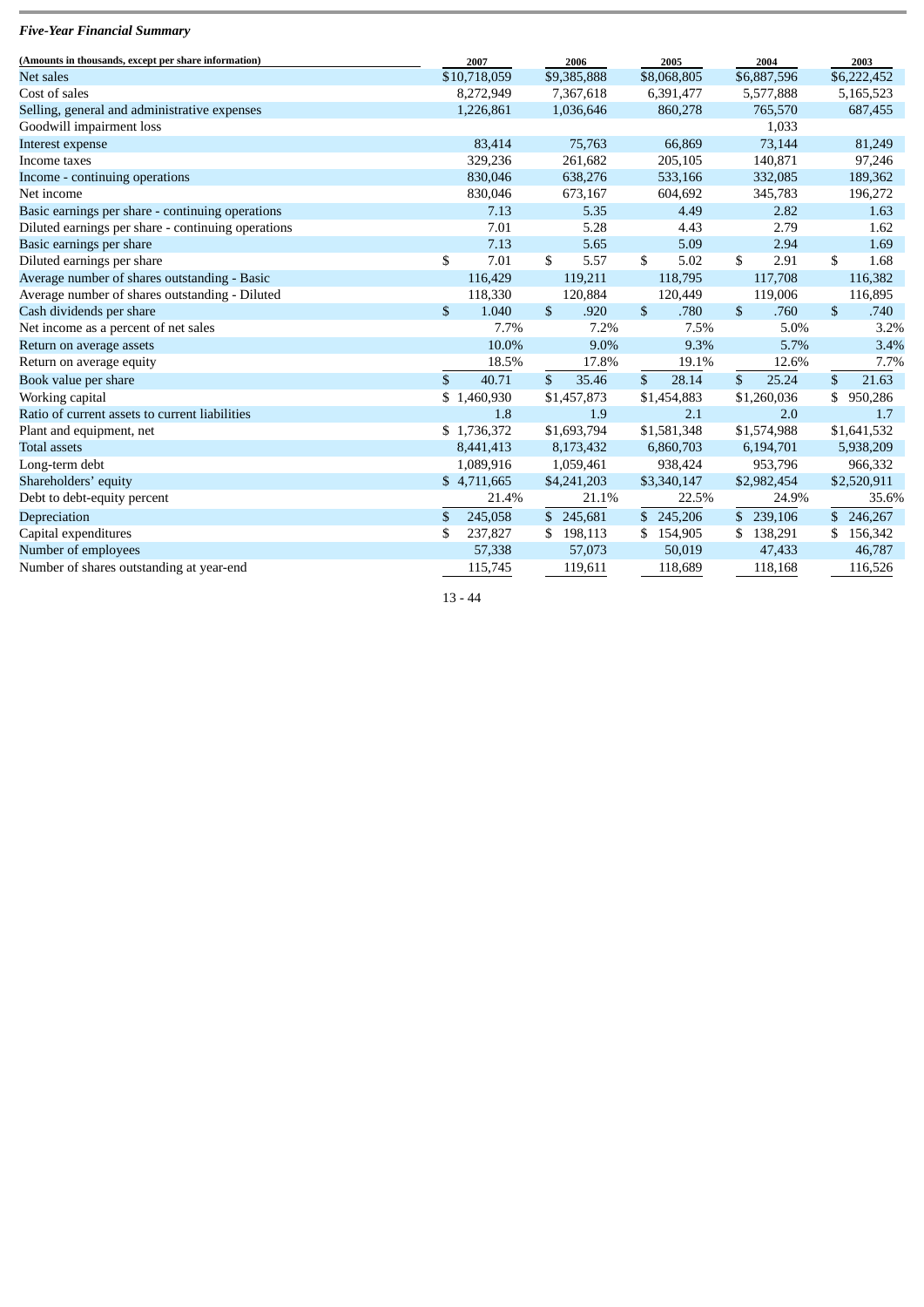## **CONSENT OF INDEPENDENT REGISTERED PUBLIC ACCOUNTING FIRM**

We hereby consent to the incorporation by reference in the Registration Statements on Forms S-3 (Nos. 333-143226, 333-02761, 333-47955, 333-88206 and 333- 82806) and Forms S-8 (Nos. 33-53193, 333-95477, 333-34542, 333-103181, 333-103633, 333-107691, 333-117761, 333-126957 and 333-130123) of Parker-Hannifin Corporation of our report dated August 16, 2007 relating to the financial statements, financial statement schedule, and the effectiveness of internal control over financial reporting, which appears in this Form 10-K/A.

/s/ PricewaterhouseCoopers LLP Cleveland, Ohio September 7, 2007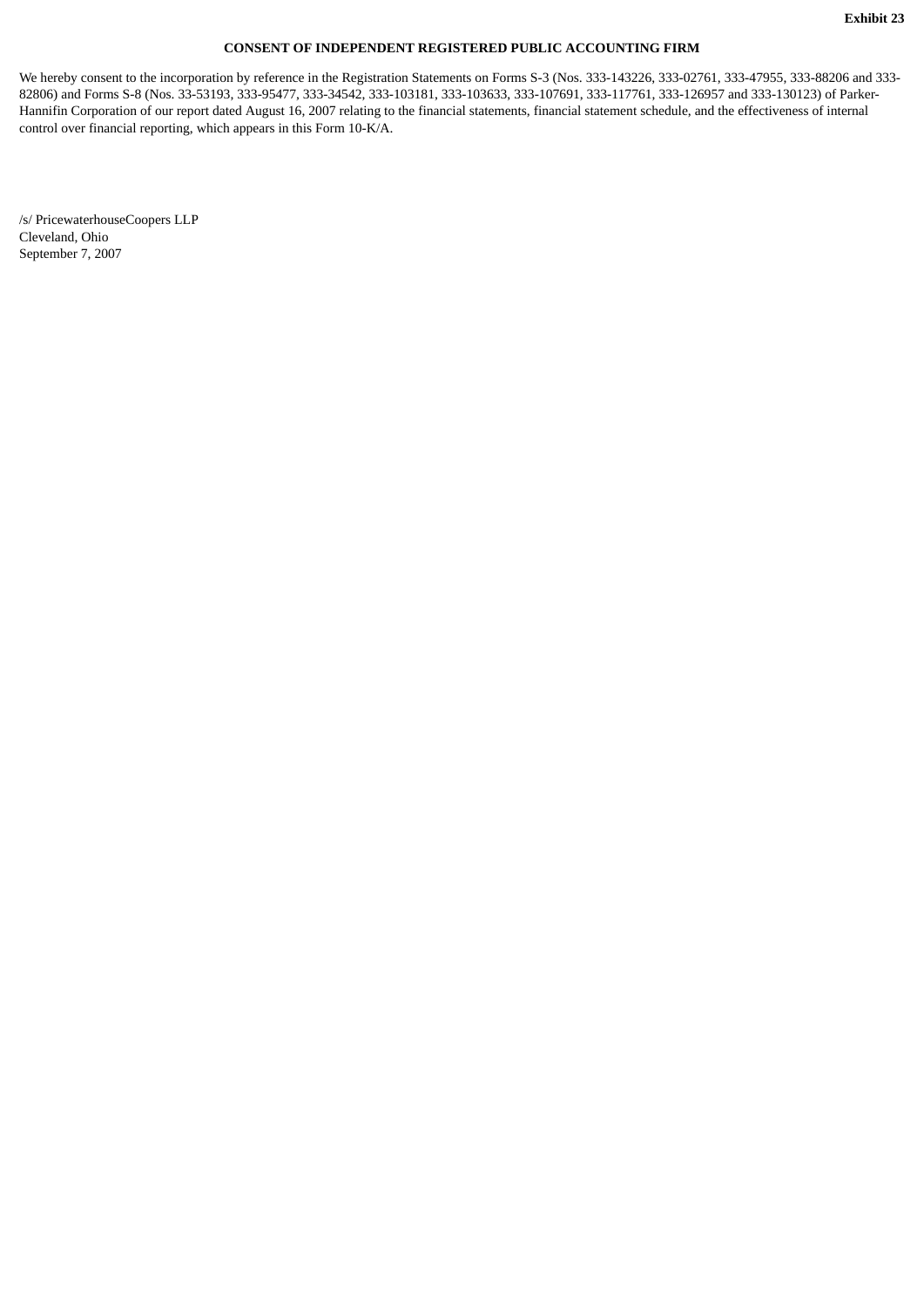#### CERTIFICATIONS

I, Donald E. Washkewicz, certify that:

- 1. I have reviewed this Amendment No. 1 of the annual report on Form 10-K/A of Parker-Hannifin Corporation;
- 2. Based on my knowledge, this report does not contain any untrue statement of a material fact or omit to state a material fact necessary to make the statements made, in light of the circumstances under which such statements were made, not misleading with respect to the period covered by this report;
- 3. Based on my knowledge, the financial statements, and other financial information included in this report, fairly present in all material respects the financial condition, results of operations and cash flows of the Registrant as of, and for, the periods presented in this report;
- 4. The Registrant's other certifying officer(s) and I are responsible for establishing and maintaining disclosure controls and procedures (as defined in Exchange Act Rules 13a-15(e) and 15d-15(e)) and internal control over financial reporting (as defined in Exchange Act Rules 13a-15(f) and 15d-15(f)) for the Registrant and have:
	- a) designed such disclosure controls and procedures, or caused such disclosure controls and procedures to be designed under our supervision, to ensure that material information relating to the Registrant, including its consolidated subsidiaries, is made known to us by others within those entities, particularly during the period in which this report is being prepared;
	- b) designed such internal control over financial reporting, or caused such internal control over financial reporting to be designed under our supervision, to provide reasonable assurance regarding the reliability of financial reporting and the preparation of financial statements for external purposes in accordance with generally accepted accounting principles;
	- c) evaluated the effectiveness of the Registrant's disclosure controls and procedures and presented in this report our conclusions about the effectiveness of the disclosure controls and procedures, as of the end of the period covered by this report based on such evaluation; and
	- d) disclosed in this report any change in the Registrant's internal control over financial reporting that occurred during the Registrant's most recent fiscal quarter (the Registrant's fourth fiscal quarter in the case of an annual report) that has materially affected, or is reasonably likely to materially affect, the Registrant's internal control over financial reporting; and
- 5. The Registrant's other certifying officer(s) and I have disclosed, based on our most recent evaluation of internal control over financial reporting, to the Registrant's auditors and the audit committee of the Registrant's board of directors (or persons performing the equivalent functions):
	- a) all significant deficiencies and material weaknesses in the design or operation of internal control over financial reporting which are reasonably likely to adversely affect the Registrant's ability to record, process, summarize and report financial information; and
	- b) any fraud, whether or not material, that involves management or other employees who have a significant role in the Registrant's internal control over financial reporting.

Date: September 7, 2007

/s/ Donald E. Washkewicz Donald E. Washkewicz Chief Executive Officer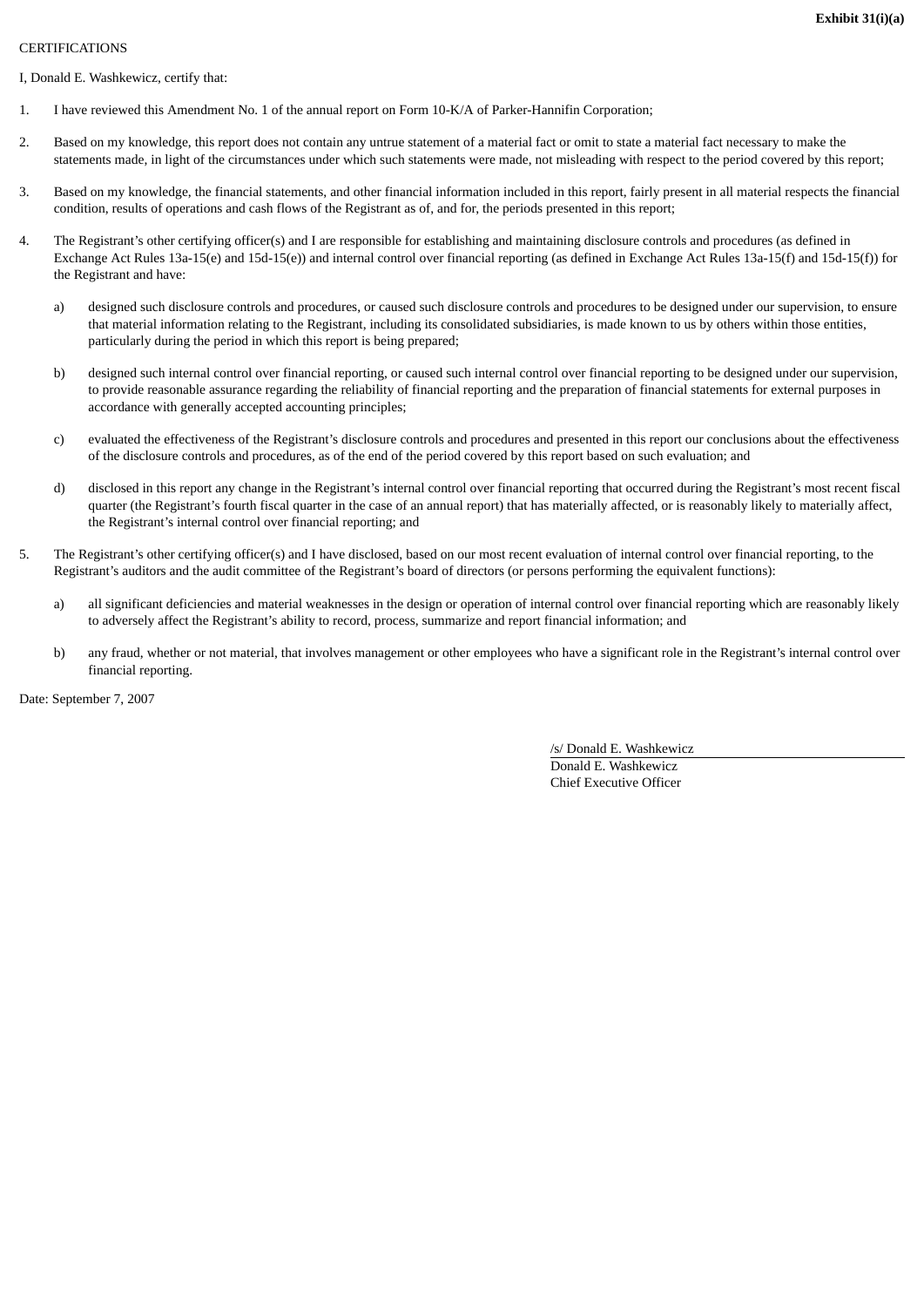#### CERTIFICATIONS

I, Timothy K. Pistell, certify that:

- 1. I have reviewed this Amendment No. 1 of the annual report on Form 10-K/A of Parker-Hannifin Corporation;
- 2. Based on my knowledge, this report does not contain any untrue statement of a material fact or omit to state a material fact necessary to make the statements made, in light of the circumstances under which such statements were made, not misleading with respect to the period covered by this report;
- 3. Based on my knowledge, the financial statements, and other financial information included in this report, fairly present in all material respects the financial condition, results of operations and cash flows of the Registrant as of, and for, the periods presented in this report;
- 4. The Registrant's other certifying officer(s) and I are responsible for establishing and maintaining disclosure controls and procedures (as defined in Exchange Act Rules 13a-15(e) and 15d-15(e)) and internal control over financial reporting (as defined in Exchange Act Rules 13a-15(f) and 15d-15(f)) for the Registrant and have:
	- a) designed such disclosure controls and procedures, or caused such disclosure controls and procedures to be designed under our supervision, to ensure that material information relating to the Registrant, including its consolidated subsidiaries, is made known to us by others within those entities, particularly during the period in which this report is being prepared;
	- b) designed such internal control over financial reporting, or caused such internal control over financial reporting to be designed under our supervision, to provide reasonable assurance regarding the reliability of financial reporting and the preparation of financial statements for external purposes in accordance with generally accepted accounting principles;
	- c) evaluated the effectiveness of the Registrant's disclosure controls and procedures and presented in this report our conclusions about the effectiveness of the disclosure controls and procedures, as of the end of the period covered by this report based on such evaluation; and
	- d) disclosed in this report any change in the Registrant's internal control over financial reporting that occurred during the Registrant's most recent fiscal quarter (the Registrant's fourth fiscal quarter in the case of an annual report) that has materially affected, or is reasonably likely to materially affect, the Registrant's internal control over financial reporting; and
- 5. The Registrant's other certifying officer(s) and I have disclosed, based on our most recent evaluation of internal control over financial reporting, to the Registrant's auditors and the audit committee of the Registrant's board of directors (or persons performing the equivalent functions):
	- a) all significant deficiencies and material weaknesses in the design or operation of internal control over financial reporting which are reasonably likely to adversely affect the Registrant's ability to record, process, summarize and report financial information; and
	- b) any fraud, whether or not material, that involves management or other employees who have a significant role in the Registrant's internal control over financial reporting.

Date: September 7, 2007

/s/ Timothy K. Pistell

Timothy K. Pistell Executive Vice President – Finance and Administration and Chief Financial Officer